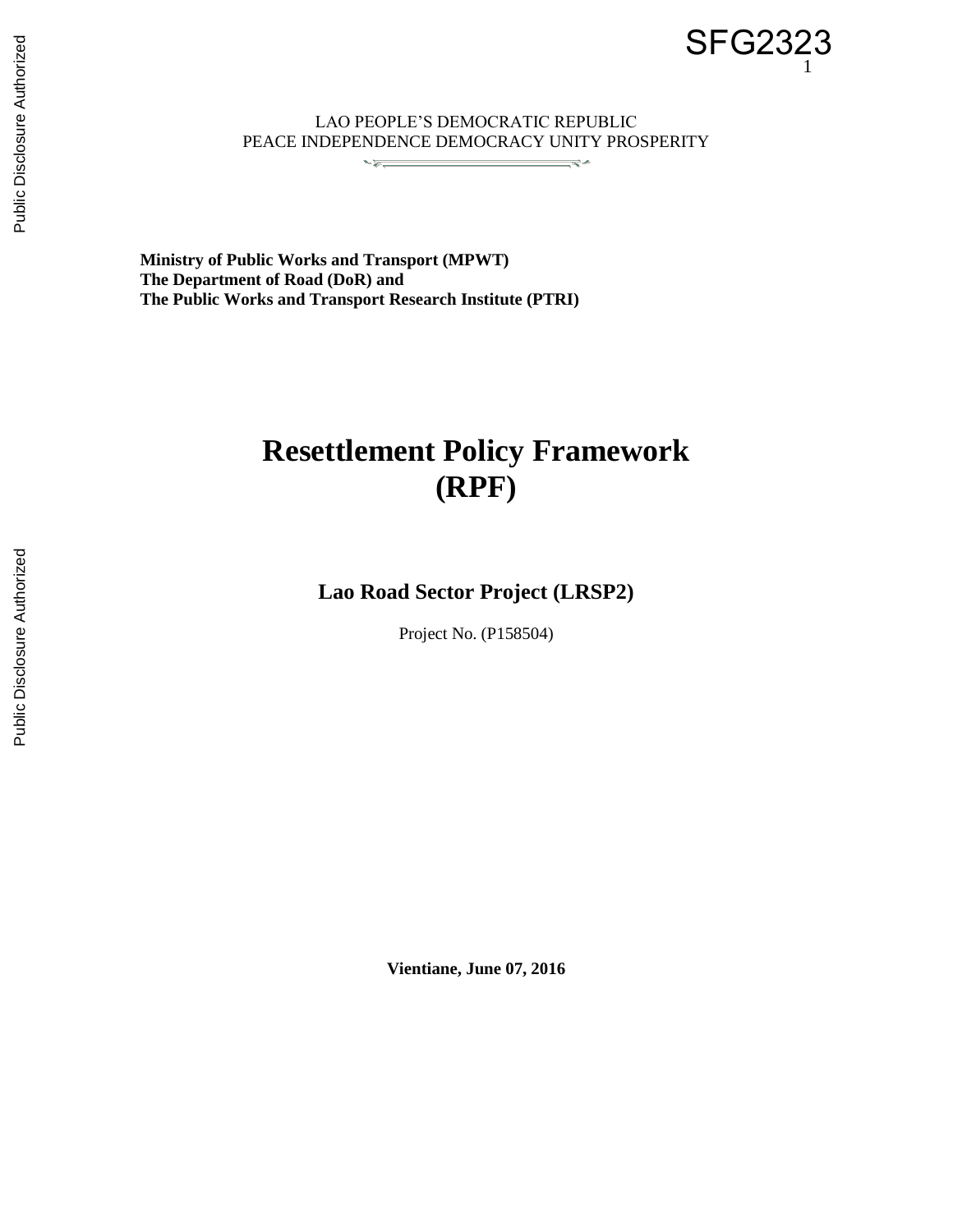# **Abbreviations and Acronyms**

|                     |                                                      | <b>MoNRE</b> | Ministry of Natural Resources and                                       |
|---------------------|------------------------------------------------------|--------------|-------------------------------------------------------------------------|
| <b>ARAP</b>         | <b>Abbreviated Resettlement Action Plan</b>          |              | Environment                                                             |
| <b>DMS</b>          | <b>Detail Measurement Survey</b>                     | <b>MPWT</b>  | Ministry of Public Works and Transport                                  |
| <b>DoR</b>          | Department of Road                                   | OP/BP        | <b>Operation Policy/Bank Procedure</b>                                  |
| <b>DONRE</b>        | District Office of Natural Resources and             |              |                                                                         |
|                     | Environment                                          | <b>PAPs</b>  | Project Affected Persons                                                |
|                     |                                                      | <b>PONRE</b> | <b>Provincial Office of Natural Resources</b>                           |
| <b>DRC</b>          | <b>District Resettlement Committee</b>               |              | and Environment                                                         |
| <b>DPWT</b>         | Provincial Department of Public Works                |              |                                                                         |
| <b>EIA</b>          | and Transport                                        | <b>PRO</b>   | Project Resettlement Office<br><b>Provincial Resettlement Committee</b> |
|                     | <b>Environmental Impact Assessment</b>               | <b>PRC</b>   |                                                                         |
| EG                  | <b>Ethnic Groups</b>                                 | <b>PTRI</b>  | Public Works and Transport Research                                     |
| <b>EGDF</b>         | Ethnic Groups Development Framework                  |              | Institute                                                               |
| <b>EGDP</b>         | Ethnic Groups Development Plan                       | <b>RAP</b>   | <b>Resettlement Action Plan</b>                                         |
|                     | <b>Environmental and Social Division of</b>          |              |                                                                         |
| <b>ESD/PT</b><br>R1 | <b>PTRI</b>                                          | <b>RMF</b>   | Road Maintenance Fund                                                   |
| <b>ESMF</b>         | <b>Environmental and Social Management</b>           | <b>RoW</b>   | Right of ways                                                           |
|                     | Framework                                            |              |                                                                         |
| <b>ESOM</b>         | <b>Environmental and Social Operations</b><br>Manual | <b>RPF</b>   | <b>Resettlement Policy Framework</b>                                    |
| <b>ESU</b>          | <b>Environmental and Social Unit</b>                 | <b>SA</b>    | Social Assessment                                                       |
| <b>FMC</b>          | Feedback and Mediation Committee                     | <b>SIA</b>   | <b>Social Impacts Assessment</b>                                        |
| GoL                 | Government of Laos                                   | <b>VRC</b>   | Village Resettlement Committee                                          |
| <b>GRC</b>          | <b>Grievance Redress Committee</b>                   | <b>WB</b>    | World Bank                                                              |
| <b>GRM</b>          | Grievance Redress Mechanism                          |              |                                                                         |
| <b>GRMS</b>         | <b>Grievance Redress Mechanism Services</b>          |              |                                                                         |
| <b>IEE</b>          | <b>Initial Environmental Examination</b>             |              |                                                                         |
| Lao PDR             | Lao People's Democratic Republic                     |              |                                                                         |
| <b>LAR</b>          | Land acquisition and resettlement                    |              |                                                                         |
| <b>LACR</b>         | Land acquisition and compensation report             |              |                                                                         |
| LRSP2               | Lao Road Sector Project 2                            |              |                                                                         |
| <b>LFNC</b>         | Lao Front for National Construction                  |              |                                                                         |
| <b>LRSP</b>         | Lao Road Sector Project                              |              |                                                                         |
| LWU                 | Lao Women Union                                      |              |                                                                         |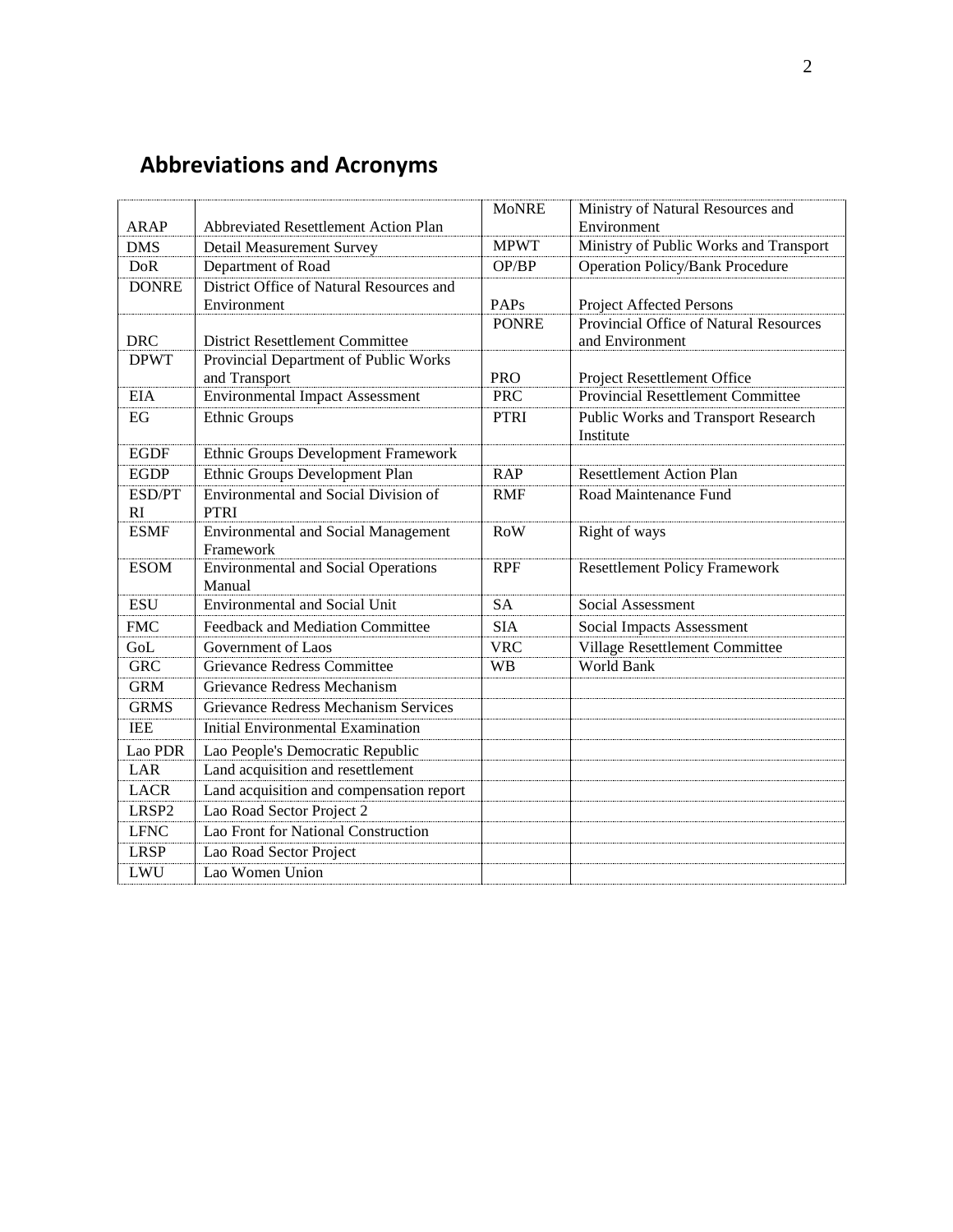## **Definitions and Terms**

- **Beneficiary**  all persons and households from the villages who voluntarily seek to avail of and be part of the Project.
- **Compensation** payment in cash or in kind of the replacement cost of the acquired assets.
- **Cut-off Date -** the date prior to which the ownership or use establishes eligibility as displaced persons for compensation or other assistance. The cut-off date is established in the RP. It normally coincides with the date of the census of affected persons, or the date of public notification regarding the specific civil works that would cause displacement. Persons coming into the project area after the cut-off date are not eligible for compensation or other assistance.
- **Displaced persons** refers to all of the people who, on account of the activities listed above, would have their (1) standard of living adversely affected; or (2) right, title, interest in any house, land (including premises, agricultural and grazing land) or any other fixed or movable asset acquired or possessed temporarily or permanently; (3) access to productive assets adversely affected, temporarily or permanently; or (4) business, occupation, work or place of residence or habitat adversely affected; and "displaced person" means any of the displaced persons.
- **Entitlement** range of measures comprising compensation, income restoration, transfer assistance, income substitution and relocation which are due to affected people, depending on the nature of their losses, to restore their economic and social base.
- **Household -** means all persons living and eating together as a single social unit. The census used this definition and the data generated by the census forms the basis for identifying the household unit.
- **Income restoration -** means re-establishing income sources and livelihoods of PAPs to a minimum of the pre-project level*.*
- **Improvements** structures constructed (dwelling unit, fence, waiting sheds, pig pens, utilities, community facilities, stores, warehouses, etc.) and crops/plants planted by the person, household, institution, or organization.
- **Land acquisition** the process whereby a person involuntary loses ownership, use of, or access to, land as a result of the project. Land acquisition can lead to a range of associated impacts, including loss of residence or other fixed assets (fences, wells, tombs, or other structures or improvements that are attached to the land).
- **Project Affected Persons** (PAPs) includes any person or entity or organization affected by the Project, who, on account of the involuntary acquisition of assets in support of the implementation of the Project, would have their (i) standard of living adversely affected; (ii) right, title or interest in all or any part of a house and buildings, land (including residential. commercial, agricultural, plantations, forest and grazing land) water resources, fish ponds, communal fishing grounds, annual or perennial crops and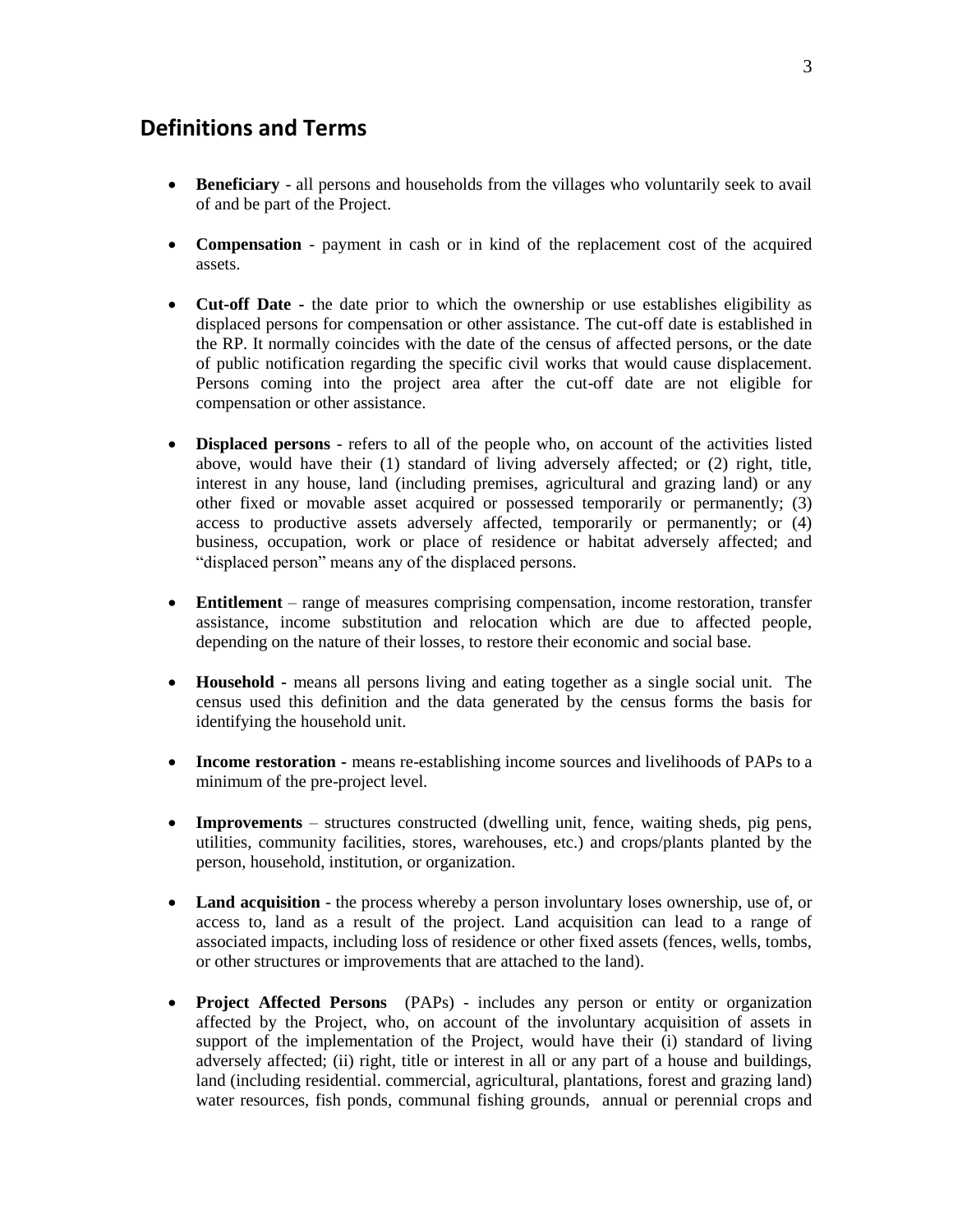trees, or any other moveable or fixed assets acquired or possessed, in full or in part, permanently or temporarily; and (iii) business, profession, work or source of income and livelihood lost partly or totally, permanently or temporarily.

- **Rehabilitation**  the process by which displaced persons are provided sufficient opportunity to restore productivity, incomes and living standards. Compensation for assets often is not sufficient to achieve full rehabilitation.
- **Replacement cost** is the method of valuation of assets which determines the amount of compensation sufficient to replace lost assets, including any necessary transaction costs. Compensation at replacement cost is defined as follows: For agricultural land, it is the pre-project or pre-displacement, whichever is higher, market value of land of equal productive potential or use located in the vicinity of the affected land, plus the cost of preparing the land to levels similar to those of the affected land, plus the cost of any registration and transfer taxes. For land in urban areas, it is the pre-displacement market value of land of equal size and use, with similar or improved public infrastructure facilities and services and located in the vicinity of the affected land, plus the cost of any registration and transfer taxes. For houses and other structures, it is the market cost of the materials to build a replacement structure with an area and quality similar to or better than those of the affected structure, or to repair a partially affected structure, plus the cost of transporting building materials to the construction site, plus the cost of any labor and contractors' fees, plus the cost of any registration and transfer taxes. In determining the replacement cost, depreciation of the asset and the value of salvage materials are not taken into account, nor is the value of benefits to be derived from the project deducted from the valuation of an affected asset. Where domestic law does not meet the standard of compensation at full replacement cost, compensation under domestic law is supplemented by additional measures so as to meet the replacement cost standard. Such additional assistance is distinct from resettlement measures to be provided under other clauses in OP 4.12, Para. 6.
- **Resettlement** is the general term related to land acquisition and compensation for loss of asset whether it involves actual relocation, loss of land, shelter, assets or other means of livelihood.
- **Vulnerable Groups -** are distinct groups of people who might suffer disproportionately or face the risk of being further marginalized by the effects of resettlement and specifically include: (i) households headed by women, the elderly or disabled, (ii) households living below the poverty threshold, (iii) the landless, and (iv) ethnic groups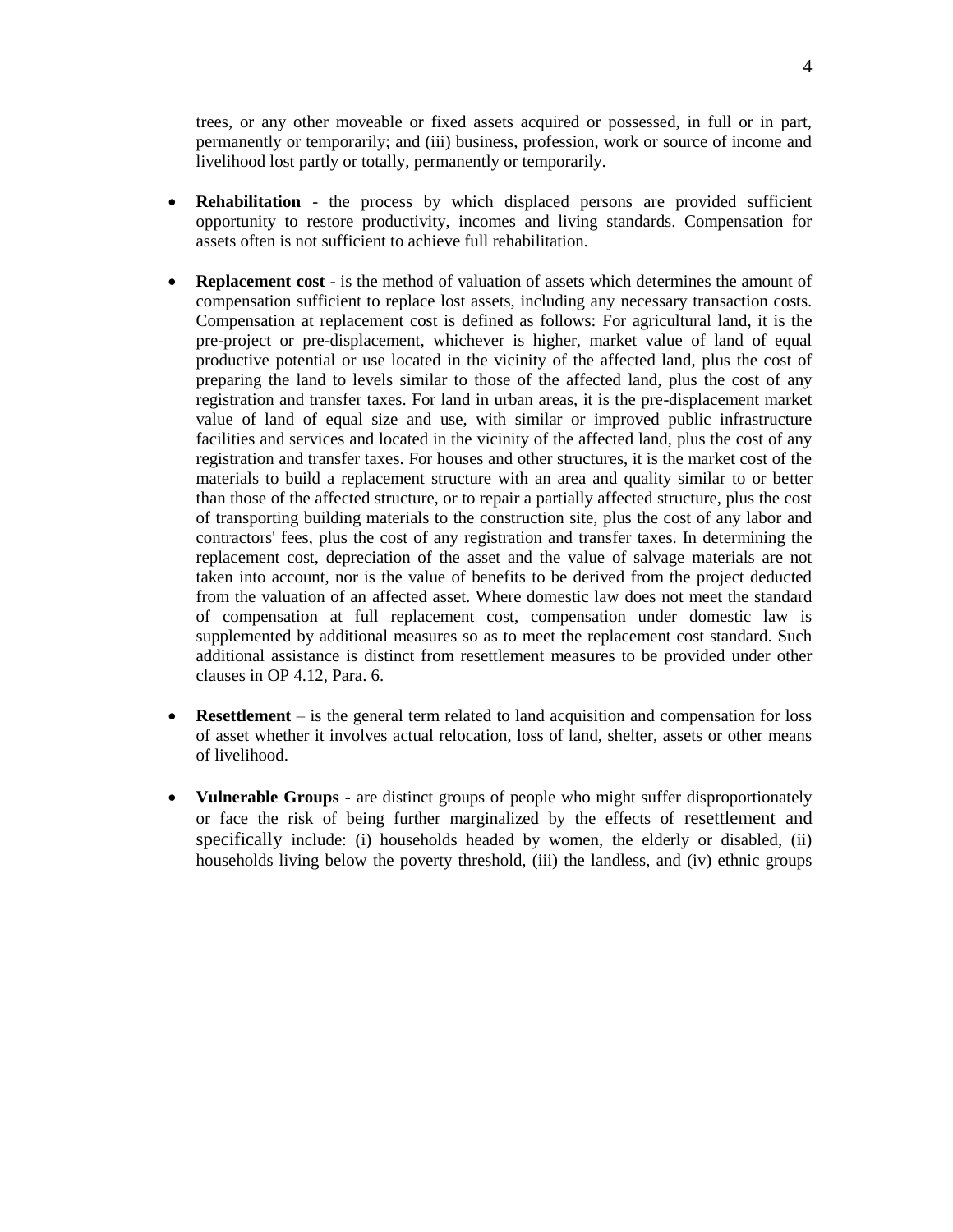| <b>Table of Contents</b>                                                                                                                             |
|------------------------------------------------------------------------------------------------------------------------------------------------------|
|                                                                                                                                                      |
|                                                                                                                                                      |
| $\mathbf{I}$ .<br>1.2.                                                                                                                               |
| II.                                                                                                                                                  |
| III.<br>World Bank Policy on Involuntary Resettlement (OP/BP 4.12) 10<br>3.2<br>Key Differences in Lao PDR Law and World Bank Policies 11<br>3.3.1   |
| IV.<br>4.1<br>Lessons Learned from the Original LRSP Implementation 15<br>4.2<br>4.3                                                                 |
| Strategy for Compensation and Mitigation of Project Impacts  16<br>V.<br>5.1<br>5.2<br>5.3<br>5.4<br>5.5.<br>5.6                                     |
| VI<br>6.1<br>6.2<br>6.3<br>6.4<br>6.5                                                                                                                |
|                                                                                                                                                      |
|                                                                                                                                                      |
| Appendix 3: Summary Information Matrix on Affected Land and Infrastructure 35                                                                        |
| Appendix 4: Contents of Land Acquisition and Compensation Report and<br>Appendix 5 Organization for Resettlement and Compensation Committee for Road |
| Appendix 6: Protocols and Procedures of Voluntary Donations (VD)40                                                                                   |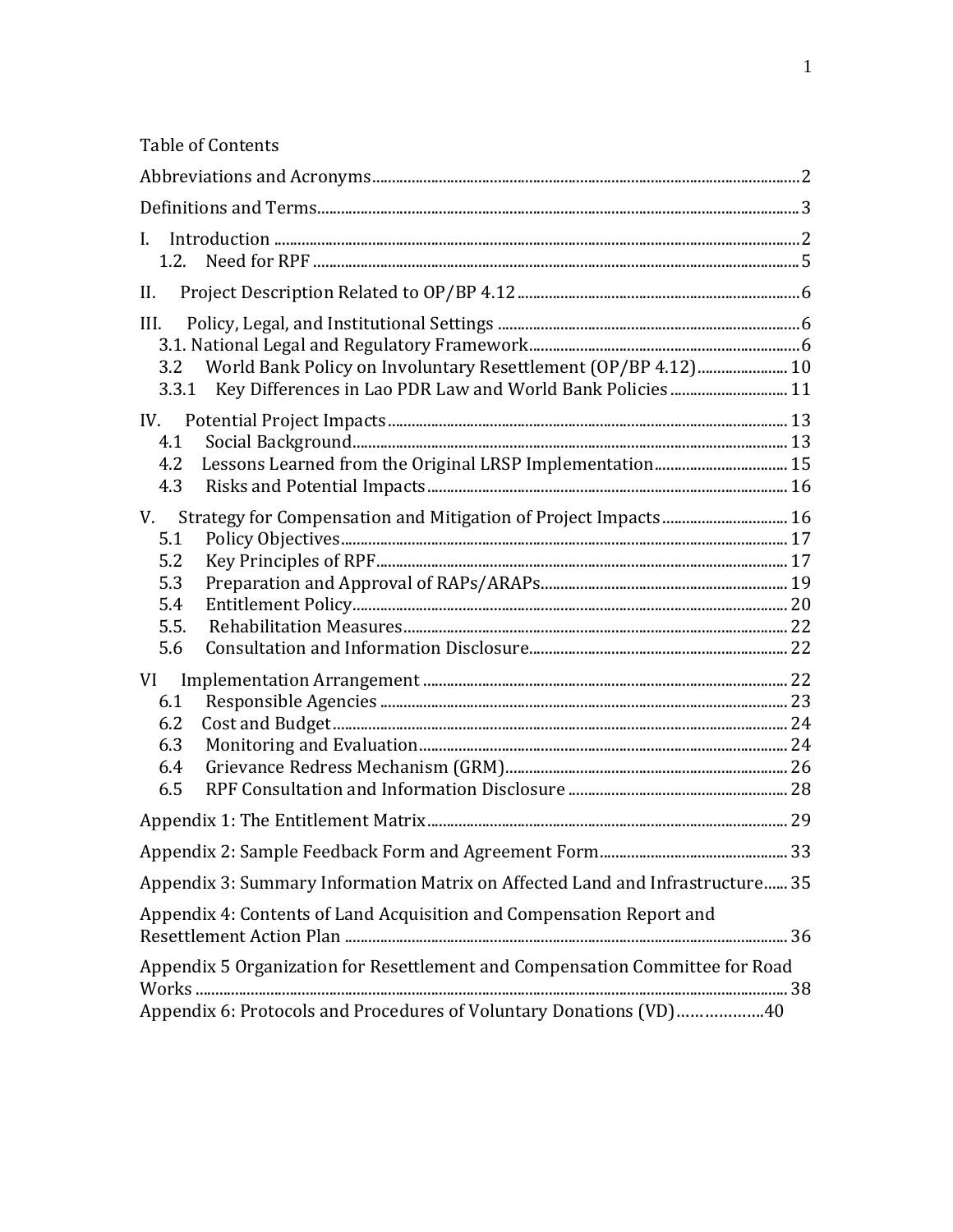## **I. Introduction**

1. This document is the **Resettlement Policy Framework** (RPF) for the Lao Road Sector Project 2 (LRSP2 or the Project). The proposed Lao Road Sector Project 2 (LRSP2) builds on the achievements of the Lao Road Sector Project (LRSP) and is being prepared to support the Government of Lao PDR (GoL) in the management of the Lao road network. The project will finance civil works in the form of routine and periodic maintenance and spot improvement to strengthen road climate resilient. The project will undertake a programmatic approach towards physical investments with counterparts identifying candidate projects using technical and social criteria. The project may also have parallel and complementary funding for civil works provided by other donors such as the Nordic Development Fund  $(NDF)^1$ , the European Investment Bank (EIB) and the European Union (EU). The project will also undertake technical assistance activities—including strengthening the capacity of the Ministry of Public Works and Transport (MPWT) to prepare and implement public-private partnerships<sup>2</sup>—with a particular focus on addressing the climate change challenges that the road network is facing.

The Project Development Objective **(PDO)** is to strengthen maintenance systems to improve reliable road connectivity in Lao PDR and, in the event of an Eligible Crisis or Emergency, to provide immediate and effective response to said Eligible Crisis or Emergency.

2. The project is envisaged to potentially be sector wide, with investments—particularly in routine maintenance—being expanded to all of the Lao PDR in the future. Annex A presents locations map, and key features of the Lao PDR and its road network map. During the first phase, six provinces have been identified as candidates for piloting: Phongsaly (PSL), Oudomxay (ODX), Xayabouli (XBL) Houaphan (HP), Xiengkhouang (XK), and Bolikhamxay (BKX).

### **Project Component**

 $\overline{a}$ 

3. **Component 1: Climate Resilient Road Maintenance:** (US\$46.3 million including contingencies). This component will pilot test maintenance approaches and contracting modalities in six provinces to increase the overall climate resilience of the road network.

1.1: Climate Resilient Periodic Maintenance and Spot Improvements: Many existing roads—especially gravel—are in too poor a condition for routine maintenance to be effective. The project will undertake periodic maintenance and spot improvements to bring the condition up to a point where the roads will be

<sup>&</sup>lt;sup>1</sup> NDF has expressed interest in supporting TA on capacity building and development of tools necessary to address Climate resilience aspects of road network as well as some pilot testing of civil works to test solutions.

 $<sup>2</sup>$  In accordance with the "Interim Guidelines on the Application of Safeguard Policies to Technical Assistance (TA)</sup> Activities in Bank-Financed Projects and Trust Funds Administered by the Bank" the project has been classified as Category A for environment and safeguards since the PPP related activities arising from this technical assistance support in the future may lead to major environment and/or social impacts downstream when these activities are implemented. The PPP road investment itself is outside the scope of the project. Also preparation of Feasibility Study (FS) and safeguards instruments that meet Category A requirements for the NR13 PPP project is already underway under the on-going Lao Road Sector Project (LRSP).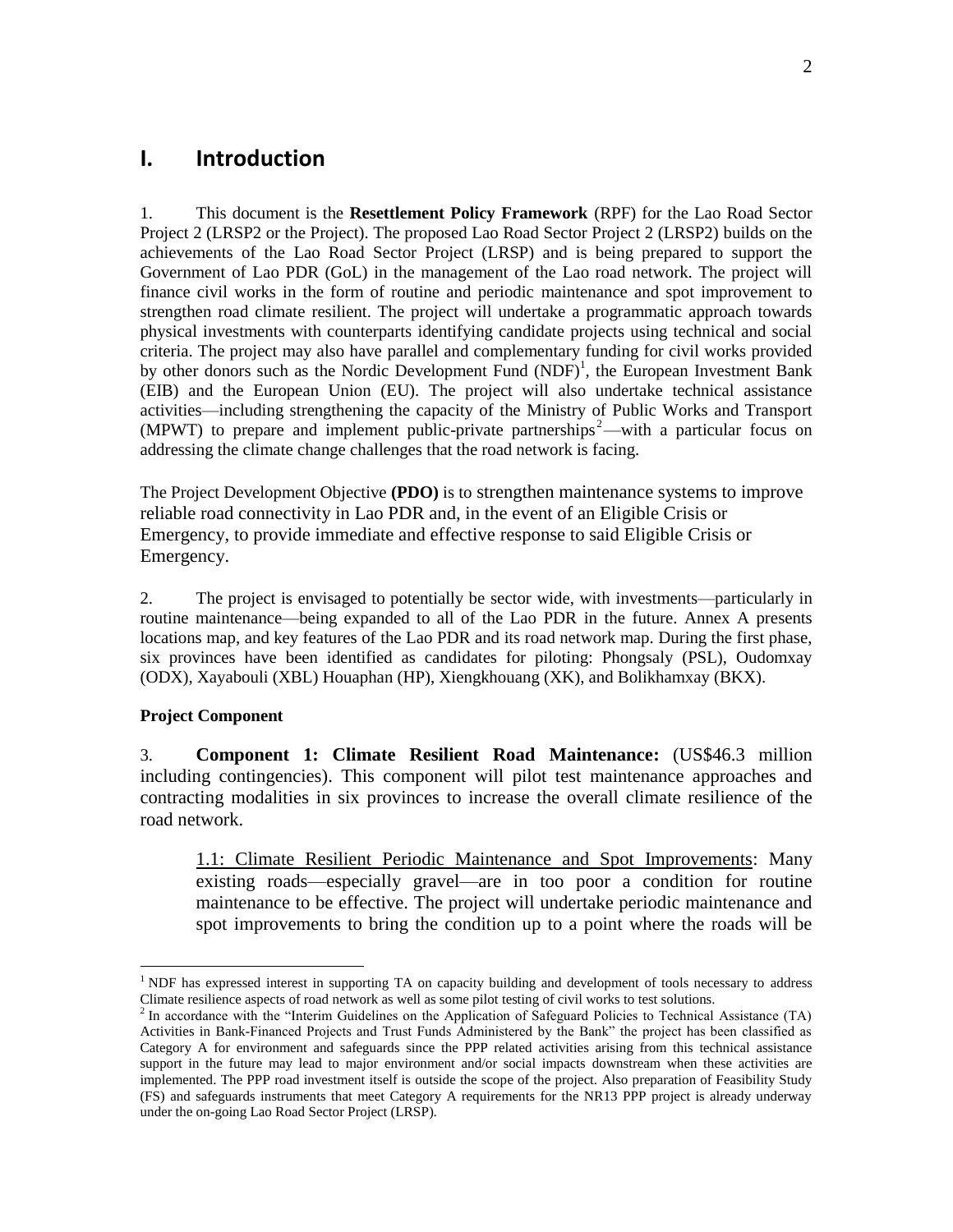maintainable going forward with routine maintenance.<sup>3</sup> Where required, climate resilience interventions may include elevating flood prone road sections, paving road sections with steep slopes and sections passing through large communities, drainage improvement or construction, and slope improvement and stabilization. Under this component road safety issues would be considered, such as improvements in road furniture.

1.2: Routine Maintenance: The project will implement routine maintenance contracts for national roads and introduce area wide contracts for provincial and district roads. The latter would entail grouping all maintainable non-national roads in an area, e.g., district or province, into one contract to undertake routine maintenance activities. The contract design, modalities, etc. will be confirmed at the onset of implementation, but it is envisaged that some form of performance based contracting would be carried out on a pilot basis. Activities will build on lessons from local experience with community-based road maintenance groups and micro-enterprises.

1.3: Design and supervision of civil works: The component will cover technical assistance and operating costs for design and supervision of investment activities, as well as quality assurance for maintenance and spot improvement works in the selected Provinces under 1.1 and 1.2.

4. **Component 2: Institutional Strengthening:** (US\$7.9 million including contingencies) to provide technical assistance, goods, training, and operating costs for:

2.1. Sector Strategic Planning: (a) provide high-level policy advice for updating and operationalizing the Sector Strategy to 2025 and Action Plan to 2020; and (b) develop the strategic planning framework for provinces, including assessment and optimization of the road sector financing and integration of climate change adaptation.

2.2. Climate Resilient Road Asset Management: (a) support MPWT to (i) develop its climate change action plan as described in the Intended Nationally Determined Contribution (INDC), (ii) participate in the cross-ministerial National Disaster Management Committee, and (iii) implement the INDC; (b) operationalize the hazard maps into practical vulnerability maps for planning of infrastructure maintenance or investments; (c) review current planning tools (including RMS, PROMMS) to (i) include risk-based planning by identifying sections vulnerable to extreme weather, and (ii) operationalize the ICT platform to include hazard risks and links to provincial levels; (d) support annual field surveys for data collection and inputs in RMS and PROMMS for risk-based planning; I review current design, standards and guidelines in cooperation with other development partners

 $\overline{a}$ 

<sup>&</sup>lt;sup>3</sup> Many of these roads require heavy periodic maintenance to reconstruction, and the outcome would be an 'excellent' road. Since there in insufficient budget to achieve this across the network, the objective would be to improve the road to 'fair' and then undertake regular routine maintenance to keep the road in that condition.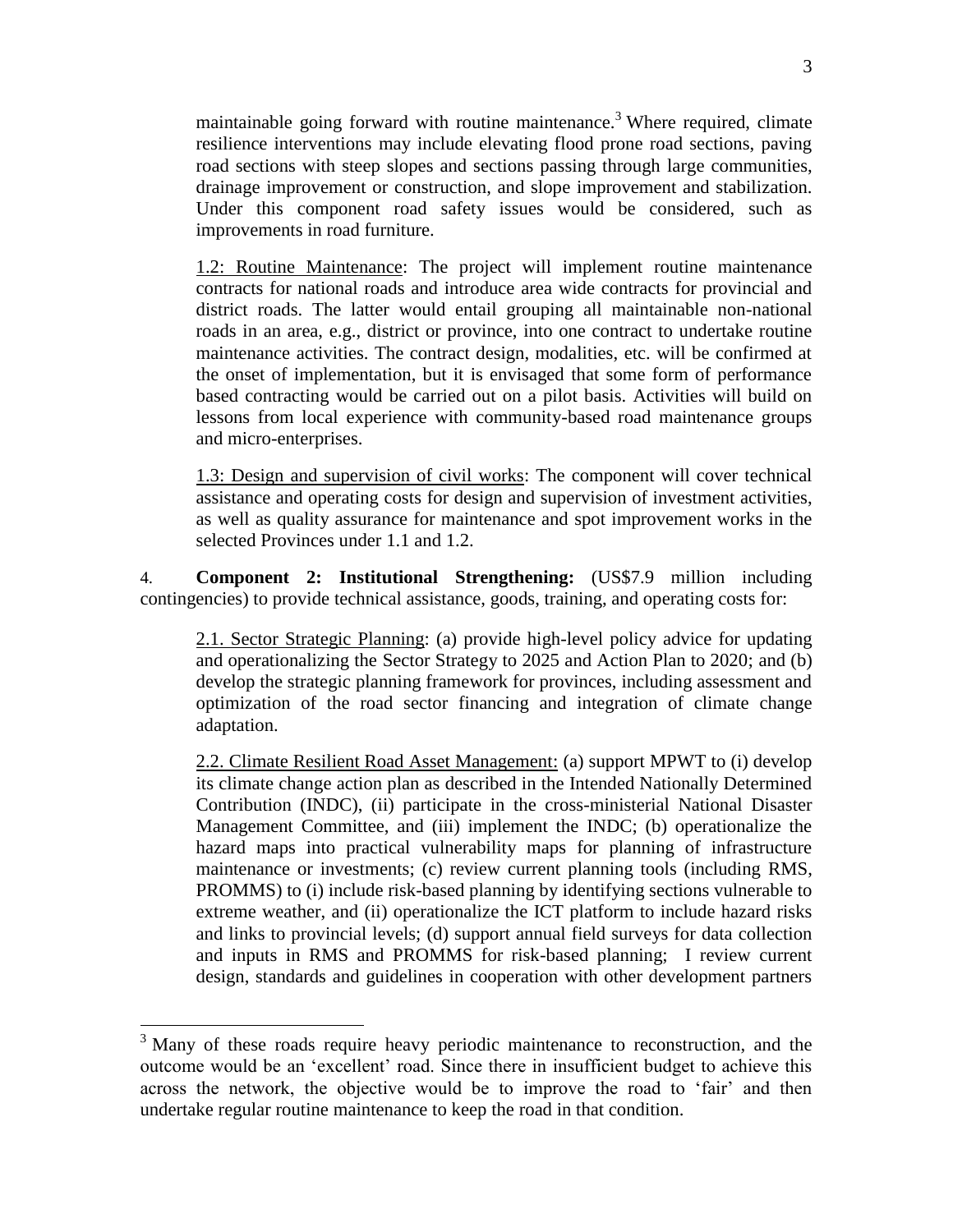in the sector to incorporate climate resilience aspects; and (f) further develop standards of operation for emergency repair.

2.3. Sector Governance: (a) improve the ICT platform (IRAM) to (i) support procurement, management, monitoring, and information disclosure and e-archive, (ii) cover local roads, and (iii) support roll out of the ICT platform to DPWTs;  $(b)$ upgrade the RMF and DPWTs' accounting system and development of expenditure tracking tools; and (c) strengthen internal controls through: (i) the rolling out of the road sector technical audit guidelines to provincial level, (ii) the strengthening of technical capacities of provincial level internal control units, and (iii) supporting the inspection tasks in six pilot provinces.

2.4. Sector Capacity Building: (a) provide technical training for MPWT, DWT, and OPWT on climate resilient design, repair and maintenance, improved road asset management systems and tools including data collection, PBC contract management, and PBC implementation training for contractors in collaboration with local institutions, regional twinning arrangements, and curricula development for tertiary education institutions in country; (b) provide technical assistance and training to MPWT, DPWT, OPWT and relevant government agencies for the future implementation of investment projects in the road sector through development of environmental and social safeguards management and monitoring, ; and (c) support the preparation of the environmental and social aspects of selected sections of national highway 13 north and south, (d)update environmental documents including the Environmental and Social Operation Manual (ESOM).

2.5. Road traffic safety: Provide technical Assistance to the National Traffic Safety Council and Department of Transport (DoT), including update and implementation of the traffic safety action plan, and roll out of public awareness raising campaigns.

5. **Component 3: Project Management:** (US\$2.9 million including contingencies) to finance consulting services, goods, and IOC, for: (i) Project management and coordination for day-to-day implementation, and coordination among the implementing departments; (ii) Monitoring and Evaluation of activities including impact evaluation, and beneficiary satisfaction assessments; (iii) financial and technical audit; and (iv) procurement advisory support.

6. **Component 4: Contingency Emergency Response:** This 'zero component' (initially without any allocations of funding) will allow for the rapid reallocation of funds required for emergency recovery. An Emergency Response Operations Manual will apply to this component, detailing financial management, procurement, safeguards and any other necessary implementation arrangements.

7. The Project will be implemented using Government systems. MPWT will be the implementing agency with the overall management and coordination of the Department of Planning and Cooperation (DPC). DPC will also be responsible for ensuring that the implementation report of the Project comprise a section on safeguards implementation.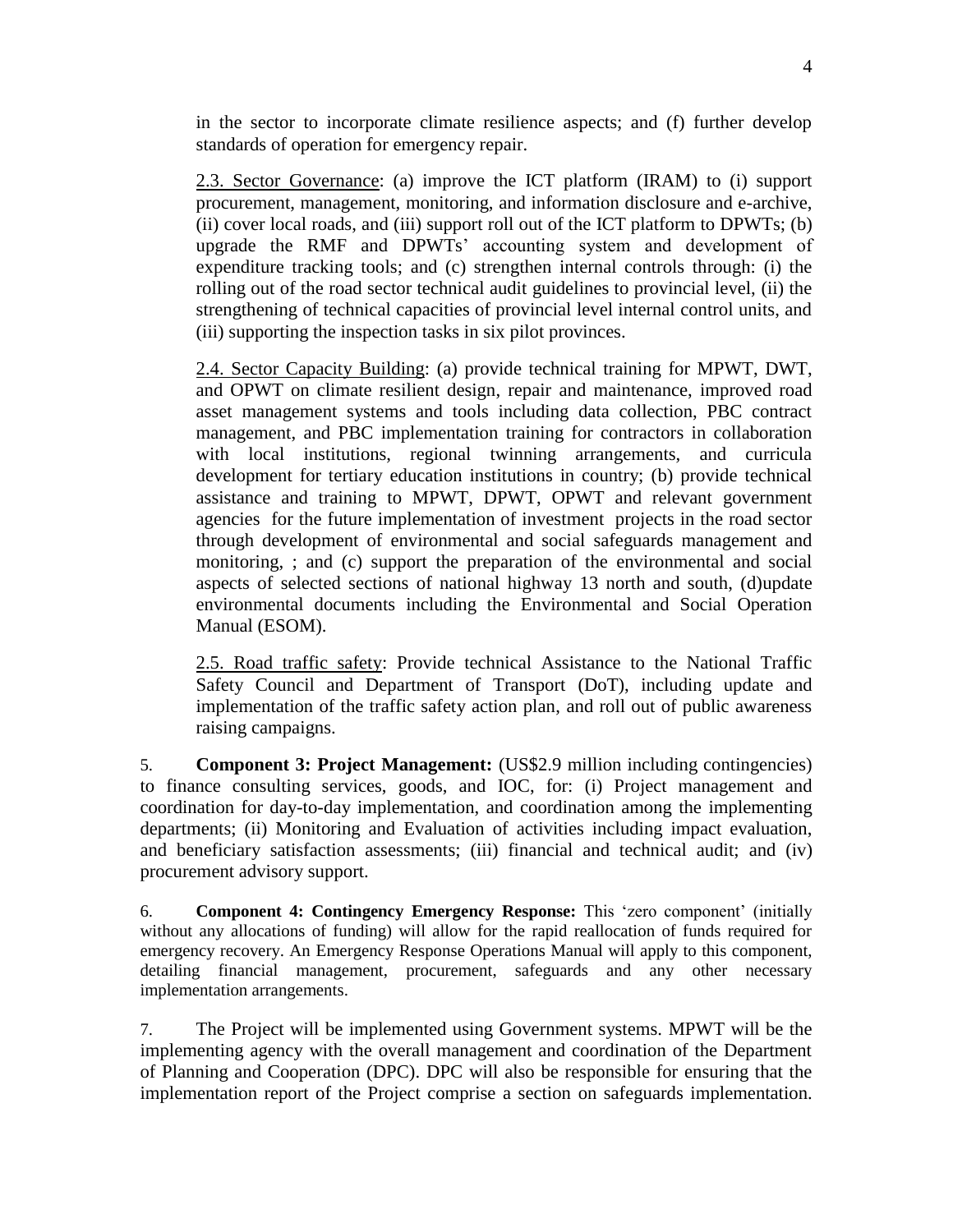The Department of Roads (DoR) will be responsible for planning and implementation of road related activities under Component 1. DoR will work in close coordination with and provide technical support to the provincial DPWTs in the Project provinces tasked with carrying out the works and supervision, and with PTRI tasked with road asset data collection and analysis and overall supervision and monitoring of the implementation of environmental and social safeguards.

8. The ESD/PTRI will be the lead agency on the implementations of the ESMF. The ESD/PTRI will also lead safeguards supervision and monitoring at the project level including six month and annual monitoring and preparation of the six month and annual safeguard monitoring report. The ESD/PTRI will be responsible for providing safeguard training, ensuring effective mainstreaming of safeguard requirements into the road development project cycle, and undertaking research activities including updating the ESOM in close consultation with MoNRE and other agencies and the WB. The DoR will be responsible for ensuring that safeguard requirements are mainstreamed in road maintenance planning, design and pre-construction works including tendering and contracting process. At subproject level, DPWT is responsible for implementation of safeguard activities including undertaking day-to-day monitoring of safeguard measures to be carried out by contractors. The DPWT of the Project provinces will establish the Environmental and Social Unit (ESU) specifically for the road sector to be responsible for safeguards. ESU/DPWT will be responsible for carrying out monthly monitoring of contractors and implementation of other safeguard measures including preparation of safeguard monthly monitoring report to be submitted to ESD/PTRI. The ESD/PTRI, and ESU/DPWTs will be responsible for keeping proper documentations for possible review by the WB. The Department of Transport (DoT) will be responsible for implementation of the road safety program to be implemented under the Project. More details of Roles and Responsibilities on Safeguards are described in the Environmental and Social Management Framework (ESMF).

### **1.1 Need for RPF**

9. Given the proposed Project activities, the Project will not involve major physical relocation of permanent structure and/or involve major resettlement of peoples. The civil works activities will focus on provincial and district routine and periodic road maintenance, including spot improvement in order to improve climate resilience and road safety of provincial and district road networks. It is envisaged that all activities would be carried on the existing carriageway within the existing right of ways (RoW). However, there is a possibility of minor re-alignments to improve road safety and/or strengthening road climate resilience. Investment activities may include elevating flood prone road sections, paving road sections with steep slope and the sections passing through big communities, drainage improvement/ construction, slope improvement/stabilization etc. The environmental impacts from these activities will be minor, localized, temporary, and can be mitigated. Potential impacts include dust dispersion, noise, traffic obstruction and access, construction and road safety, etc.

10. The policy is triggered because the Project may involve minor land acquisition for road maintenance in some areas where minor realignments will be necessary to ensure stability and safety of road works. Most of the works will be conducted in existing roads and will not involve major expansion that could significantly affect trees and other roadside private assets and/or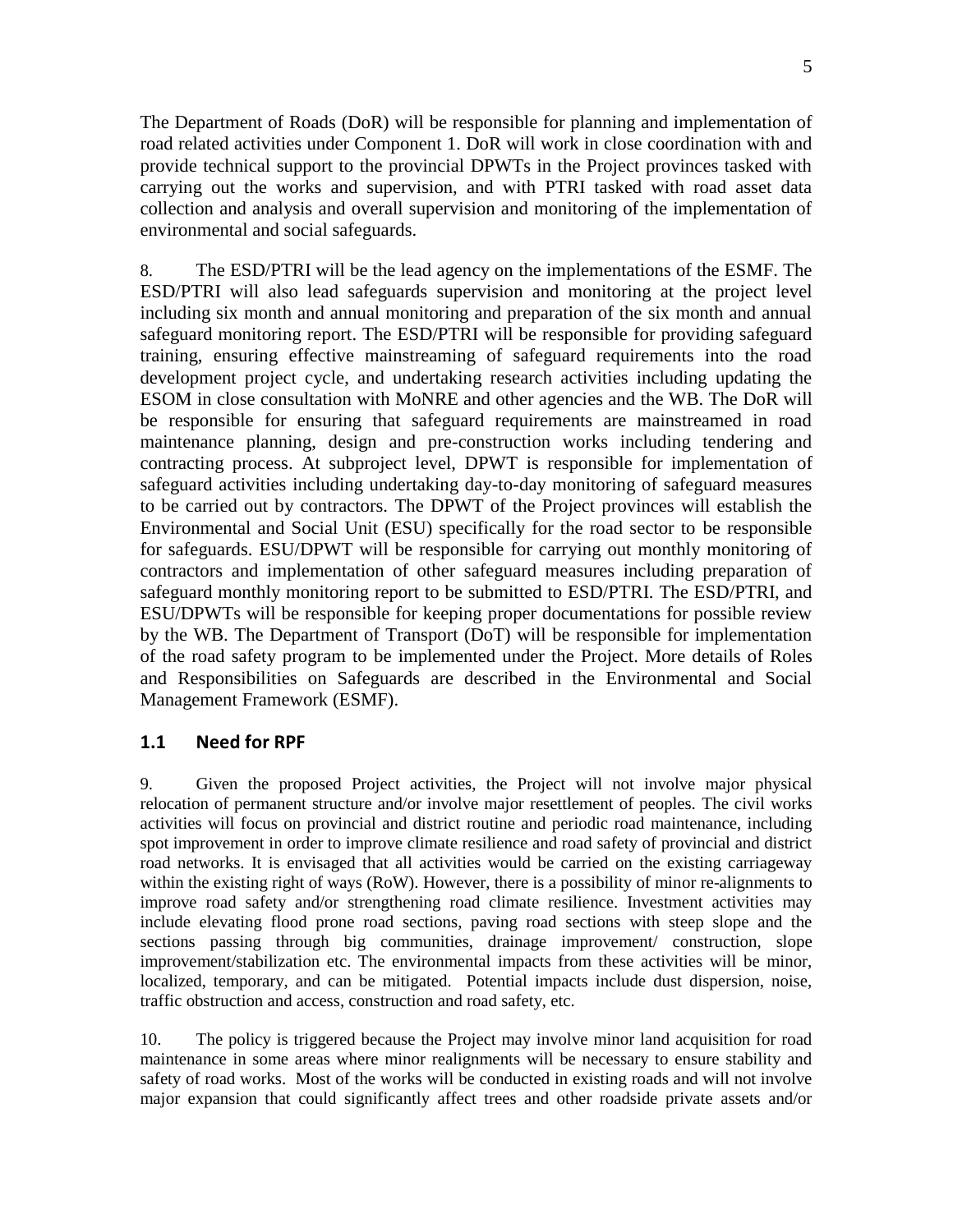lands. However, there is a possibility of impacts related to temporary land acquisition including potential restriction of access. Given that the exact list of such subprojects has not yet been defined by appraisal, it is necessary to prepare a Resettlement Policy Framework (RPF) in line with the WB safeguard policy on Involuntary Resettlement (OP/BP 4.12). The RPF describes policies and procedures to avoid, minimize or mitigate negative impacts that may result from the Project investments including defining scope of a Resettlement Action Plan (RAP) or an abbreviated  $\text{RAP}^4$  (ARAP) which will be required when involuntary land acquisition occurs. The need for the preparation of RAP or ARAP will be identified during the safeguard screening to be conducted as part of the road maintenance investment plan, which will be prepared annually. WB approval of RAP/ARAP will be required. The RPF is an integral part of the Environment and Social Management Framework (ESMF). Potential impacts due to TA activities on PPP investment will be addressed under the ESMF.

## **II. Project Description Related to OP/BP 4.12**

11. Under the Component 1, road maintenance and climate resilient related works will include periodic maintenance, spot improvement, and routine maintenance through performancebased contracts. The civil works activities will focus on national, provincial, and district routine maintenance and periodic road maintenance, including spot improvement in order to improve climate resilience and road safety of provincial and district road networks. It is envisaged that all activities would be carried on the existing carriageway within the existing right of ways (RoW). However, there is a possibility of minor re-alignments to improve road safety and/or strengthening road climate resilience. Spot improvement of critical sections aims to improve the road's climate resilience and may include elevating flood prone road sections, paving road sections with steep slopes and sections passing through large communities, drainage improvement and slope improvement/stabilization. Given the limited size of the investment and low traffic volume, spot improvement activities would be carried out only on critical sections of the existing carriageway, not the whole road, within the existing right of way and may involve minor realignments to improve road safety and strengthening road climate resilience. Periodic maintenance would include re-gravelling and re-sealing of existing roads, and routine maintenance would include drainage cleaning, patching of potholes, clearing of roadside vegetation, light grading, etc.

## **III. Policy, Legal, and Institutional Settings**

### **3.1. National Legal and Regulatory Framework**

 $\overline{a}$ 

12. *Government Laws, Decrees, and Guidelines:* The legal context in Lao PDR has been changing rapidly over the last few years. Compensation principles and policy framework for land acquisition and resettlement are governed by several laws, decrees and regulations as follows: (a) The Constitution (1991), (b) the Land Law (2003, being revised), (c) Road Law (1990), (d) Decree of the Prime Minister on Compensation and Resettlement of People Affected by Development Project (CR Decree No.192/PM, dated 7 July 2005, being revised), and (e)

<sup>&</sup>lt;sup>4</sup> In Lao PDR, per the Decree 192/PM, preparation of a Land Acquisition and Compensation Report (LACR) is needed when the impacts are small and scope of the report is similar to the abbreviated RAP (ARAP) as defined in WB OP/BP 4.12 (as defined in OP/BP 4.12, Annex A).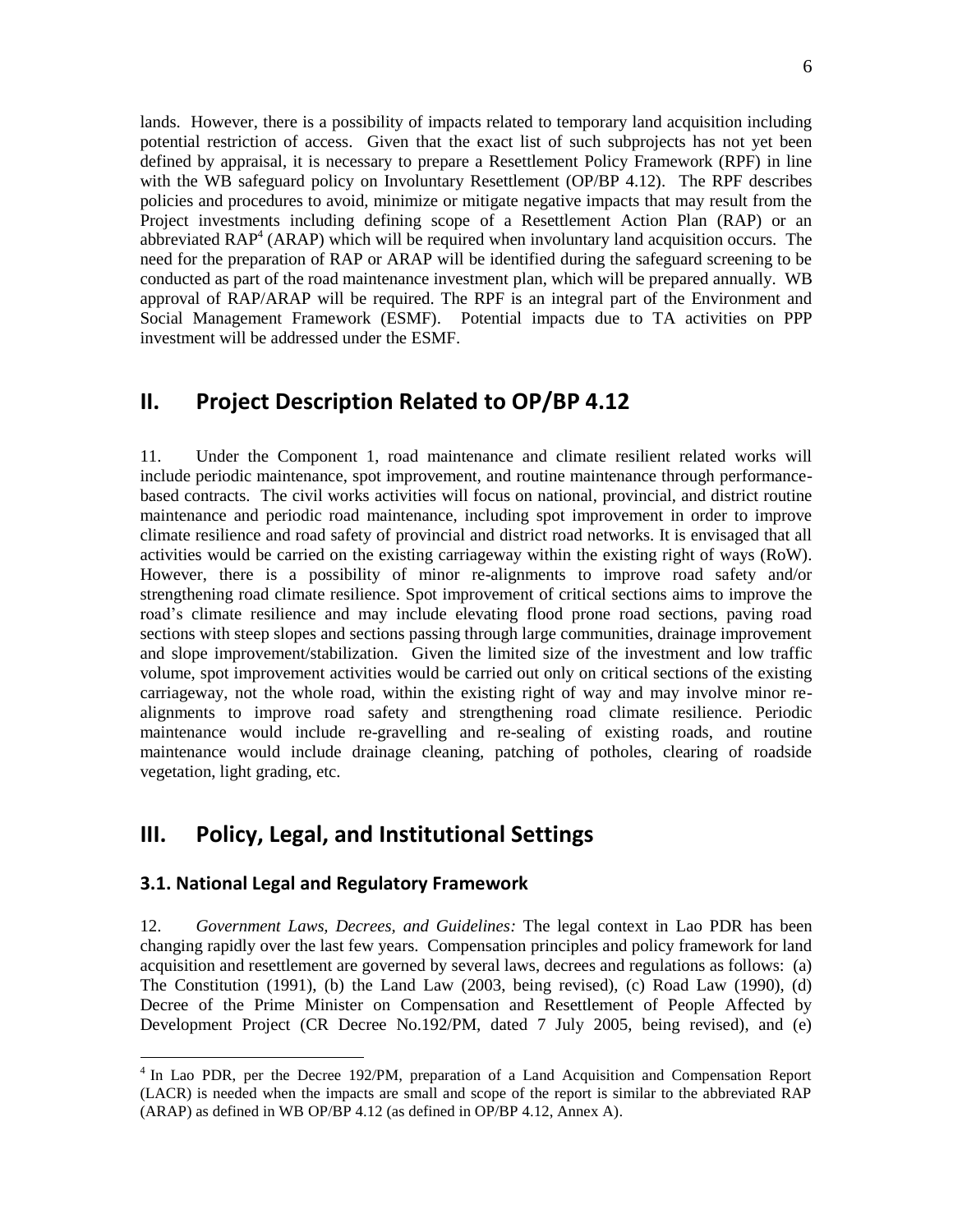Regulations for Implementing Decree of the Prime Minister on Compensation and Resettlement of People Affected by Development Project (No.2432/STEA, dated 11 November 2005, being revised). The Technical Guidelines of the CR Decree were finalized and training also provided to key agencies and provinces. Approval of a new decree on Environmental Impact Assessment (EIA) in February 2010 provided a strong legal basis for development projects to conduct social assessment and plan/implement mitigation measures as needed. A number of technical guidelines including the Public Involvement Guideline (PI) was approved in 2012 and being used. However, establishment of the Ministry of Natural Resources and Environment (MoNRE) in 2011-2012 and the Government policy on decentralization (Sam Sang policy) have resulted in the establishment of an EIA regulation and an Initial Environmental Examination (IEE) regulation as well as revision of some legislation related to natural resources management. The Land Law is being revised.

13. Below are some key provisions of relevant laws, and decrees that are of critical importance for land compensation and resettlement.

- *The Constitution:* Article 14 of the Constitution declares that the State protects and promotes all forms of state, collective, and individual ownership. Article 15 declares that the land within the Lao PDR is owned by the national community and that the State ensures the rights of citizens to use, transfer, and inherit it in accordance with the law. Article 8 establishes the right of all ethnic groups relative to the preservation and promotion of their customs and heritage. All acts of division and discrimination among ethnic groups are prohibited. The Constitution defines that all "citizens of all ethnicity" have rights in education, health, land use and ownership, domicile of choice, and economic development regardless of sex, religion, social status, education, or ethnicity; as well as freedom of religion, freedom of speech; freedom to peacefully assemble and to protest. All citizens have the right to work and carry out their chosen livelihoods. Articles 8 and 22, guarantee that there will be no discrimination on the basis of ethnicity or gender. Articles in the Constitution where ethnic People are specifically mentioned are as follows: Article  $1 - Lao$  PDR is a nation unified and indivisible of all ethnic communities; Article 2 - all power is of the people, by the people, and for the use of the multi-ethnic people; Article 3 - the right of a multi-ethnic people to be owners of the nation is exercised and guaranteed by the political system; Article 7 - mass organizations are the focal point for the solidarity and mobilization for citizens of all backgrounds and ethnicity as participating members in the safeguarding and edification of their rights and interests; Article 8 - the State will carry out a policy of unity and equality among the various ethnic communities. All ethnic communities have the right to preserve and improve their own traditions and culture and those of the nation. Discrimination between ethnic communities is forbidden. The state will carry out every means in order to continue to improve and raise the economic and social level of all ethnic communities; Article 13 - the economic system is for the purpose of improving the standard of living, materially and spiritually, of a multi-ethnic people; Article 19 - the State and the people will collaborate to build schools of all levels in order that a complete education system will be available to all, especially areas inhabited by ethnic People; and Article 22 - all Lao citizens, regardless of their sex, social position, education, beliefs or ethnicity, are equal before the law.
- *The Land Law*, adopted by the National Assembly in  $2003^5$ , is the principal legislation by which the State exercises its constitutional responsibility for tenure, access, use and

 $\overline{a}$ 

 ${}^{5}$ Land Law 2003 supersedes the Land Law 01/97 dated 12 April 1997.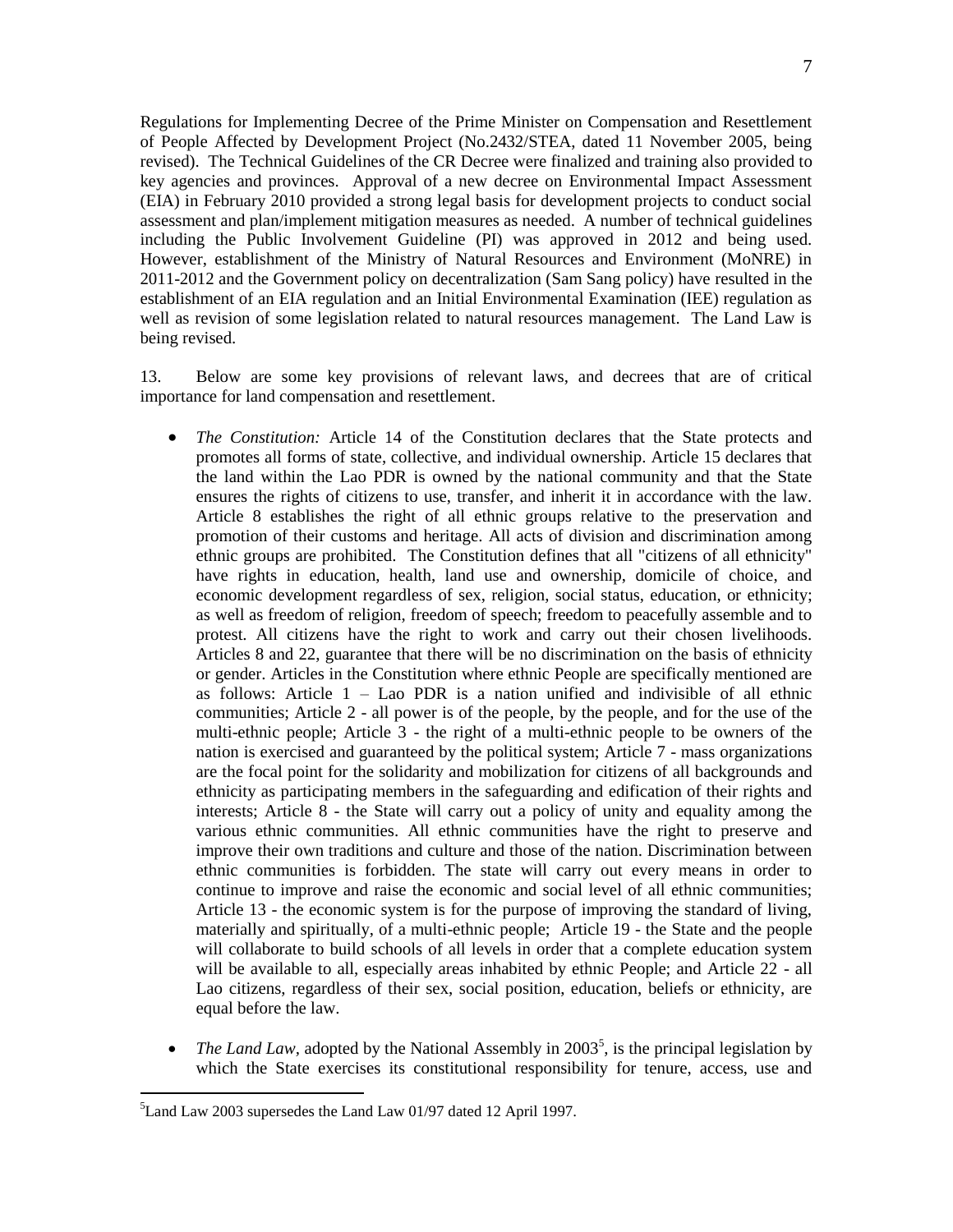management, preservation of land. Several articles of particular importance to resettlement are summarized as follows: Article 3 reaffirms that all land in the Lao PDR is the property of the national community (as stated in the Constitution, Article 15) for whom the State is the uniform central administrative representative throughout the Country and individuals… are assigned to effectively use the land… (only non-forest land in private title or land held under a long-term lease can be transferred). Article 5 protects the legal rights and benefits of those who have effectively received the right to use land including the right to transfer it. Article 11 classifies land into eight categories, and subsequent chapters of the Law are concerned with the management of each. The categories are: agricultural land, forest land, water area land, industrial land, communication land, cultural land, defense and security land and construction land. Article 43, refers to the certification of the lawful land use rights of persons or entities. There are two land registration methods (Article 44) by which individuals can register the land which they are using lawfully. First is systematic land registration, which is carried out throughout a designated area where land allocation, zoning, or classification is required. Systematic registration confers a Land Title. Second, persons or entities can make application to certify their right to use certain land. Under Article 48, land certificates are issued certifying the temporary right to use agricultural or forest-land which are issued by district level authorities. These land certificates can be inherited, but cannot be transferred or used as collateral.

Article 53 states that persons who have received the right to use the land have the following rights: to protect land for use for a specific objective, to use land a specific purpose in accordance with the State's allocation plan, to enjoy usufruct or income from the land, to transfer the right of land use, and to inherit the right of land use. Article 63 states that the right of land use shall terminate either through voluntary relinquishment of the land or if the State retrieves the land for public purposes. However, the landholder is entitled to just compensation for the taking of the state (Article 70). Compensation is treated in Articles 68 to 72 of the Land Law. Article 70 states that persons or entities requiring a right-of-way and thereby cause damage to crops or buildings must make appropriate compensation. Article 71 states that when the use of land belonging to other persons or organizations becomes necessary for the public interest, the State will compensate any damage suffered by the rightful user of the requisitioned land, as appropriate. Furthermore, the Law requires that each village, province, municipality, or special zone keep five percent of its total land area in reserve to ensure the compensation of requisitioned land. Evaluation of the damage is provided for by Article 72, which states that the evaluation will be done by a committee composed of representatives of the various concerned parties. The Land Law does not specifically address itself to unregistered land users. It does, however, provide the registration and certification methods described above by which individuals can register the land which they are using lawfully. Article 82 further provides that persons or entities that are lawfully keeping, using, and developing land with efficiency will be awarded the right to use that land, all other conditions being met.

• The Land Law also stipulates that, in cases when public infrastructure development projects cause damages to trees, crops or buildings of private owners, the land owners have the right to be compensated for the damages. Ethnic communities maintain land tenure user rights equal to all Lao citizens with certain specifications and even preferential access and customary user rights to certain forest products (Forestry Law, Article 30; MAF Regulation 535; MAF Orders 54 and 377). Customary rights on land use among the ethnic communities are passed down from generation to generation.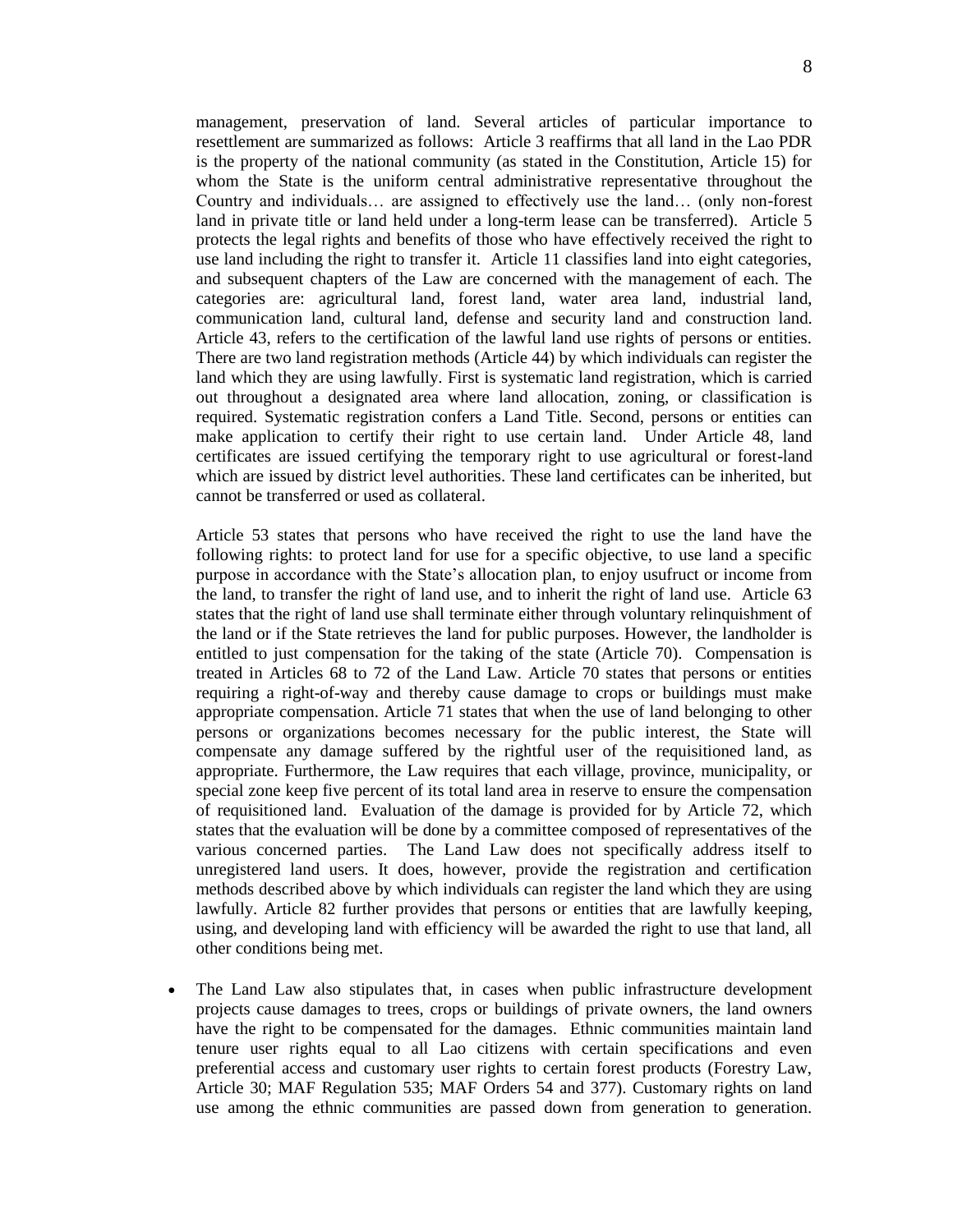Traditionally, no land titles were involved and no boundaries were officially demarcated. In remote rural areas, these customary rights are still practiced to the acceptance of the local authorities widely. Many ethnic communities have traditionally recognized certain areas of forest as sacred forest sites. In addition, among ethnic communities, individuals or households were considered to be the owners of specific trees, such as those used for resin tapping or that may have ancestral spiritual significance. These are important aspects of village cultural and economic life that need to be investigated and strictly respected.

- The *CR Decree 192:* This Decree defines principles, rules, and measures to mitigate adverse social impacts and to compensate damages that result from involuntary acquisition or repossession of land and fixed or movable assets, including changes in land use, restriction of access to community or natural resources affecting community livelihood and income sources. This Decree aims to ensure that project affected people are compensated and assisted to improve or maintain their pre-project incomes and living standards, and are not worse off than they would have been without the project. The provisions will be applied during the preparation and implementation of the social impacts assessment (SIA), the social impact mitigation and monitoring plan, and/or the resettlement action plan (RAP). Technical Guideline for this Decree was established in 2010 and revised in 2012. While DESIA is responsible for review and approval of the SIA with consent from the province, the province under supervision of the Provincial Resettlement Committee (PRC) is responsible for overseeing the implementation of the Decree which will be carried out by the project owner. The Decree is being revised in line with the current organization and regulations and in accordance with the Government policy regarding decentralization (Sam Sang). It is expected that the revised Decree will be approved by the Prime Minister in late 2016.
- Key articles of relevance to the Project's resettlement are as follows: Article 6 Compensation principles state that before compensation, a joint committee will be established to assess loss to Project Affected Persons (PAPs). PAPs will be entitled to compensation for structures at replacement cost, compensation will be payable for losses of income due to the project, and those without documented legal title will still be entitled to compensation for lost structures and other support so as not to be negatively impacted. Article 6 - paragraph 6. States that PAPs including ethnic minorities who are living in rural or remote areas, who do not have any legal Land Use Certificate or any other acceptable proof indicating land use right to the affected land and assets they occupy shall be compensated for their lost rights to use land and for their other assets at replacement cost and provided additional assistance to ensure that they are not worse-off due to the project. PAPs in urban areas, who do not have any legal Land Use Certificate or any other acceptable proof indicating land use right to the affected land and assets they occupy and who have no land at other places will be compensated for their lost rights to use land and for their other assets at replacement cost and other additional assistance to ensure they are not worse off due to the project. Article 8 - entitlement to economic rehabilitation measures if more than 20% of income-generating assets are lost due to a development project. Article 11 - voluntary donation of land by PAPs is only acceptable if the impact on their income generation is not significant (less than 20% reduction), no physical displacement is caused, and APs are fully aware of their entitlements before relinquishing them. Article 11 - project proponents will define mitigations measures and socioeconomic benefits to improve the status of ethnic communities which will be developed in consultation with the communities and in harmony with their cultural preferences. Article 17 of the Decree - requires a separate section on indigenous peoples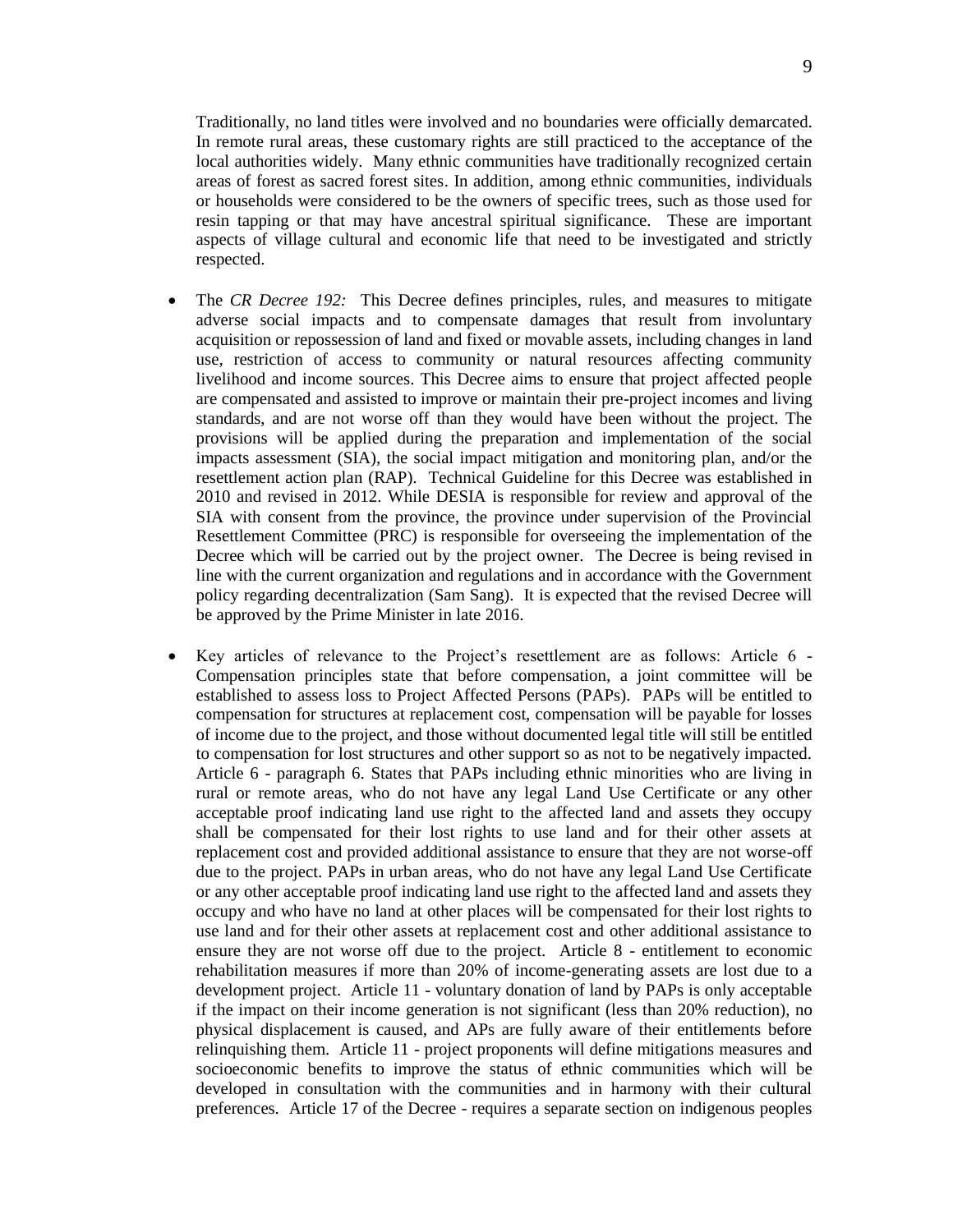issues and mitigation measures in the RAP. Where impacts on ethnic peoples are more significant an Ethnic Groups Development Plan (EGDP) will be prepared. The decree and its guidelines rectify key areas of the Land Law which would prevent informal land users from any eligibility, and also sets a clear definition of the "reasonable compensation" mentioned in the Land Law and determines these as replacement cost.

- *The Forestry Law states (i)* that forests and forest land can be converted to other uses (i.e. for transmission line right of way) when necessary and in the public interest (subject to approval) from responsible authorities; (ii) an individual or organization given permission to convert forest to another use is responsible for payment of a conversion fee, land reclamation and tree planting; (iii) provision for allowing long practiced activities such as collecting wood for fences and fuel, non-timber forest products (NTFP), hunting and fishing for non-protected species for household consumption, and other customary uses. For removal of forests, compensation is based on the volume of timber (m3) of a given class of tree that will be cut down. Compensation is only paid for timber removed from private forestry plantations. No compensation is paid for timber removed from natural forests on public lands. Nor is any compensation paid for removal of NTFP such as bamboo. There is no requirement to replant trees on degraded land located away from a transmission line corridor, as compensation for removing trees to create transmission line right-of-way. Such forms of compensation only apply to reservoir clearing projects where it is necessary to plant trees to stabilize slopes that could otherwise fail through a process of mass wasting.
- The *Road Law (1999) states* that Ministry of Public works and Transport manages and uses the land for the road activity in conformity with the determination in the land law. Road width shall have the area consisting of the carriageway, shoulders, pathways, drainages, slope of road and Right of Way (Article 17). Within the Right of Way, it shall be banned all constructions and other activities. In vital case, it shall be requested the permission from the road management authority (Article 21). The Law is being revised.
- The 1992 ethnic policy, *Resolution of the Party Central Organization concerning Ethnic Affairs in the new Era*, focuses on gradually improving the living conditions of the ethnic communities, while promoting their ethnic identity and cultural heritage. The general policy of the Party concerning the ethnic communities include: Build National Sentiment (national identity); Realize Equality among ethnic communities; Increase the Solidarity Level among ethnic communities as members of the greater Lao family; Resolve Problems of Inflexible and Harmful thinking, as well as economic and cultural Inequality; Improve the living Conditions of the ethnic communities step by step; Expand, to the greatest extent possible, the good and beautiful Heritage and ethnic Identity of each group as well as their Capacity to participate in the affairs of the nation. The Project may involve minor or temporary land acquisition for road maintenance work in some areas where ethnic minority groups or communities reside. No major loss of land is anticipated because the work will be carried out within existing roads and may involve minor realignments without expansion, which may affect trees and other roadside private assets. However, an separate Ethnic Group Development Framework (EGDF) is designed and applied under the LRSP2 to ensure that the ethnic groups are not adversely affected and their livelihood is not worst off as a result of project implementation.

### **3.2 World Bank Policy on Involuntary Resettlement (OP/BP 4.12)**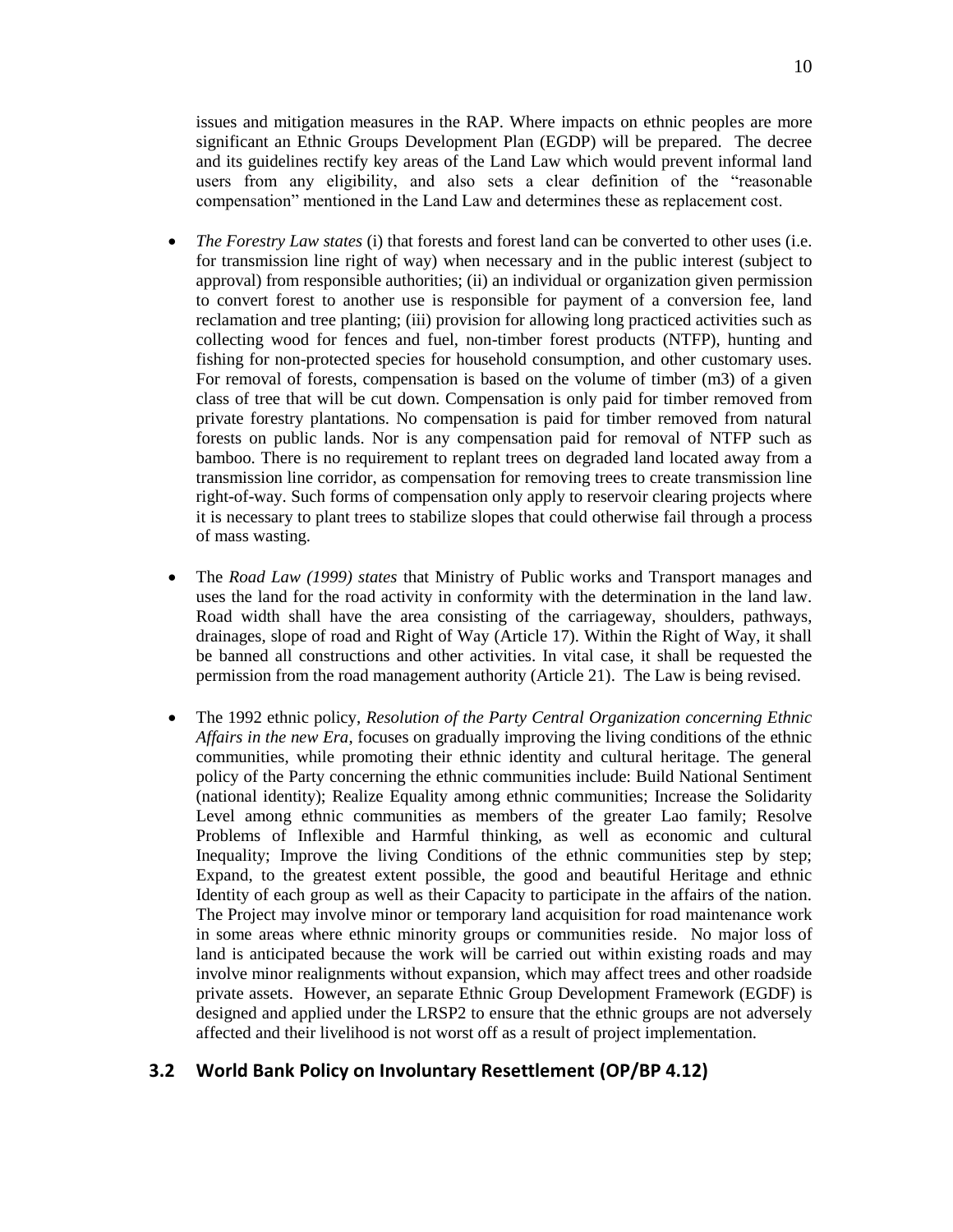14. The OP/BP 4.12 is triggered for this Project. It requires that all investments and activities financed under the Project comply with the policy whether or not they are directly funded in whole or in part by the World Bank funds. The OP/BP 4.12 provides essential guidance on objectives and principles that are applicable in projects generating land acquisition and resettlement-related impacts. Key objectives and definitions are as follows:

- Every reasonable effort will be made to avoid or minimize the need for "land acquisition", and to minimize all resettlement-related adverse impacts. If land acquisition and associated adverse impacts cannot be avoided, the principle objective of the RPF is to ensure that all persons subjected to adverse impacts ("displaced persons") are compensated at "replacement cost" for lost land and other assets and otherwise provided with any "rehabilitation" measures or other forms of assistance necessary to provide them with sufficient opportunity to improve, or at least restore, their incomes and living standards.
- The definitions on "displaced persons", "replacement cost", "land acquisition", "rehabilitation", and "cut-off-date" provided in this report will be used.

15. The WB policy on Public Consultation and Information Disclosure (OP/BP 17.50), which defines the Bank's requirements for giving the public access to project information and documentation, will also apply.

### **3.3.1 Key Differences in Lao PDR Law and World Bank Policies**

16. Promulgation of GoL's compensation and resettlement Decree 192/PM represents a significant improvement in the rights of citizens when their livelihoods, possessions and society are affected by development projects. Both the compensation and resettlement decree and World Bank policy on involuntary resettlement entitle the Project Affected Persons (PAPs) to compensation for affected land and non-land assets at replacement cost. However, there are some differences between World Bank (OP/BP 4.12) and the Decree 192/PM (see Table below). The first difference is on the definition of severely affected PAPs in which OP/BP 4.12 defines at 10% of affected value while Decree 192/PM defines at 20% of affected values. The second difference is on entitlement description for non-titled PAPs in which Decree 192/PM provides more specific details. Other differences include Decree 192/PM encourages PAPs for voluntary land donations while OP/BP 4.12 discourages land donation while different names are used for preparation of resettlement action plan when minor land acquisition is required.

|                                                                                                                                                                                                                                                                                                                                                                         | <b>Different</b><br><b>Aspect</b> | Government<br><b>Decree</b><br>192/PM | <b>WB OP/BP 4.12</b> | <b>Measures</b> included<br>in the ESMF and<br><b>LRSP2</b> Design |
|-------------------------------------------------------------------------------------------------------------------------------------------------------------------------------------------------------------------------------------------------------------------------------------------------------------------------------------------------------------------------|-----------------------------------|---------------------------------------|----------------------|--------------------------------------------------------------------|
| Those PAPs who are affected   Those PAPs who are   The project will<br>affected at value use 10% for the<br>at value equal to or more than<br>severely<br>affected PAPs<br>equal to or more definition of the<br>20% of income generating<br>than 10% of income severely affected<br>assets (Article 6).<br>PAP <sub>s</sub> and<br>generating<br>assets<br>(Article 8) | Definition<br>οf                  |                                       |                      | for<br>preparation of<br>future mitigation                         |

Differences between Relevant Lao and World Bank Social Safeguard Policies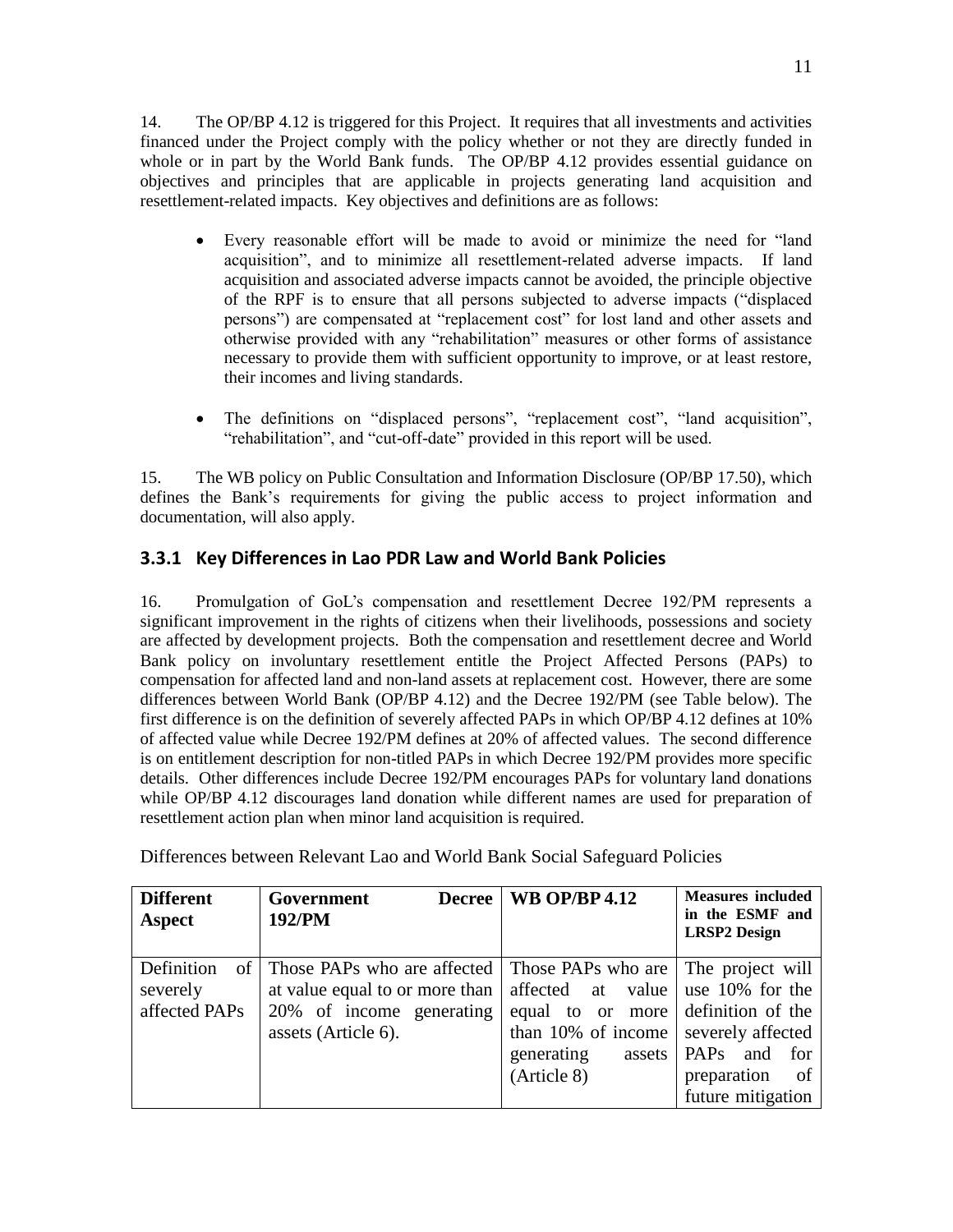|                                                  |                                                                                                                                                                                                                                                                                                                                                                                                                                                                                                                                                                                                                           |                                                                                                                                                                                                                              | plans.                                                                                                                                                                                                                                                                                                                                                       |
|--------------------------------------------------|---------------------------------------------------------------------------------------------------------------------------------------------------------------------------------------------------------------------------------------------------------------------------------------------------------------------------------------------------------------------------------------------------------------------------------------------------------------------------------------------------------------------------------------------------------------------------------------------------------------------------|------------------------------------------------------------------------------------------------------------------------------------------------------------------------------------------------------------------------------|--------------------------------------------------------------------------------------------------------------------------------------------------------------------------------------------------------------------------------------------------------------------------------------------------------------------------------------------------------------|
| Entitlement of<br>non-titled<br>PAP <sub>s</sub> | PAPs living in rural or remote<br>areas or PAPs in urban areas<br>who do not have proof of<br>land-use rights and who have<br>no other land in other places<br>will be compensated for loss<br>of land-use rights at market<br>replacement cost, in addition<br>to compensation for their<br>other<br>other<br>assets<br>and<br>Should PAPs be<br>assistance.<br>found to be non-titled and<br>required<br>relocate,<br>the<br>to<br>development<br>project<br>will<br>they<br>are provided<br>ensure<br>market replacement land at<br>no cost to the PAPs, or cash<br>sufficient to purchase market<br>replacement land. | Non-titled PAPs will<br>be compensated for<br>affected<br>assets<br>at<br>market replacement<br>other<br>and<br>cost<br>assistance<br>that<br><b>SO</b><br>they are not made<br>worse off due to the<br>development project. | All<br>project<br>affected persons<br>regardless<br>of<br>their status<br>of<br>title holding will<br>be compensated<br>for their affected<br>assets<br>at<br>replacement cost<br>in line with the<br>World Bank OP.                                                                                                                                         |
| Voluntary land<br>donation                       | Implicitly<br>explicitly<br>and<br>voluntary<br>encourages<br>donation of land (Article 11).                                                                                                                                                                                                                                                                                                                                                                                                                                                                                                                              | <b>Discourages</b><br>land<br>donation                                                                                                                                                                                       | The project will<br>accept<br>the<br>practice<br>of<br>genuine<br>voluntary<br>land<br>donation.<br>The<br>project<br>will<br>adopt a set<br>of<br>criteria<br>and<br>a<br>process to verify<br>and ensure the<br>genuine<br>voluntary nature<br>of<br>such<br>donations,<br>and<br>document<br>fully<br>transaction<br>the<br>process of such<br>donations. |
| If small land<br>acquisition<br>is<br>involved   | Require preparation<br>of a<br>Land<br>Acquisition<br>and<br>Compensation<br>Report                                                                                                                                                                                                                                                                                                                                                                                                                                                                                                                                       | Require preparation<br>of abbreviated RAP<br>(ARAP)                                                                                                                                                                          | The project will<br>prepare<br>land<br>acquisition plan                                                                                                                                                                                                                                                                                                      |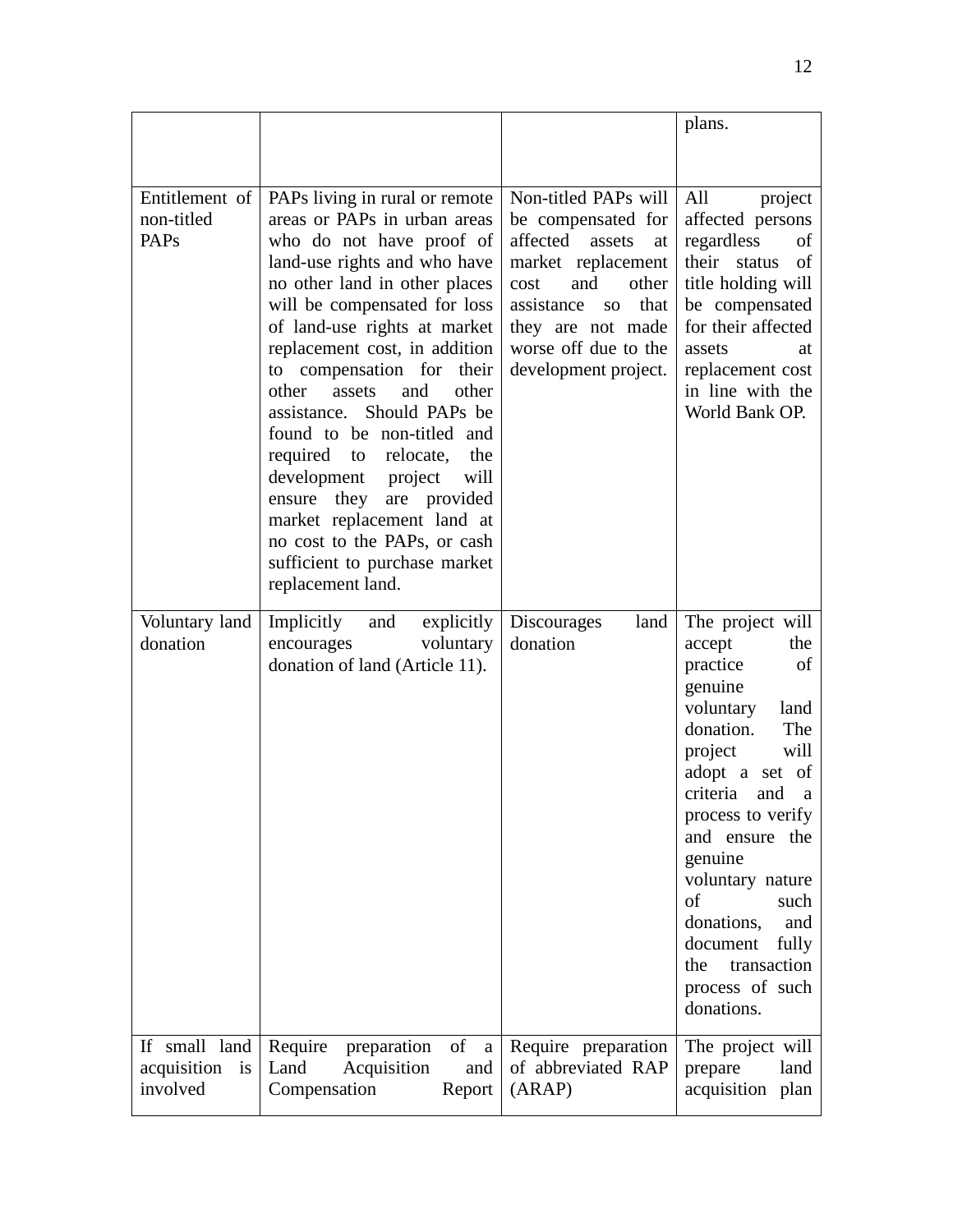| (LACR) | as            |      | required |
|--------|---------------|------|----------|
|        |               |      |          |
|        | under         |      | World    |
|        | Bank OP. This |      |          |
|        | plan          | will | also     |
|        | serve         | as   | the      |
|        | LACR in       |      | line     |
|        | with          |      |          |
|        | Government    |      |          |
|        | Decree 192    |      |          |
|        |               |      |          |

17.

18. The project will follow the World Bank OP 4.12 where such discrepancies outlined above occur. .

## **IV. Potential Project Impacts**

## **4.1 Social Background**

- 19. Key environment and social background of the pilot Project provinces are as follows:
	- *Bolikhamxay (BKX):* The province (14,863 km2) is located in the central part of the country and is the gateway connecting Vientiane Capital and the southern provinces (NR13) as well as between Thailand and Vietnam (NR8). The area is mountainous along Vietnam border in the east while a flat plain exists along the Mekong River in the west. BKX is rich in culture, water, forest, biodiversity, and other natural resources. However, forest resources decreased rapidly due to logging (legal and illegal) and rapid development. BKX comprises 7 districts (Pakxan**,** Thaphabath, Pak Kading, Bolikhan, Kamkert, Viengthong, and Xaychampon), 28 Kumban, 411 Ban (village), 46,304 households (HH) with a total population (in 2013) of 271,656 of which about 50% is female. The majority (80%) of the people practices agriculture. The average population growth rate is about 2.4%, average population density is 15 persons per square kilometres (km2), and the average income was about 8 million kip per capita per year (in 2010). BKX has 22 ethnic communities including a Lao majority which accounts for about 60% of total population in the province. The non-Lao majority (ethnic groups) include Hmong, Khmu, Phong, Toum, Makong, etc. There are also many cultural sites/land marks and a number of tourism spots for cultural, historical, and natural tourist site-seeing. Development activities in BKX, especially in Pakxan and Khamkeuth Districts, have been rapid and are expected to accelerate in the next 5 years.
	- *XiengKouang (XK)*: The province (15,880 km2) is located in the north east of the country on the XK Plateau which is a large area of level land in the country. The province is mountainous and borders with BKX, Vientiane Province, [Luang Phabang,](http://en.wikipedia.org/wiki/Luang_Prabang_Province)  Houaphan, and [Vietnam.](http://en.wikipedia.org/wiki/Vietnam) The area is characterized by rolling hills and grassland at altitude averages 1,300 meters (m) including the country's highest peak, [PhouBia](http://en.wikipedia.org/wiki/Phou_Bia) (2,820 m) and a Plain of Jars (located in the plateau's center)[.Nam Et-Phou Louey](http://en.wikipedia.org/wiki/Nam_Et-Phou_Louey) is an important national protected area. The province comprises 07 districts (Paek, [Kham, N](http://en.wikipedia.org/wiki/Pek_District)onghed, Khoune, Morkmai, Phoukoud, and Phaxay) with a total population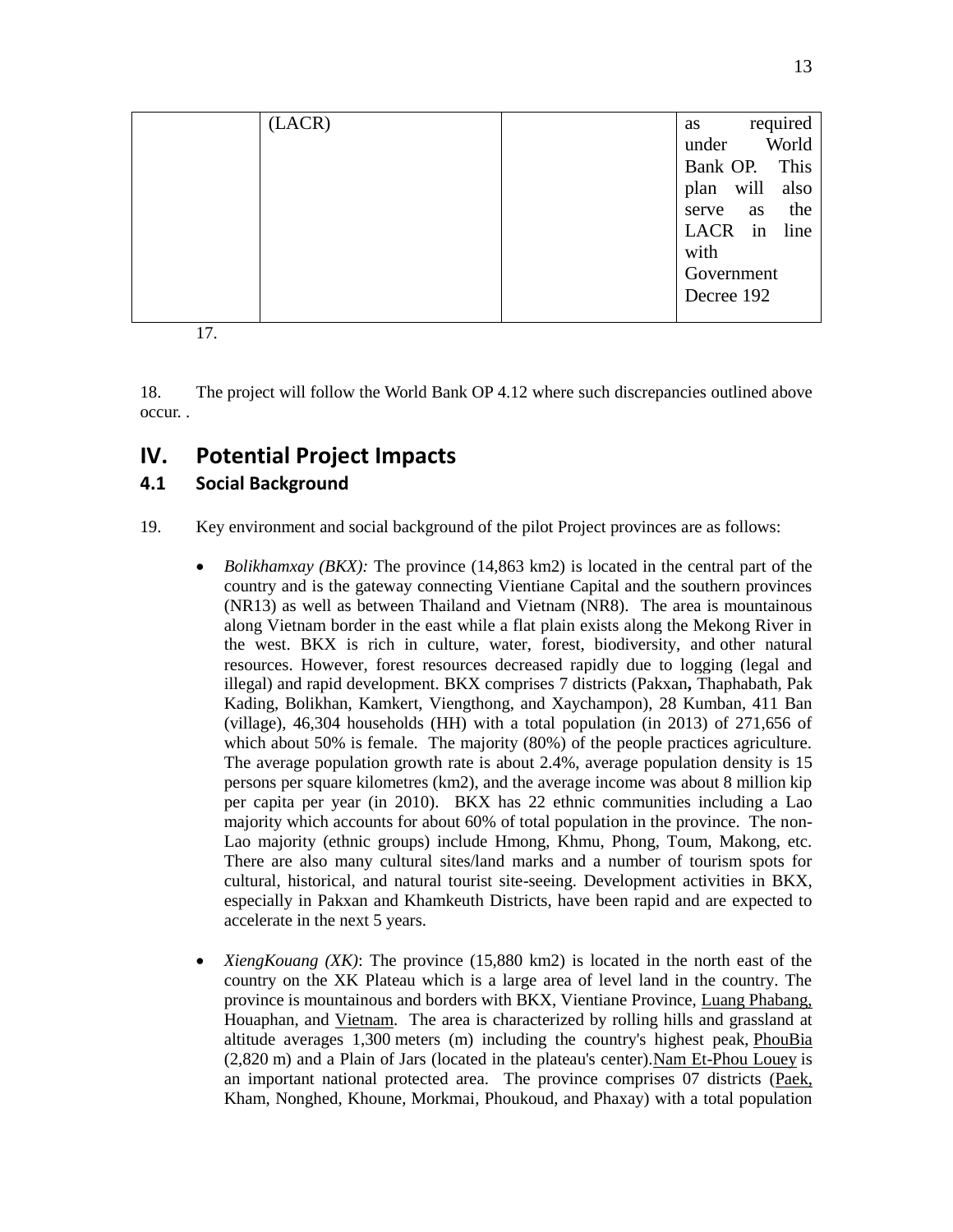14

(in 2014) was 231,254 including 113,809 women. XK has 3 main ethnic communities Lao Loum (Tai Dam,Tai Daeng, Tai Phuan), Khmu, and Hmong. Tai Dam,Tai Daeng, and Tai Phuan belong to the Lao-Tai linguistic family (Laos majority), comprising over 50% of the total population in the province while Khmu and Hmong are defined as Indigenous People under the World Bank Policy (OP/BP 4.10). XK is one of the main [maize](http://en.wikipedia.org/wiki/Maize) producing areas of Laos and is famous for tourism development. The main centre for trade and tourism is [Phonsavan](http://en.wikipedia.org/wiki/Phonsavan) (capital) in Paek district. There are many important landmarks and tourism spots (for natural, cultural, and historical site-seeing) in the province. The [Plain of Jars](http://en.wikipedia.org/wiki/Plain_of_Jars) archaeological site is the most prominent and popular sites (it has been proposed for listing in UNESCO world heritage site).

- *Houaphan (HP):* This mountainous province (17,363 km2, about 700–1,800 m above sea level) is located in the north-eastern part of the country about 650 km from Vientiane Capital. The province borders [Vietnam,](http://en.wikipedia.org/wiki/Vietnam) [XK,](http://en.wikipedia.org/wiki/Xiangkhouang_Province) and [Luang Phabang. M](http://en.wikipedia.org/wiki/Luang_Prabang_Province)ost of the terrain especially on the western side is rugged with dense mountainous forest with a small area of flat land (6% of total area). HP comprises 8 districts (Xam Neua, Xiengkhor, Viengthong, Viengxay, Houa Meuang, Xam Tai, Sop Bao, and Et, Kuan, Xone), 717 villages, 47,310 households and Xam Neua is the provincial capital. In 2014, the total population is 291,473 with 142,737 women. There are 9 ethnic communities i.e. Lao or Lao Tai, Hmong, Khmu, Lao Fong, Singmoun, Iumien or Yao, Moy or Meuang, and Chin or Hor. All these ethnic groups except those under Lao Tai ethnolinguistic family are identified as IPs under OP/BP 4.10. HP is one of the poorest in Lao PDR. However, local livelihoods have been improved. National Road #6 is the main road running through the province. The province is famous for tourism especially regarding to mountainous landscape with numerous caves which were settled by revolutionary leaders during the Indochinese war, unique ethnic culture and handicrafts.
- *Xayabouly (XBL):* The province (16,389 km2) is located in the northwest of Laos on the western side of the Mekong River and connected to 5 provinces of Thailand. On the Lao side, the province borders Bokeo, Oudomxai, Luang Phabang, and Vientiane. The area is mountainous and Asian elephants are the flagship species and *Nam Phouy*  is a national protected area (1,912 km2). The province comprises 10 districts (Xayabouly, Khop, Hongsa, Ngeun, XiengKhone, Phiang, Parklai, Kenethao, Botene, and Thongmyxay) and Xayabouly town is the capital. The northern Lao dialect dominates the province. Residents of Hongsa (population 6,000) are predominantly Tai Lue. Other ethnic communities are the Khmu, Tai Dam, Htin, Phai, Kri, Akha, and Malabri which is the last hunter-gatherer group in Southeast Asia who reside in the forests of western region of the province and who are defined as IPs by the Bank's policy. Xayabouly has limited road access for vehicles except for the northsouth road extending from the provincial capital to the Thai border. The province is rich in timber and lignite, and is considered the rice basket of northern Laos. Other important crops include maize, oranges, cotton, peanuts, sesame, sugarcane and vegetables such as cucumbers, cabbage, and beans.
- *Oudomxay (ODX):* The province (15,370 km2) borders China and five Lao provinces (Phongsaly, Luang Phabang, Xayabouly, Bokeo, and Luang Namtha). The province is mountainous, between 300–1,800 m above mean sea level, and the Upper Lao Mekong Important Bird Area (IBA) (10,980 ha) is an important protected area. The province comprises 07 districts (Muang Xay, Muang La, Namo, Nga, Pak Beng,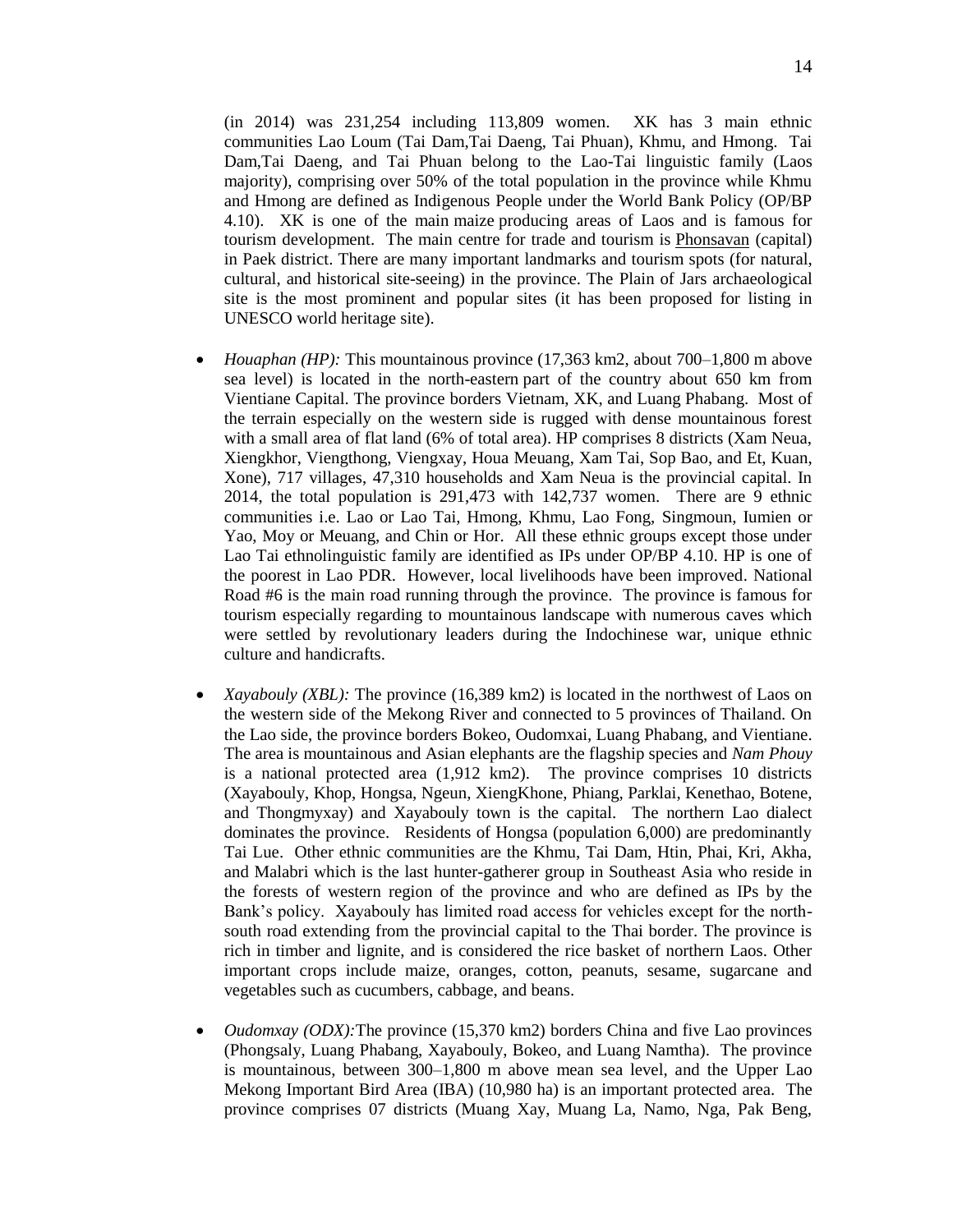Houne, and Beng) and a population of about 265,128 (in 2005). There are about 14 different ethnic communities comprising mainly [Khmu](https://en.wikipedia.org/wiki/Khmu_people) (60%), [Lao Tai](https://en.wikipedia.org/wiki/Lao_Loum) ethno linguistic group (25%), and [Hmong](https://en.wikipedia.org/wiki/Hmong_people) (15%). Other ethnic communities include [Akha,](https://en.wikipedia.org/wiki/Akha_people) Phouthai, Phou Noy, Lao Houy, Phouan, Ly, Yang, Ikho and Hor. Apart from the Lao Tai group, these are Bank-defined IPs.Most mountainous area has limited road access and economic development. About 40,000 ha of land are cultivated and rice is the main crop (other crops are corn, soybeans, fruits, vegetables, cassava, sugarcane, tobacco, cotton wool, tea and peanuts). In the province, most people still practices [subsistence agriculture](https://en.wikipedia.org/wiki/Subsistence_agriculture) using mainly "slash-and-burn" agriculture (often linked with growing mountain rice) while limited cultivable areas in the lowlands are irrigated by natural rainfalls. Corn, onions, watermelons and tobacco are exported. About 40,000 ha of land are aforested or used as meadows for livestock. According to estimations of the [IUCN,](https://en.wikipedia.org/wiki/IUCN) approximately 12% of Oudomxay forests are primary forests, 48% secondary forests. For the population, the forests are not only source of wood, but also contribute to family incomes providing fruits, herbs and meat. It is also common that Lao cultivable land is rented to Chinese, which then is tilled by Chinese migratory labours*.*

 *Phongsaly (PSL):*Phongsaly (16,270 km2) is located in the northern end of Lao PDR. It is a mountainous province (about 700–1,800 m above sea level). The province borders China, [Vietnam,](https://en.wikipedia.org/wiki/Vietnam) and two Lao provinces [\(Luang Phabang a](https://en.wikipedia.org/wiki/Luang_Prabang_Province)nd [Oudomxai\).](https://en.wikipedia.org/wiki/Oudomxai_Province)  About 77% of the land area is covered with forest. Key protected area include [Phou](https://en.wikipedia.org/w/index.php?title=Phou_Dene_Din_National_Biodiversity_Conservation_Area&action=edit&redlink=1)  [Dene Dina](https://en.wikipedia.org/w/index.php?title=Phou_Dene_Din_National_Biodiversity_Conservation_Area&action=edit&redlink=1)nd Nam Lan. The province comprises 7 districts (Phongsaly, May, Khoua, Samphanh, Boun Neua, Yot Ou, and Boun Tay) with a total population (in 2014) of about 291,473 with 142,737 women. The northernmost district of the province is Yot Ou (about 25,000 peoples) spread over 98 villages made up of 11 ethnic communities. Near the Lao-Chinese Border (checkpoint at Lan Tui) there are 13 minority ethnic communities with independent language and culture identity (Khmu, Lao Tai group (Tai Dam, Tai Daeng), Yao, Leu, Hor, Hmong, Akha, Yang, Bid, Lolo and others). Each group has its own practices in respect to marriage customs as well as specific handicrafts, silverware and jewelry. Agriculture is the main source of income of the people of the province. Phôngsaly is the primary trade gateway between Laos and China, exporting lumber and importing several types of finished goods. There are also several Chinese manufacturing companies in the province, along with other foreign investments including for energy sector (mini hydro-power projects with pico-turbines in 24 villages). In spite of government ban on opium poppy cultivation, Phongsaly has the maximum number of districts below the poverty line, and is one of the major opium producing provinces in the country. There is a program to reduce opium growing. There are important landmarks and tourism spots in the province.

### **4.2 Lessons Learned from the Original LRSP Implementation**

20. *Safeguards assessment and risks.* Under the original LRSP, sufficient attention and effort has been paid to the safeguards screening and requirements, including preparation of the safeguards instruments, training and monitoring. Safeguards screening were carried out and Abbreviated Resettlement Plan was prepared and implemented as required. Overall risk for safeguards is perceived to be low under the LRSP2 because the civil work will follow the same road alignments and design will be tailored to minimize impacts on households located along both sides of the road.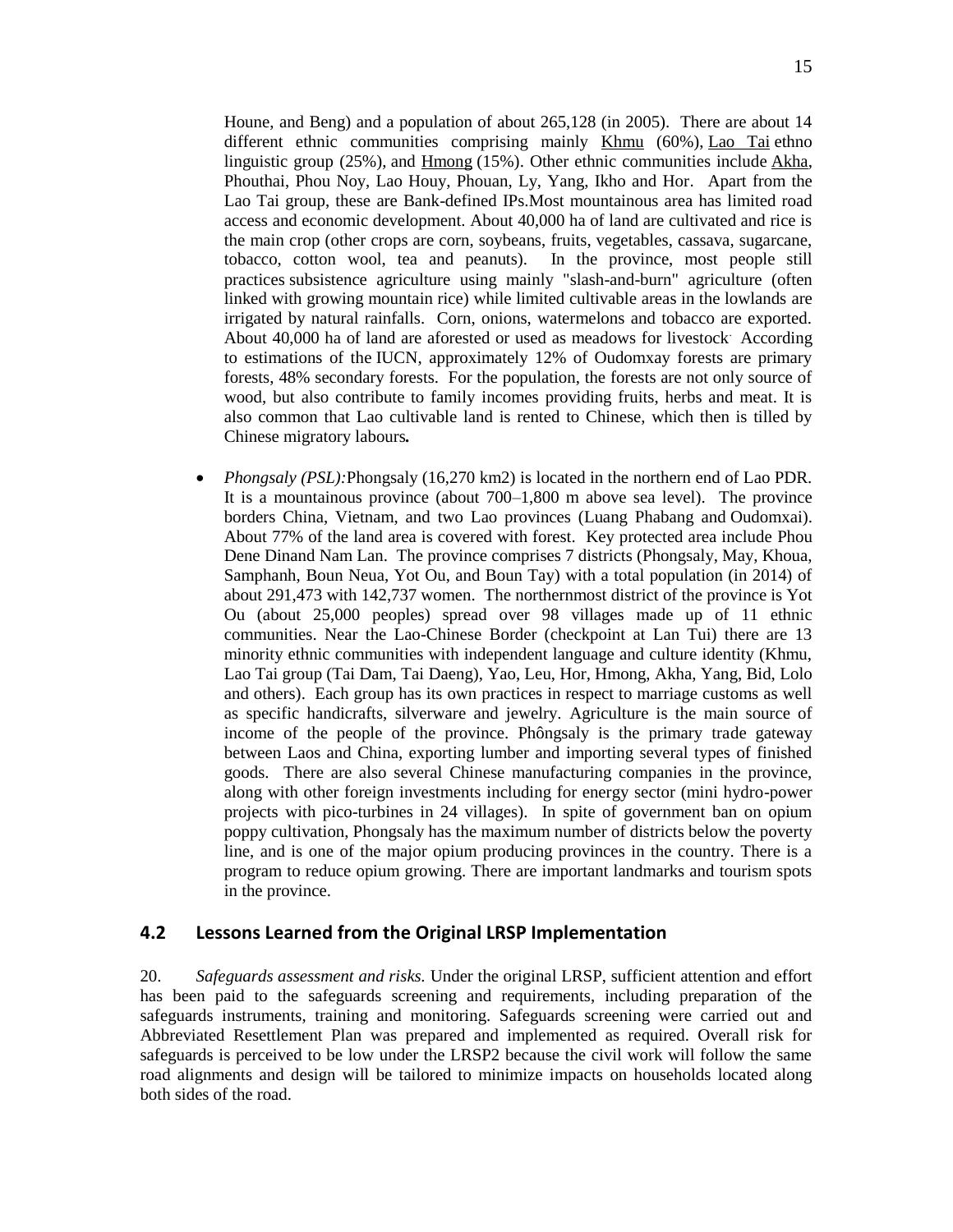21. *Land acquisition and resettlement*. No major issues related to land acquisition or major adverse social impacts were observed and reported under the original project (LRSP). There were minor cases of temporary loss of access to affected communities, houses, shops, and household rice granaries along both sides of the road during the civil work. The contractors provided temporary crossing facilities to ensure continued accessibility. Some small trees naturally grown and assets were removed or shifted backward with support from the contractor's workers (particularly for relatively large and heavy structures). The PAHs had been well informed through the process of free, prior and informed consultation and prepared to cope with these anticipated short term impacts. No major complaints were received or heard except the lengthy work in some spots and construction debris left, which were addressed under the EMP.

### **4.3 Risks and Potential Impacts**

22. The Project will not involve major physical relocation of permanent structure and/or involve major resettlement of peoples and this has been explicitly included in the list of ineligible activities (see "negative list" in ESMF). The policy is triggered because the Project may involve minor land acquisition for road maintenance in some areas where road safety and/or road stability is necessary especially when improving road resilience is considered. The work will be conducted in existing roads and may involve minor realignments without expansion and affect trees and other roadside private assets, but no major loss of private assets including land would occur. Implementation experience of the on-going LRSP suggested that for road maintenance and emergency works there has not been any need for land acquisition, physical relocation, and/or resettlement of peoples and no complaints have been recorded and/or observed during WB supervision missions. For the upgrading and rehabilitation of the National Road 1B in Phongsaly and National Road 6A in Houaphan, preparation and implementation of RAPs (less than 100 households) were completed satisfactory. Since the Project will finance similar type and scale of road maintenance works, therefore the risk related to involuntary resettlement and land acquisition is considered "low". The key principle and process for compensation and mitigation of project impacts are presented in Section V below.

## **V. Strategy for Compensation and Mitigation of Project Impacts**

23. Although the compensation requirement is expected to be minor and limited to the need for addressing temporary impacts, this section provides general details on RPF objectives and the key principles to be applied to the Project. To ensure that the loss of private assets including, but not limited to, private land will be avoided, minimized or fully mitigated, the RPF describes the objectives and key principles in line with OP/BP 4.12 taken into account the requirements of Decree 192/PM. The RPF describes a process whereby communities are consulted on, and can meaningfully participate in, the planning and decision making activities when land acquisition and/or relocation of assets will be necessary. Issues that are likely to be identified include the loss of land, assets, and/or income due to minor adjustment of road alignments to improve road safety and/or stability. Preparation of RAP or ARAP will be required.

24. The RAP/ARAP ensures that any such potential impacts are minimized, and that any persons affected by such impacts are provided ample opportunity, through provision of compensation or other forms of assistance, to improve or at least restore their incomes and living standards.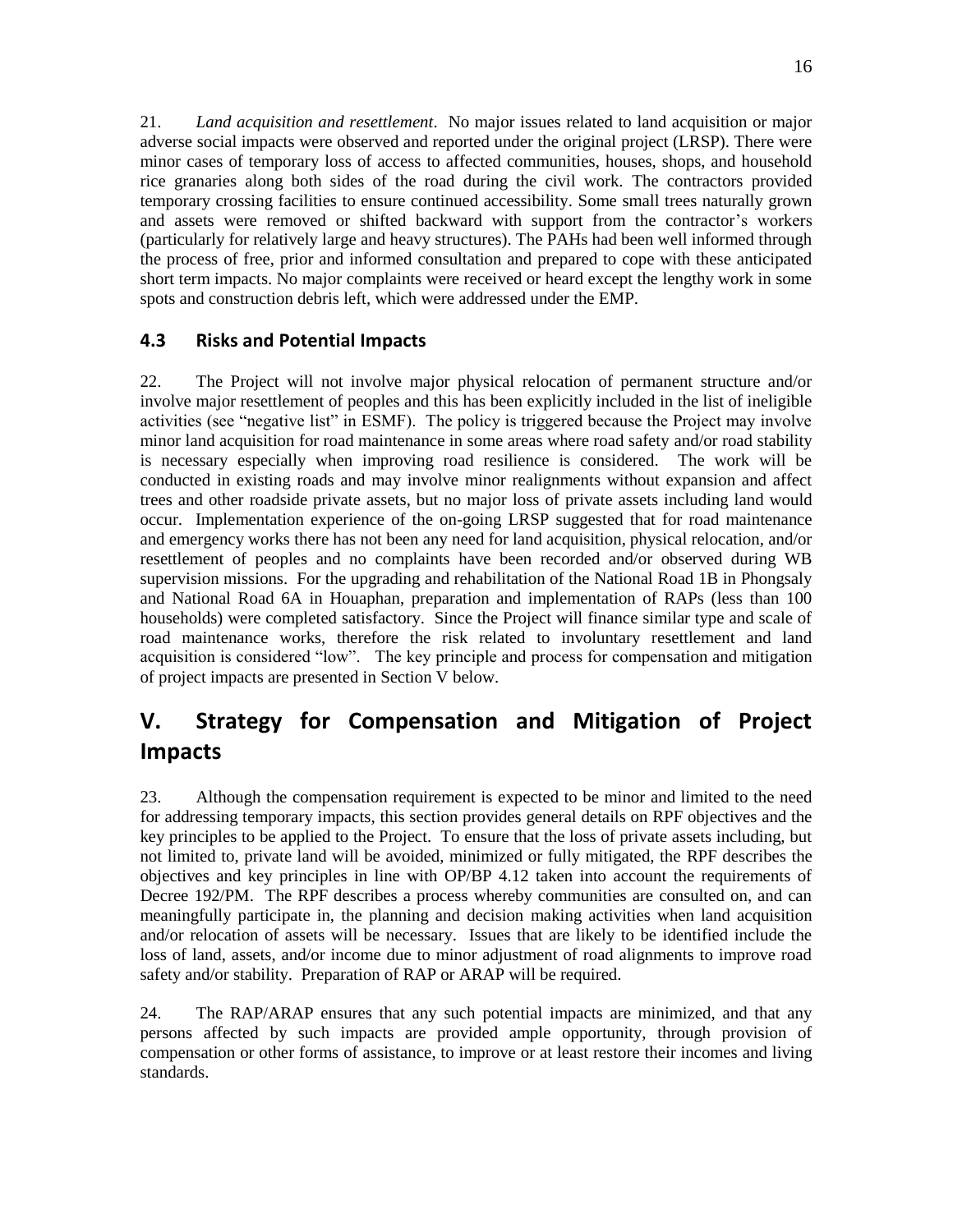### **5.1 Policy Objectives**

25. The main objective of the RPF is to ensure that all persons subjected to adverse impacts (displaced persons or PAPs) are compensated at replacement cost for lost land and other assets and otherwise provided with any rehabilitation measures or other forms of assistance necessary to provide them with sufficient opportunity to improve, or at least restore, their incomes and living standards. Given the nature of the Project activities which will be limited to road maintenance and minor specific areas may need land acquisition and/or compensation to improve climate change resilience, compensation and resettlement policies will be applied to address temporary impacts and RAP or ARAP will be prepared. If there is any inconsistency between the laws and regulations of Lao PDR and this policy framework, the domestic law or regulation shall be waived to the extent necessary to achieve RPF requirements and this will be included in the legal document of the Project.

### **5.2 Key Principles of RPF**

26. *Basic principles*: Both the procedures and principles described in the GoL's Decree 192/PM and its implementing regulations on the Compensation and Resettlement of People Affected by Development Projects (2005) and the WB Operational Policy on Involuntary Resettlement (OP/BP 4.12) will be applied, however with an adoption of the 10% definition of severely affected as discussed above. In this regard the following principles and objectives would be applied:

- Acquisition of land and other assets will be minimized as much as possible; resettlement of people and structure demolition of homes and business will not be allowed unless WB prior clearance is provided.
- Project Affected Persons (PAPs) are all households who are identified in the Project impacted areas on the date of the Detailed Measurement Survey (DMS). They are entitled to be provided with rehabilitation measures sufficient to assist them to improve or at least maintain their pre-project living standards, income earning capacity and production levels. Lack of legal rights to the assets lost will not bar the PAP from entitlement/compensation to such rehabilitation measures.
- The rehabilitation measures to be provided are: (i) cash compensation at replacement cost without deduction for depreciation or salvage materials for houses and other structures; (ii) agricultural land for land of equal productive capacity acceptable to the PAP ; (iii) replacement of residential and commercial land of equal size acceptable to the PAP; (iv) and transfer and subsistence allowances.
- Replacement residential and agricultural land will be as nearby as possible to the land that was lost, and acceptable to the PAP. Plans for acquisition of land and other assets and provision of rehabilitation measures will be carried out in consultation with the PAPs, to ensure minimal disturbance. The compensation and rehabilitation activities will be satisfactorily completed before awarding of contract of civil works under each subproject
- The sources of funding for the compensation and rehabilitation of PAPs will be funded as follows: compensation for productive, residential and commercial land will come from the village land or neighboring villages through the approval of the responsible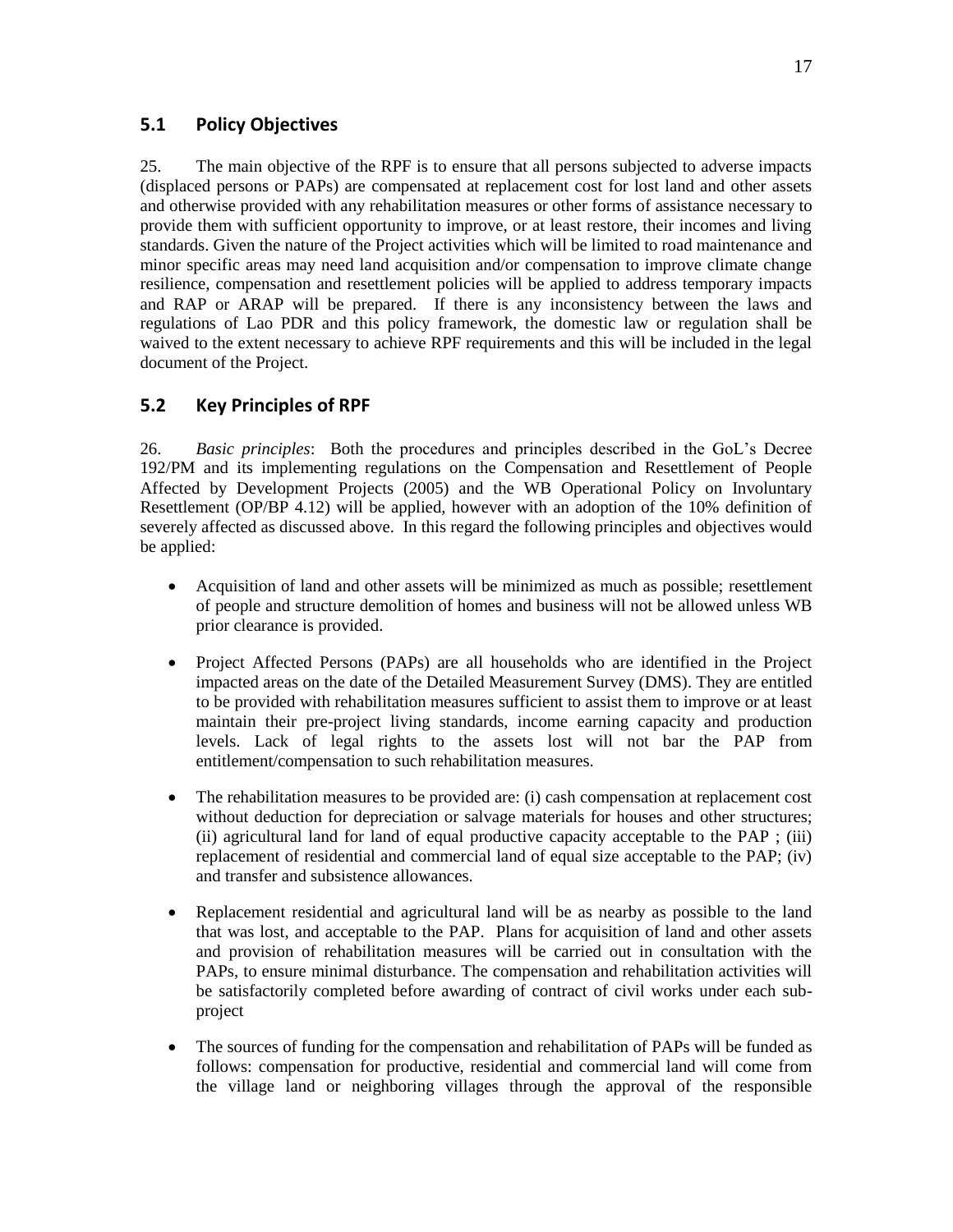Government Agency, and cash compensation for structures, trees, crops, income loss and rehabilitation assistance will come from the provincial counterpart fund in the Project.

27. *Voluntary Donation*: OP/BP 4.12 does not encourage voluntary donation. However, community members have the right to make a contribution of their land or other assets, without seeking or being given compensation as suggested in the CR Decree 192/PM. This can often be justified because the road maintenance and climate resilient subproject can improve road safety as well as increase the value of the remaining property or provide some other direct benefit to the affected people. Voluntary contribution is an act of informed consent. The Project must assure that voluntary contributions are made with the prior knowledge on the part of the person who would donate assets that other options are available, and are obtained without coercion or duress. Voluntary donation is allowed only if the criteria and procedures provided below are followed.

28. Under this Project, voluntary donation will not be applied except for very minor losses of assets. For small strips of land, the following criteria will be strictly complied with: the PAPs total land area is not less than 300  $m^2$ ; if the PAPs total land area is more than 300  $m^2$ , the strip of land that can be donated cannot be more than 5% of the total land area; and there are no houses, structures or fixed assets on the affected portion of land.

29. Where voluntary donation is applied, documents which show (i) that the affected people are aware that they are entitled for compensation and (ii) that all applicable criteria mentioned above are met, and (iii) which are signed by both husbands and wives of the affected households, should be kept in the project file. Also, where voluntary donation is applied, the following procedures and requirements need to be followed:

- The document showing the informed consent for asset donation (signed by both husband and wife) should be prepared in a manner that is legally accepted under the current relevant law of Lao PDR;
- Full disclosure of the RPF and consultation with project affected persons should be conducted prior to the signing by affected parties of the documents mentioned above, in order to ensure that they clearly understand the compensation/ assistance that they are entitled to as per project's RPF;
- Feedback and Mediation mechanisms of the project should apply; and
- Assets of the poor and vulnerable households should not be acquired as per voluntary donation.

Voluntary Donations (VD) protocol is presented in *Annex 6.*

30. *Compensation and rehabilitation measures under the Project:* Persons affected under the Project are entitled for the following list of compensation or rehabilitation measures:

- Replacement of land with an equally productive plot or other equivalent productive assets; or
- The cash compensation based on replacement value; and
- Materials and assistance to replace fully solid structures that will be demolished; and
- Replacement of damaged crops, at market value; and
- Special assistance or allowance to vulnerable / poor affected HHs; and
- Other acceptable in-kind compensation.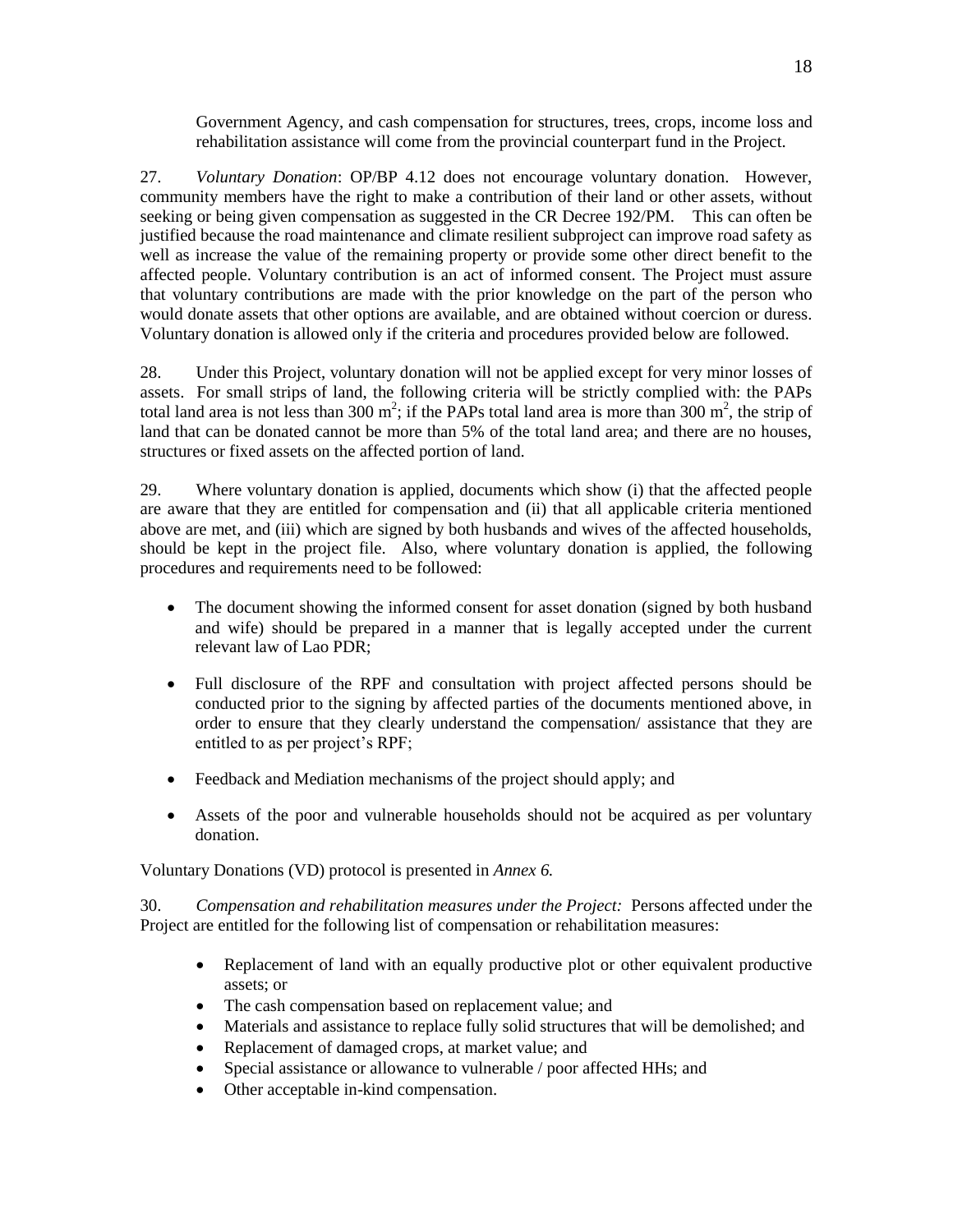31. *Relocation and Income Restoration Strategy:* Relocation of permanent houses and/or people will be avoided. In an unlikely event that minor physical relocation is unavoidable, affected households that have to relocate will participate in identifying and selecting options to relocate on their existing plots, or to move to plots provided by the district or to receive cash compensation and to make their own arrangements for relocation. In the case that any businesses have to relocate, they will be assisted to find viable new sites. Households who are severely affected through the loss of 10% or more productive assets will be provided with replacement land or assisted to purchase replacement land. PAPs will also be provided with farm inputs to increase productivity on remaining land and/or replacement land. Given the nature of small works, livelihood restoration program is not expected. PAPs will not be displaced until the village allocates land within the same or neighboring village.\

32. *Vulnerability, Gender, and Ethnicity:* The RPF recognizes that certain social groups may be less able to restore their living conditions, livelihoods and income levels; and therefore, at greater risk of impoverishment when their land and other assets are affected. The Project will identify any specific needs or concerns that need to be considered for the ethnic groups and other vulnerable groups such as landless, poor, and households headed by women, disabled, elderly or children without means of support. Ethnic group specific actions, as needed, in line with the Ethnic Group Engagement Framework (EGEF) will be included in the Resettlement Action Plan (RAP/ARAP). Gender integration will be considered during the planning and implementation of the ESMF, RPF, and EGDF processes.

## **5.3 Preparation and Approval of RAPs/ARAPs**

33. Once it is determined that land acquisition or any associated impacts is essential to complete any subproject activities, and once siting criteria establish the land area to be acquired, resettlement planning should begin. The project owner (DPWT) will carry out, or cause to be carried out, a census survey to identify and enumerate all displaced persons, and a socioeconomic survey to determine the range and scope of adverse impacts in the affected area. The census survey must cover 100% of the persons to be displaced; the socioeconomic survey may be undertaken on a sample basis. The surveys, which may be undertaken separately or simultaneously, determine whether a RAP or ARAP is necessary. If the number of persons affected exceeds 200, then a full RAP will be necessary. Where impacts on all displaced persons are relatively minor, or fewer than 200 people are affected, an ARAP may be prepared and applied. Impacts are considered "minor" if the affected people are not physically displaced and less than 10% of their productive assets are lost.

34. If a RAP is necessary, it will be prepared in accordance with the policy principles and planning and implementation arrangements set forth in this RPF. The RAP is based on accurate baseline census and socioeconomic survey information, and establishes appropriate mitigation measures (e.g., compensation for assets, transitional assistance, and economic rehabilitation assistance) as appropriate for all categories of adverse impacts. Depending on the categories of impacts, the RAP specifically addresses the following:

- description of the activity causing land acquisition;
- range and scope of potential adverse impacts;
- socioeconomic survey and baseline census survey information including livelihood impacts;
- review of relevant laws and regulations relating to land acquisition and resettlement;
- specific compensation rates (or alternative measures) for all categories of affected assets;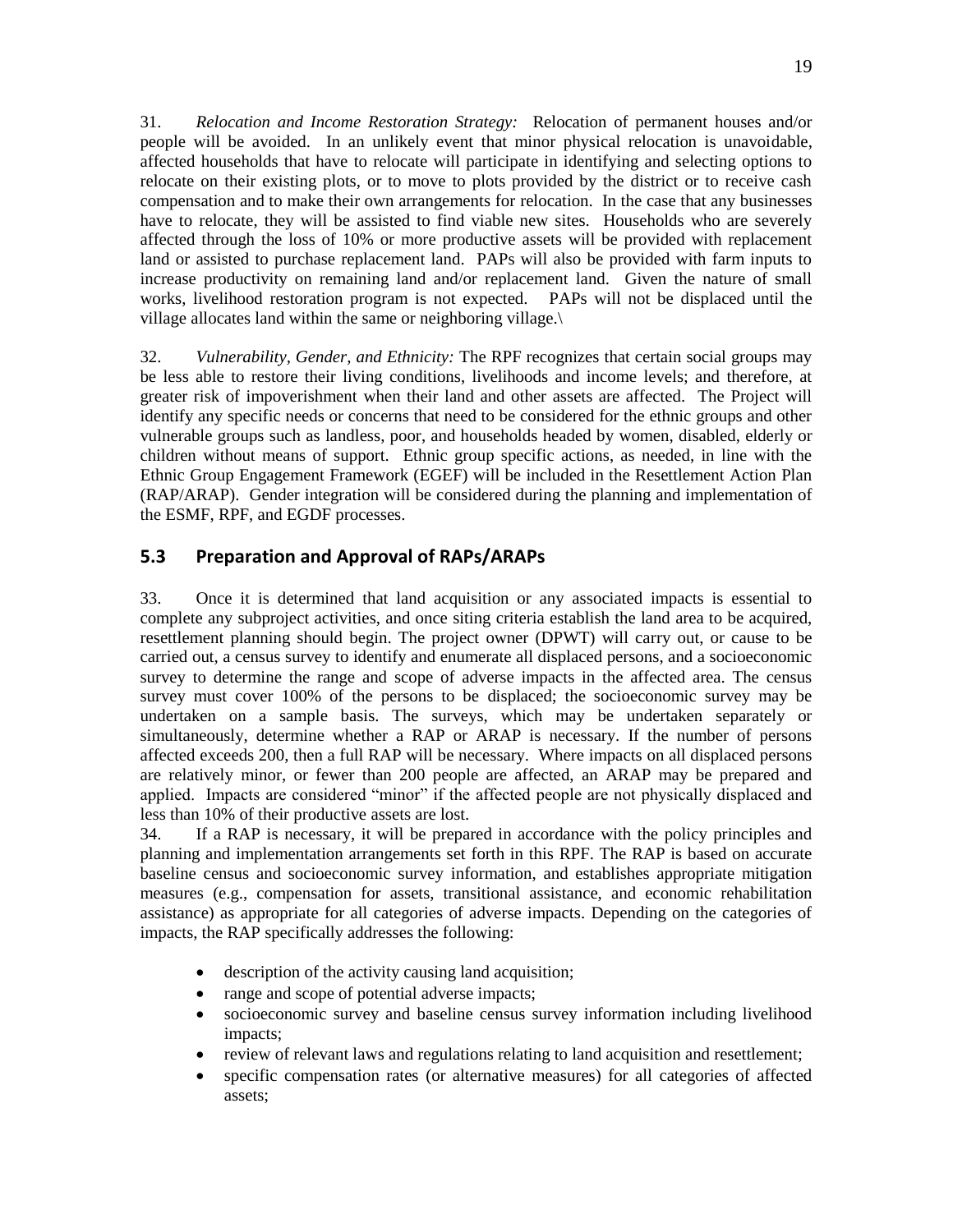- other measures, if any, necessary to provide opportunities for economic rehabilitation of displaced persons;
- eligibility criteria for compensation and all other forms of assistance;
- relocation arrangements, if necessary, including transitional support;
- site selection and site preparation, if necessary;
- restoration or replacement of community infrastructure and services;
- organizational arrangements for implementation;
- consultation and disclosure arrangements;
- resettlement implementation schedule;
- costs and budget;
- monitoring arrangements;
- grievance procedures; and
- summary entitlements matrix.

35. If an abbreviated RAP (ARAP) is to be prepared, it also must be based on principles and planning and implementation arrangements established in this RPF. An abbreviated RAP normally includes the following contents:

- a census survey of displaced persons, valuation of assets, and livelihood impacts;
- description of compensation and other resettlement assistance to be provided;
- eligibility criteria;
- consultation and disclosure arrangements;
- organizational arrangements for implementation
- timetable and budget;
- monitoring arrangements; and
- grievance procedures.

36. Any RAPs or ARAPs prepared in accordance with this RPF must be reviewed and approved by the Bank prior to awarding of contracts for the civil works causing the displacement. The final ARAPs will be submitted to WB for clearance.

### **5.4 Entitlement Policy**

37. All displaced persons are eligible for compensation and/or other forms of assistance, as relevant to the nature of impacts affecting them (see details in *Appendix 1*). In general, people eligible for compensation would include the following:

• Land to be permanently acquired for the Project: This includes(a) those who have formal legal rights to land (including customary and traditional rights recognized under the laws of the country); (b) those who do not have formal legal rights to land at the time the census begins but have a claim to such land or assets--provided that such claims are recognized under the laws of the country or become recognized through a process identified in the resettlement plan; and (c) those who have no recognizable legal right or claim to the land they are occupying, including customary rights. Displaced persons in categories a) and b) are entitled to compensation at replacement cost. In lieu of formal compensation, displaced persons in category c) are provided with alternative forms of assistance, in value equivalent to replacement cost, such as the land of the equivalent size and quality with recognizable use rights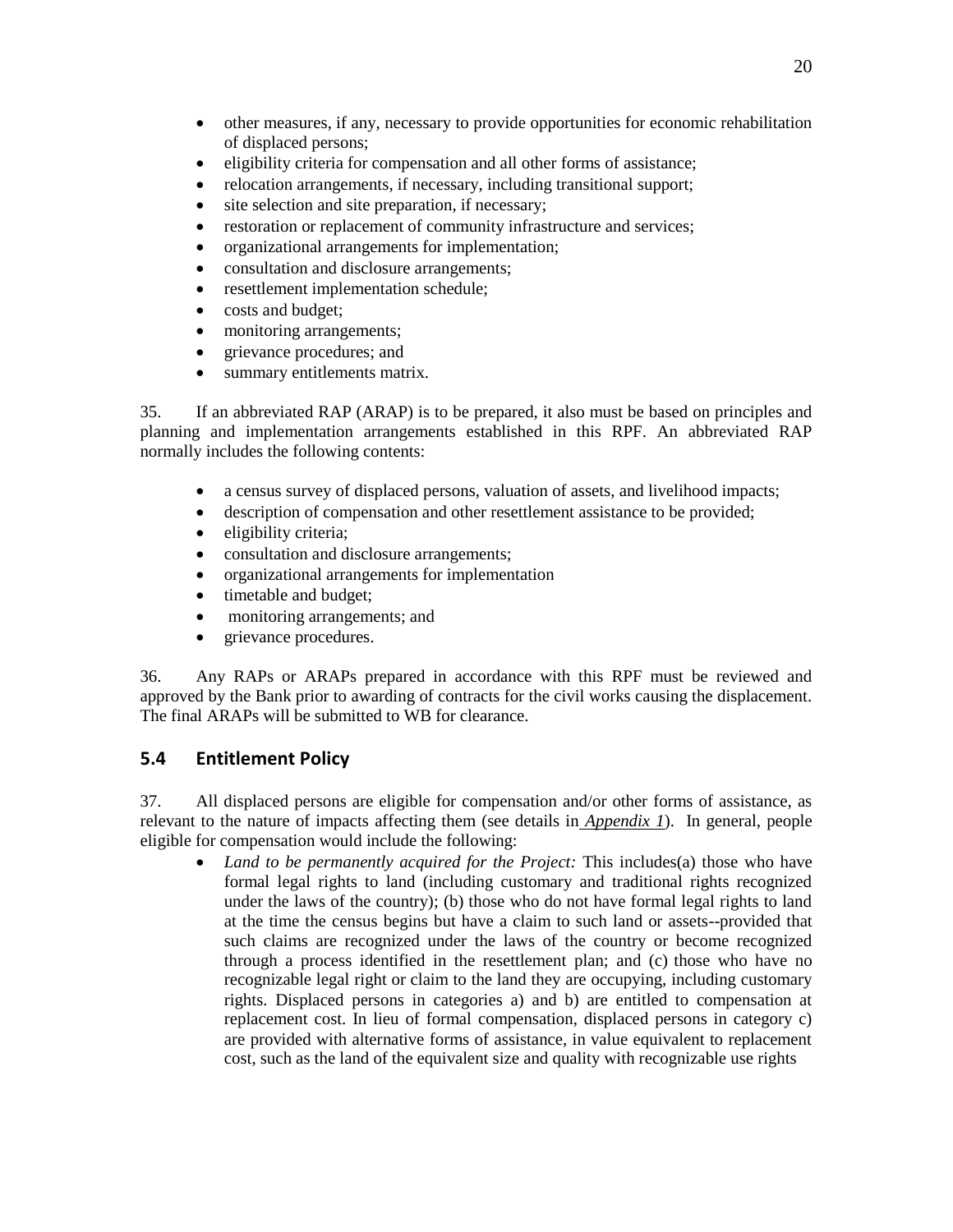- *Loss of houses, other structures and fixed assets, including trees and standing crops:*  Owners of houses and other assets (regardless of whether they hold land title or building permits for structures erected prior to the cut-off date).
- *Losses associated with temporary impacts:* This includes temporary loss of land, and transitional costs associated with moving, or disturbance to businesses during construction.

38. Specifically, displaced persons will be entitled to the following types of compensation and rehabilitation measures:

#### *(1) Displaced persons losing agricultural land:*

- a) The preferred mechanism for compensation of lost agricultural land will be through provision of replacement land of equal productive capacity and satisfactory to the displaced person. If satisfactory replacement land cannot be identified, compensation at replacement cost may be provided.
- b) Displaced persons will be compensated for the loss of standing crops at market price, for economic trees at net present value, and for other fixed assets (ancillary structures, wells, fences, irrigation improvements) at replacement cost.
- c) Compensation will be paid for temporary use of land, at a rate tied to duration of use, and the land or other assets will be restored to prior use conditions at no cost to the owner or user.
- *(2) Displaced persons losing residential land and structures*
	- a) Loss of residential land and structures will be compensated either in-kind (through replacement of house site and garden area of equivalent size, satisfactory to the displaced person, or in cash compensation at replacement cost.
	- b) If after partial land acquisition the remaining residential land is not sufficient to rebuild or restore a house of other structures of equivalent size or value, then at the request of the displaced person the entire residential land and structure will be acquired at replacement cost.
	- c) Compensation will be paid at replacement cost for fixed assets.
	- d) Tenants, who have leased a house for residential purposes will be provided with a cash grant of three months rental fee at the prevailing market rate in the area and will be assisted in identifying alternative accommodation.
- *(3) Displaced persons losing business*
	- a) Compensation for loss of business will involve, as relevant: (i) provision of alternative business site of equal size and accessibility to customers, satisfactory to the displaced business operator; (ii) cash compensation for lost business structures: and (iii) transitional support for loss of income (including employee wages) during the transition period.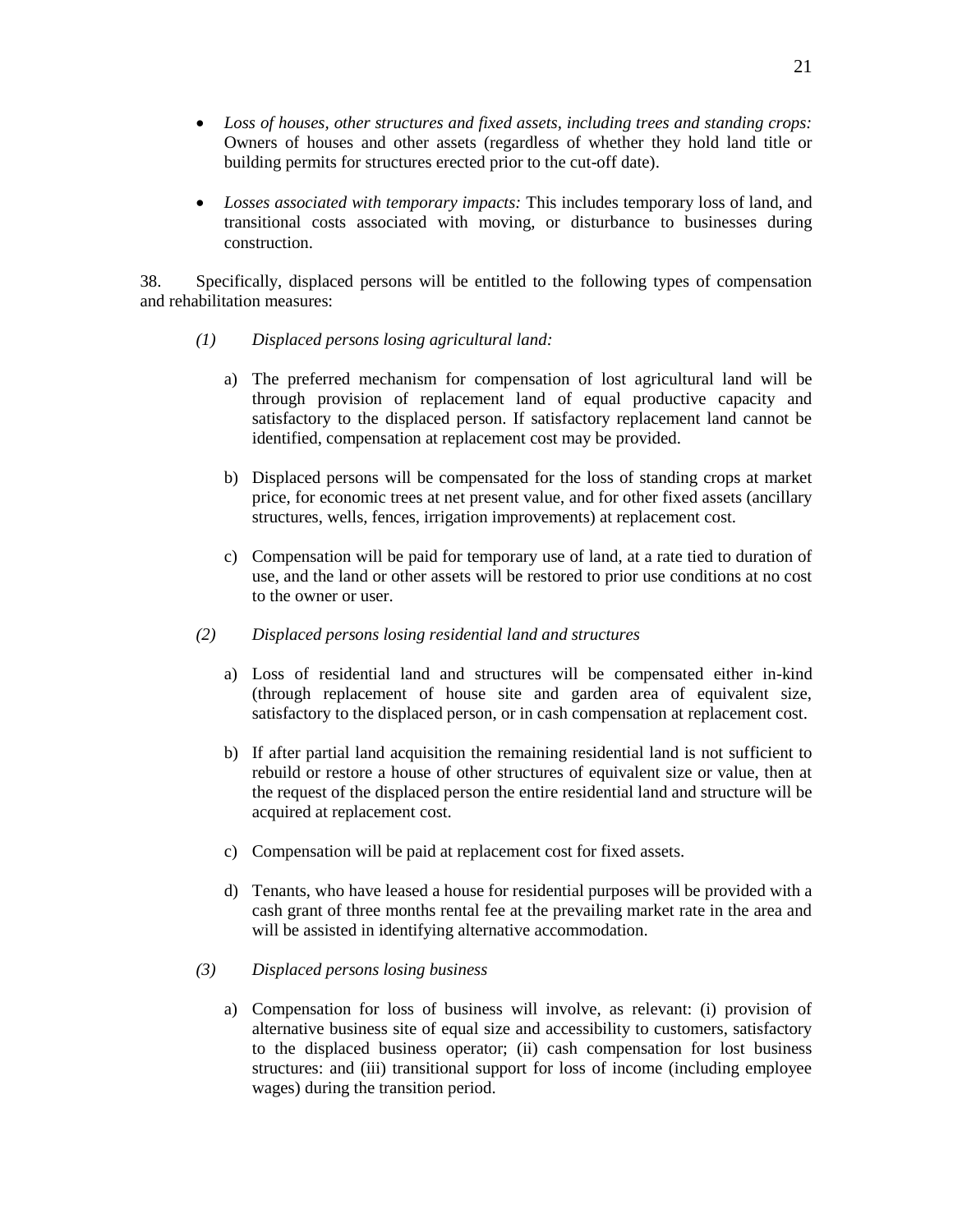### *(4) Infrastructure and access to services*

• Infrastructure (such as water sources, roads, sewage systems or electrical supply) and community services (such as schools, clinics or community centers) will be restored or replaced at no cost to the communities affected. If new resettlement sites are established, infrastructure and services consistent with local standards will be provided at no cost to the relocated persons.

## **5.5. Rehabilitation Measures**

39. Compensation may be sufficient to allow displaced persons to restore incomes if paid at replacement cost, assuming that replacement assets are available. Often, however, resettlement may require displaced persons to obtain new skills required for resuming production in a new environment, or to pursue new sources of income. The RAP/ARAP should assess the significance of impacts to be imposed on displaced persons, and provide measures to assist those significantly affected in adapting to new livelihood challenges. Terms for participation in such measures, including training, extension services, or employment, along with responsibility for providing them, should be specified in the RAP/ARAP.

## **5.6 Consultation and Information Disclosure**

40. Once specific civil works subprojects have been identified, PAP will be consulted for the project and encouraged to participate in the consultation meetings, in order to ensure they clearly understand the Project and its compensation policies and thus to minimize the occurrence of grievances. However, during actual work, some problems may occur.

41. To promote active project engagement and adaptation to changed living circumstances, displaced persons should be provided with opportunities to participate in planning and implementation. At minimum, displaced persons should be consulted on preferences and concerns during the resettlement planning process. All displaced persons are to be informed regarding potential impacts and proposed mitigation measures, including compensation rates. Efforts will be made to ensure that all displaced people with vulnerable status, including female heads of household, and disabled people are able to access the information. The RAP/ARAP will be disclosed, in a manner and location accessible to displaced persons, while in draft, and subsequently disclosed again following finalization.

## **VI Implementation Arrangement**

42. The RAP/ARAP reviews organizational arrangements, to ensure that implementation procedures are clear, that responsibility is clearly designated for provision of all forms of assistance, and that adequate coordination among all agencies involved in RAP/ARAP implementation is assured. The RAP/ARAP must include a detailed implementation schedule, linking the project construction timetable to resettlement-related activities. The implementation timetable should establish that compensation (in cash or in kind) should be completed at least one month prior to initiation of civil works, and at least three months before residential structures are demolished. This section present responsible entities, budget, monitoring and evaluation, and grievance redress mechanism (GRM).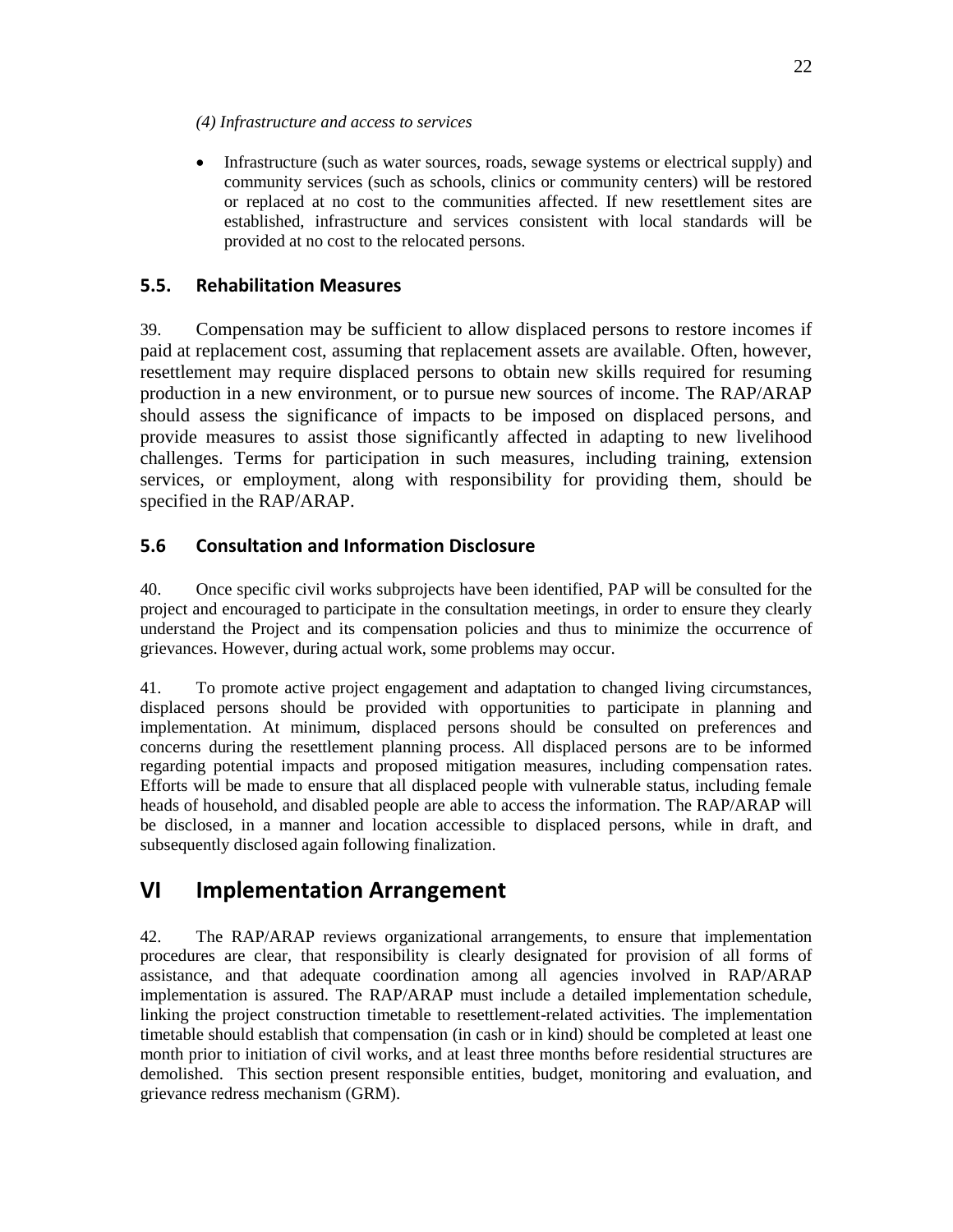### **6.1 Responsible Agencies**

43. The road maintenance and climate resilient subproject to be implemented under Component 1 of the Project will be prepared and implemented by the provincial Department of Public Works and Transport (DPWT) in close consultation with the Department of Road (DoR) and the Environmental and Social Division of the Public Works and Transport Research Institute (ESD/PTRI). The Environment and Social Unit of DPWT (ESU/DPWT) will be responsible for preparation of RAP/ARAP in close consultation with DoR and ESD/PTRI. A Provincial Resettlement Committee (PRC) will be established in the province when the subproject will involve land acquisition and/or compensation. Organization chart for the resettlement and compensation process for road works is provided in Appendix 5.

44. ESD/PTRI and DoR will be responsible for monitoring and reporting of implementation every six months and prepare six month and annual safeguard monitoring reports on RAP/ARAP implementation. ESD/PTRI will provide training to DPWT and the provinces as needed.

45. If a RAP is required, to ensure timely implementation of the RAP, at subproject level, DPWT will establish the Project Resettlement Office (PRO) to be responsible for day-to-day planning and implementation including serve as the secretariat to the provincial PRC to be established in the subproject province. The District Resettlement Committee (DRC) and the Village Resettlement Committees (VRC) will assist the PRC and PRO and the relevant line departments as needed. Key roles of these committees are highlighted below. However, implementation experience suggested that for small RAP or ARAP related departments can work together through the Administrative Office of the province and there is no need to establish PRO, DRC, and VRC.

46. Provincial Resettlement Committee (PRC): To ensure the smooth implementation of resettlement activities, a PRC will be set up headed by the provincial Vice Governor, and composed by the Department of Public Works and Transport (DPWT) as the subproject owner. In addition, the provincial Office of Natural Resources and Environmental (PONRE), the district Office of Natural Resources and Environment (DONRE), and other provincial agencies such as the Lao Women Union (LWU), the Department of Planning and Investment (DPI), Department of Finance, Land Management Office (LMO), the Department of Public Security and other relevant departments will also participate in the PRC. The PRC's main responsibilities are to enhance the leadership with respect to land compensation and/or relocations of the subproject and coordinate outside and internal relationship for the subproject to ensure the project land acquisition compensation and resettlement can go smoothly. The PRCs will undertake critical roles, including:

- Verification of the loss of land and other assets due to project implementation
- Establishing compensation rates (replacement costs) for affected assets
- Hold public consultation meeting and information disclosure
- Monitor and Report all the resettlement plan activities;
- Coordinate and solve conflicts and problems in the process.

47. *District Resettlement Committee (DRC):* The Resettlement Committee of relevant districts governments are led by the relevant vice District Governors, and composed of officials from relevant line offices (i.e., OPWT, Financial Office, District Land Management Office,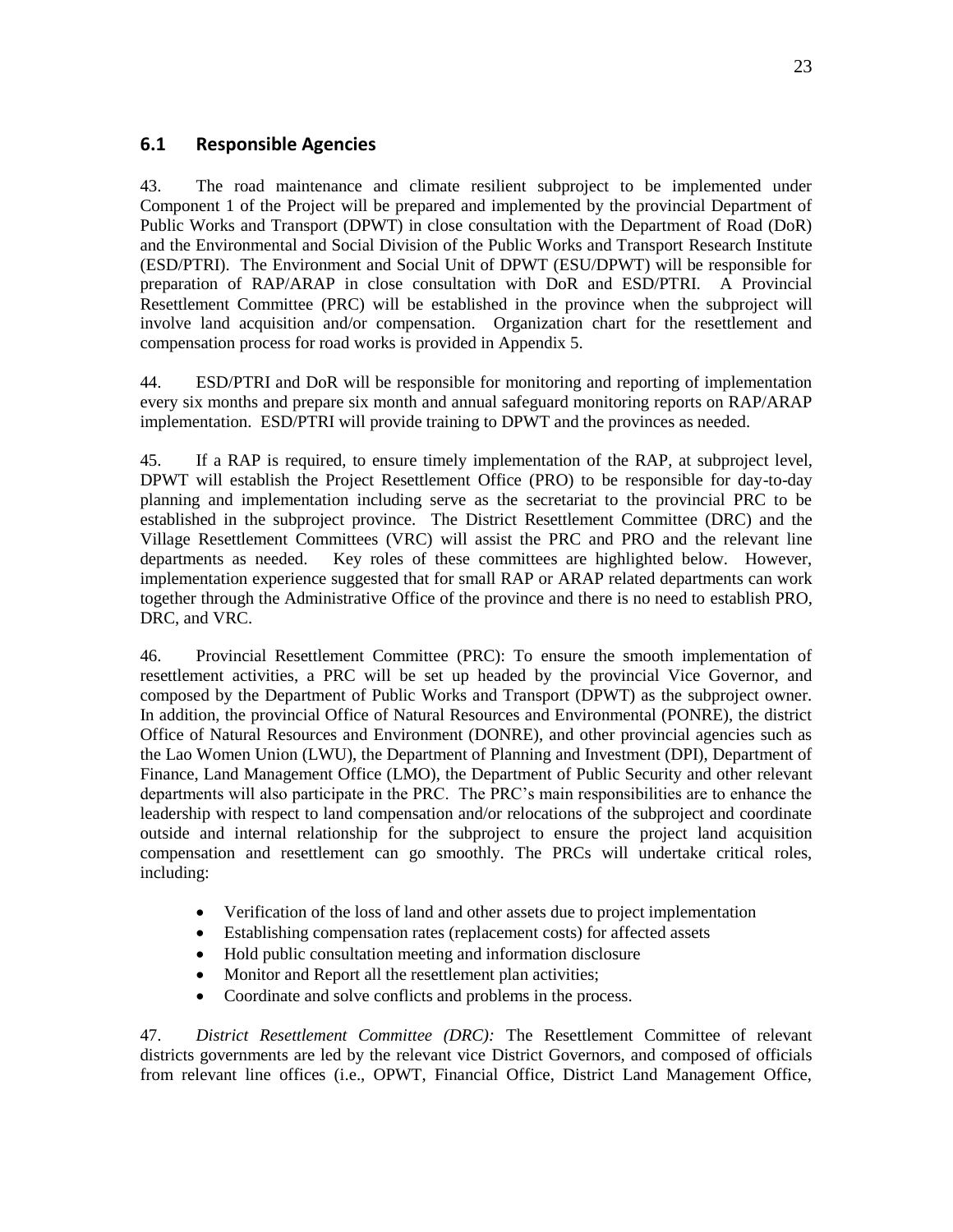Natural Resource and Environmental Office). The major responsibilities of the DRC are as follows:

- Participate in project impact investigation and assist the compilation of resettlement plan;
- Organize public participation and publicize resettlement policies;
- Implement, monitor and record the resettlement activities within its town;
- Pay and manage land compensation fund;
- Supervise the land acquisition process;
- Report land acquisition compensation and resettlement situation to PRC;
- Coordinate and solve any conflict and problem during the process.

48. *Village Resettlement Committees (VRC):* The resettlement committees of the affected villages are composed of the village chiefs, deputy chiefs, village elders/traditional leaders and PAP representative. Their responsibilities are as follows:

- Participate in social, economic and project impact survey;
- Organize the public consultation and publicize land acquisition compensation policies;
- Conduct land adjustment and allocation and other resettlement-related activities;
- Report affected people' opinions and suggestions to the superior authorities;
- Acting as "first step" grievance officers and ensure that grievance are resolved;
- Report the progress of resettlement; and
- Provide help to vulnerable people affected by the land acquisition.

49. *Relevant Line Departments*: Under the national regulations, resettlement and land acquisition are the responsibility of project owners (DPWT). As the project owners, they will play a major role in monitoring and coordination, including:

- Organize resettlement training for the major staff of the Resettlement Office;
- Organize and coordinate the development and implementation of RAPs;
- Guide, coordinate and supervise the resettlement activities and resettlement schedule;
- Organize and check the internal monitoring activities, and compile land acquisition compensation and resettlement progress report; and
- Identify the external monitoring organization and assist the external monitoring activities.

## **6.2 Cost and Budget**

50. Each RAP/ARAP will include detailed cost of compensation and other rehabilitation entitlements and relocation of displaced persons, if that be the case, with a breakdown by agricultural land, residential land, business land, houses, businesses and other assets. The cost estimates will make adequate provision for contingencies. The RAP/ARAP will explicitly establish sources for all funds required, and will ensure that fund flow is compatible with the timetable for payment of compensation and provision of all other assistance.

## **6.3 Monitoring and Evaluation**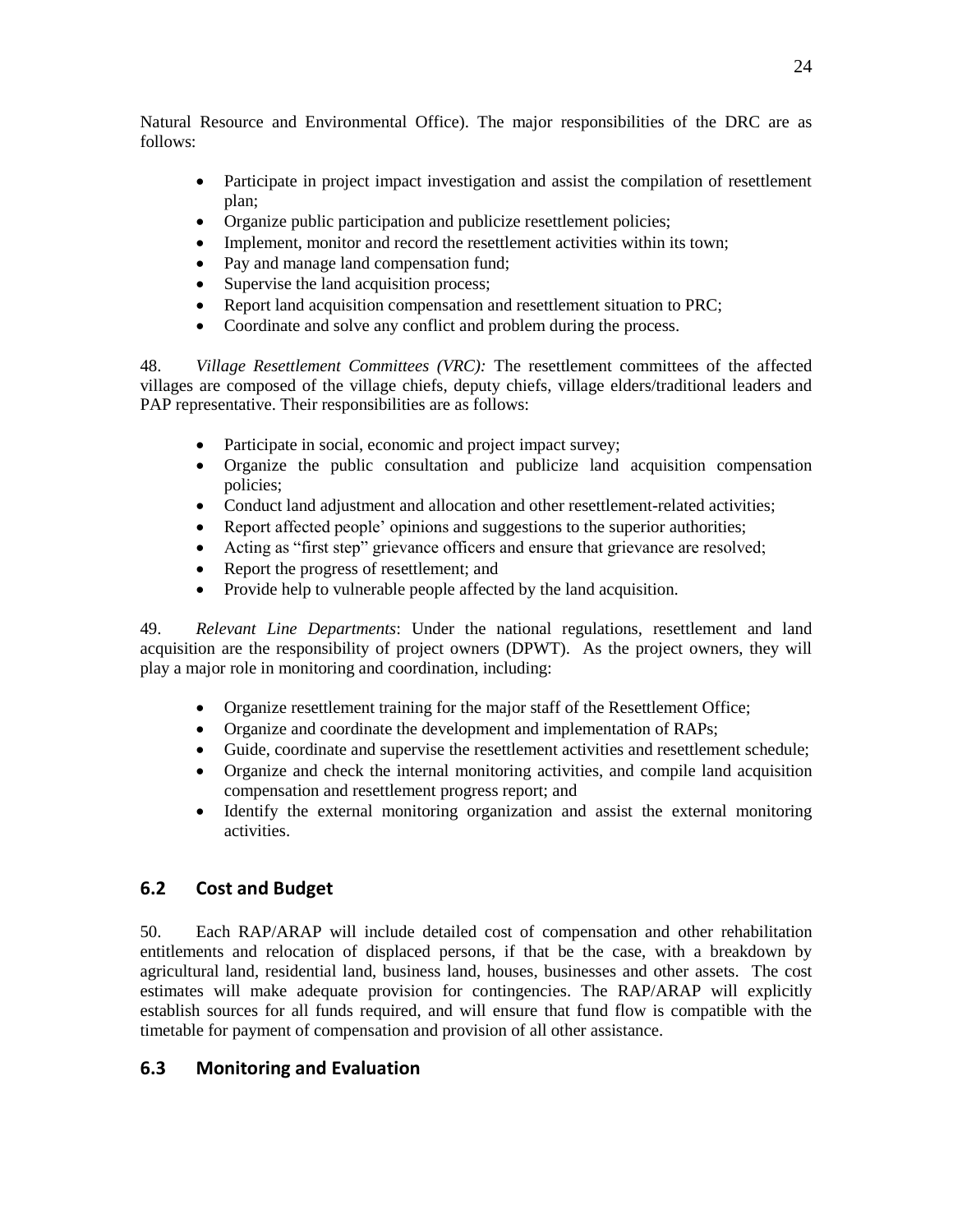51. To ensure the smooth implementation of RAP/ARAP and achieve the objective of adequately rehabilitating affected people, the project will carry out resettlement monitoring and evaluation in the whole process of land acquisition, demolition and resettlement. If RAP is required, the monitoring and evaluation consists of two parts: the internal resettlement monitoring and the external resettlement monitoring and evaluation. For ARAP, only internal monitoring will be required.

52. *Internal monitoring*: The purposes of internal monitoring are to ensure the resettlement organizations at various levels can function soundly during the implementation of RAP/ARAP and ensure the legitimate interests of the affected people will not be violated and the engineering work can progress smoothly. The internal monitoring of the project land acquisition, compensation and resettlement work should be organized by the Project Resettlement Office with provision of overall guidance from TD/DoR and/or ESD/PTRI of MPWT for road subprojects. The Project will hire the supervision consultants including an environmental and social specialist who will assist the TD/DoR and/or ESD/PTRI of MPWT and the Project Resettlement Office, on matters related to resettlement and land acquisition. To effectively monitor the work from inside, the personnel responsible for this work in the resettlement organizations will participate in the development and implementation of the RAP/ARAP. They will participate in the internal monitoring during the implementation of the RAP/ARAP. The contents of the internal monitoring include:

- Payment and use of the funds for land acquisition compensation and rehabilitation;
- Supports to the vulnerable groups;
- Land readjustment and reallocation;
- Quality and quantity of newly reclaimed land;
- Schedule of the above activities;
- Implementation of policies and rules in the resettlement plan;
- Participation and consultation of the affected people during the RAP/ARAP implementation;
- Staffing, training, work schedule and resettlement operation at various levels.

53. *External monitoring and evaluation:* The external monitoring and evaluation aims to provide regular monitoring and evaluation of resettlement implementation for the Project, in order to assess whether the objectives of the resettlement are achieved or not. Through formal surveys, interview with affected people, focus groups and other survey methods, the external monitoring and evaluation would look at the whole process of the resettlement and rehabilitation for the affected people. The external monitoring will also provide an early alarm system for the project management department and a complaint channel for the affected people. The external monitoring indicators will include:

- Progress: including the preparation of resettlement, and implementation of compensation, relocation and rehabilitation.
- Quality: including to what extent the affected people are satisfied with compensation and rehabilitation.
- Compensation fund: including the payment and use of the funds for land acquisition compensation and resettlement.
- Affected people: including the household economic situation before and after the project and economic rehabilitation of the affected people.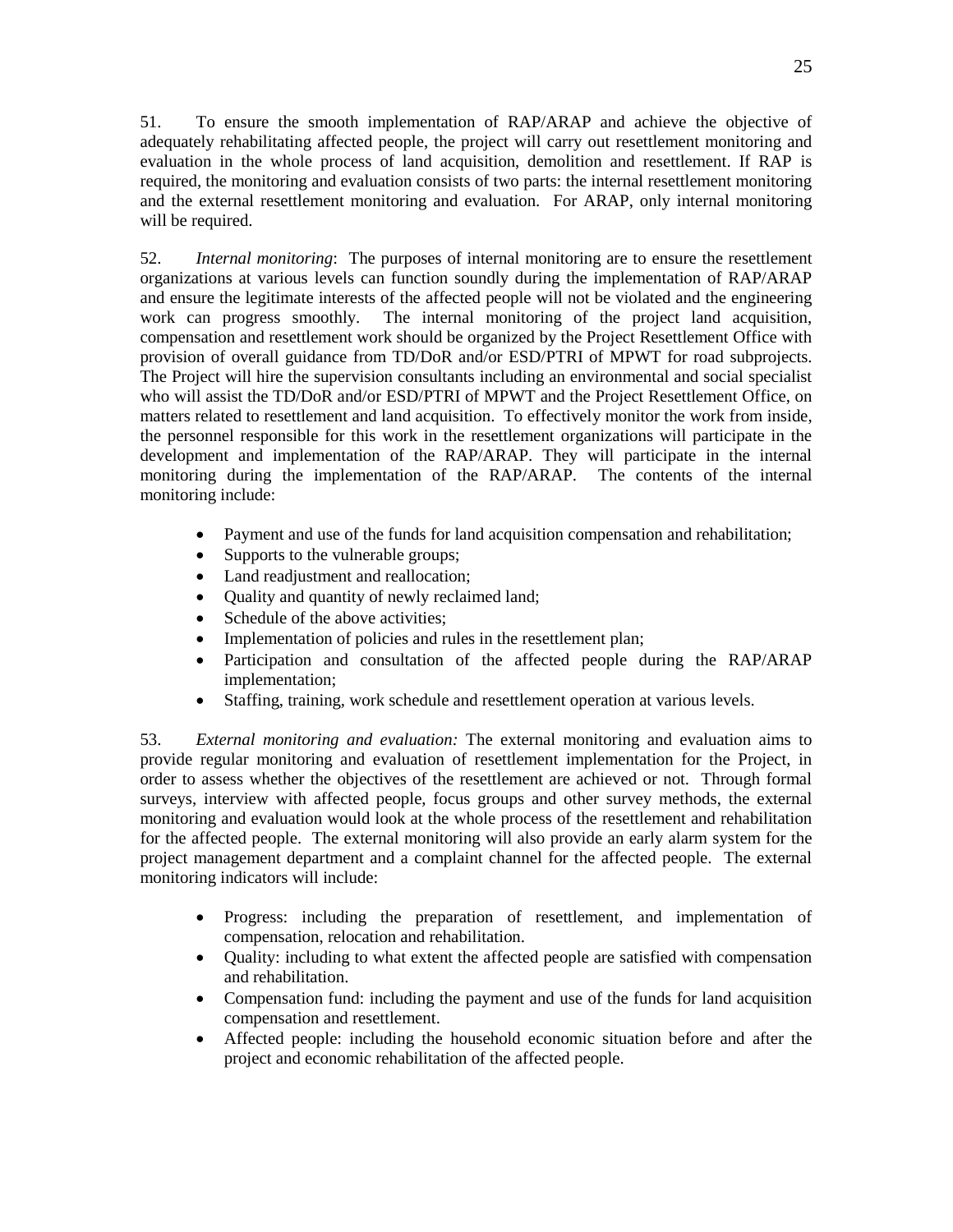54. A qualified external monitoring organization will come from an independent organization, such as an academic research institute or consultancy in Laos. However they will be selected by ESD/PTRI to carry out resettlement monitoring and evaluation for the Project. Its major responsibilities include:

- Observe all the aspects of resettlement plan and its implementation; provide resettlement monitoring and evaluation report to the World Bank through the Project Resettlement Office. This responsibility is detailed in the chapter on external monitoring and evaluation;
- Develop resettlement action plan and conduct production resettlement planning; and
- Provide technical consulting services to the Project Resettlement Office in terms of data investigation and processing.

## **6.4 Grievance Redress Mechanism (GRM)**

55. RAPs/ARAP will establish means for displaced persons to bring complaints to the attention of relevant project authorities. Grievance procedures should include reasonable performance standards, e.g., time required to respond to complaints, and should be provided without charge to displaced persons. The RAP/ARAP should also state other avenues available to aggrieved persons if the project-related procedures fail to resolve complaints. Article 13 of Decree 192/PM requires the Project to establish an effective mechanism for grievance resolution. The Decree requires that the subproject proponent (i.e. DWPT) is responsible for setting up GRM and take actions to solve the issues.

56. The ESMF contains the full details on the GRM for the project. Grievances related to environmental and social issues from ethnic groups that result from Project activities will be resolved by the Grievance Redress Committee (GRC) through the Project GRM presented in *Figure 6.1* in general. However, the complainant also retains the right to bypass this procedure and can address a grievance directly to the ESD/PTRI Office or the National Assembly, as provided for by law in Lao PDR. At each level grievance details, discussions, and outcomes will be recorded in a grievance logbook. The status of grievances submitted and grievance redress will be reported to DPWT management through the monthly report. In order to effectively and quickly solve grievances people may have, the following process will be applied:

- *Stage 1:* If an affected person is not satisfied with the resettlement plan or its implementation, the person can issue oral or written complaint to the village committee or the District Resettlement Office (DRO). If it is oral complaint, the village should deal with this complaint and make written records. Village committee or DRO should solve the complaint within two weeks.
- *Stage 2*: If the affected person is not satisfied with the result of step 1, he/she can file appeal with the Project Resettlement Office (PRO) after he receives the decision made in step 1. The PRO should make a decision within two weeks.
- *Stage* 3: If the affected person is not satisfied with the result of step 2, he/she can file appeal with provincial Resettlement Committee for administrative arbitration after receiving the decision made by the PRO. The administrative arbitration organization should make the arbitrated decision within 10 days.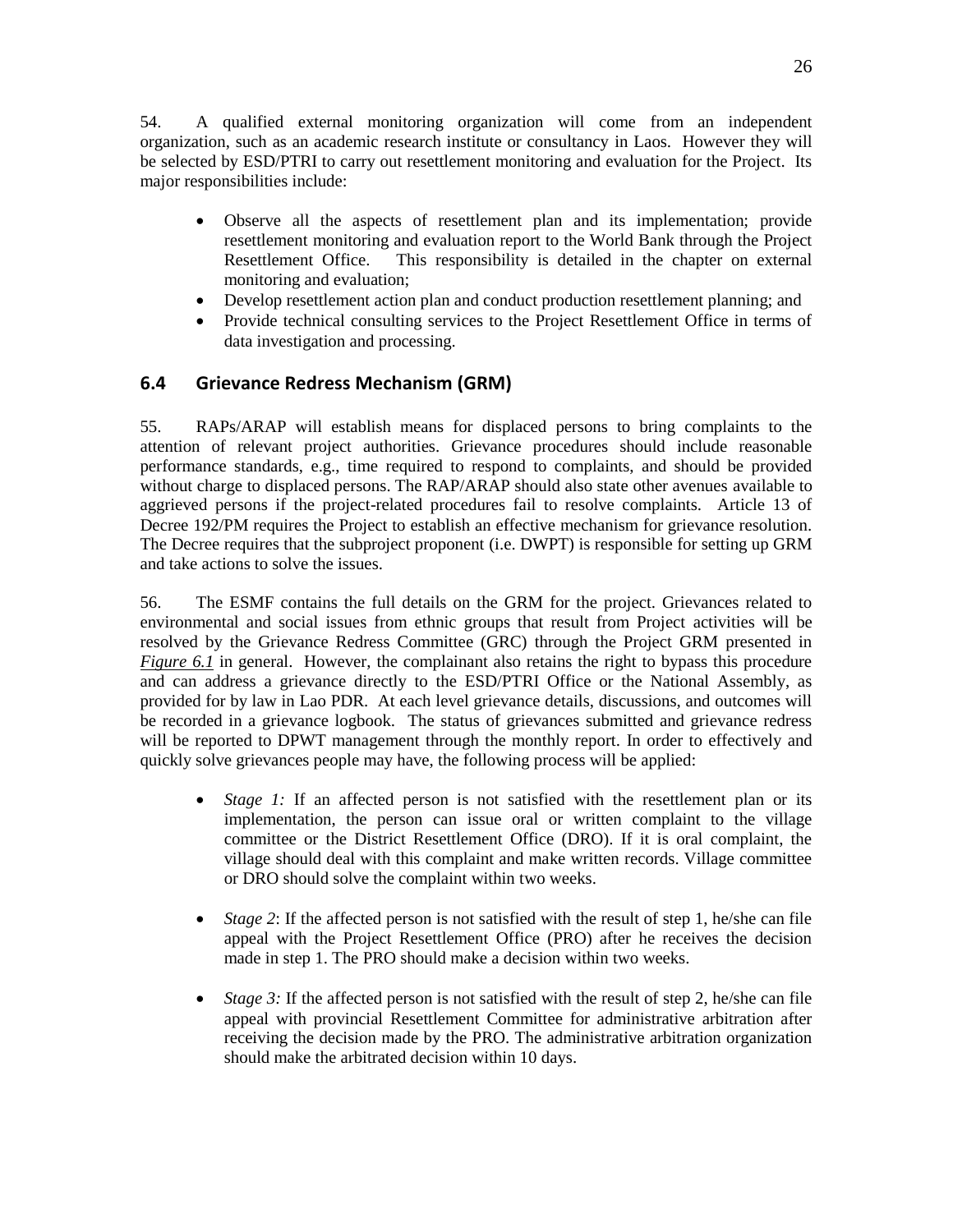• *Stage 4:* If the affected person is still unsatisfied with the arbitrated decision made by the administrative arbitration organization, after receiving the arbitrated decision, he/she can file a lawsuit in a civil court according to relevant laws and regulations in Lao PDR.



57. PAP can make complaint or appeal on all aspects of project design and implementation, including issues related to resettlement. The Feedback Form will be developed under this Project and made available at villages in project areas including where PAP live, for use by PAP to raise complaints or grievances. PAP will be clearly informed of the complaint and appeal channels described above through village meetings and other channels. Media tools should be used to communicate the information. Opinions and suggestions on resettlement provided by various people and organizations should be documented and resettlement organizations at various levels should study and address these issues in a timely manner.

58. The organizations addressing the affected people's complaint and appeal shall not charge any fee. Any expenses incurred due to complaint and appeal should be paid as unexpected expenses by the relevant project implementation agency.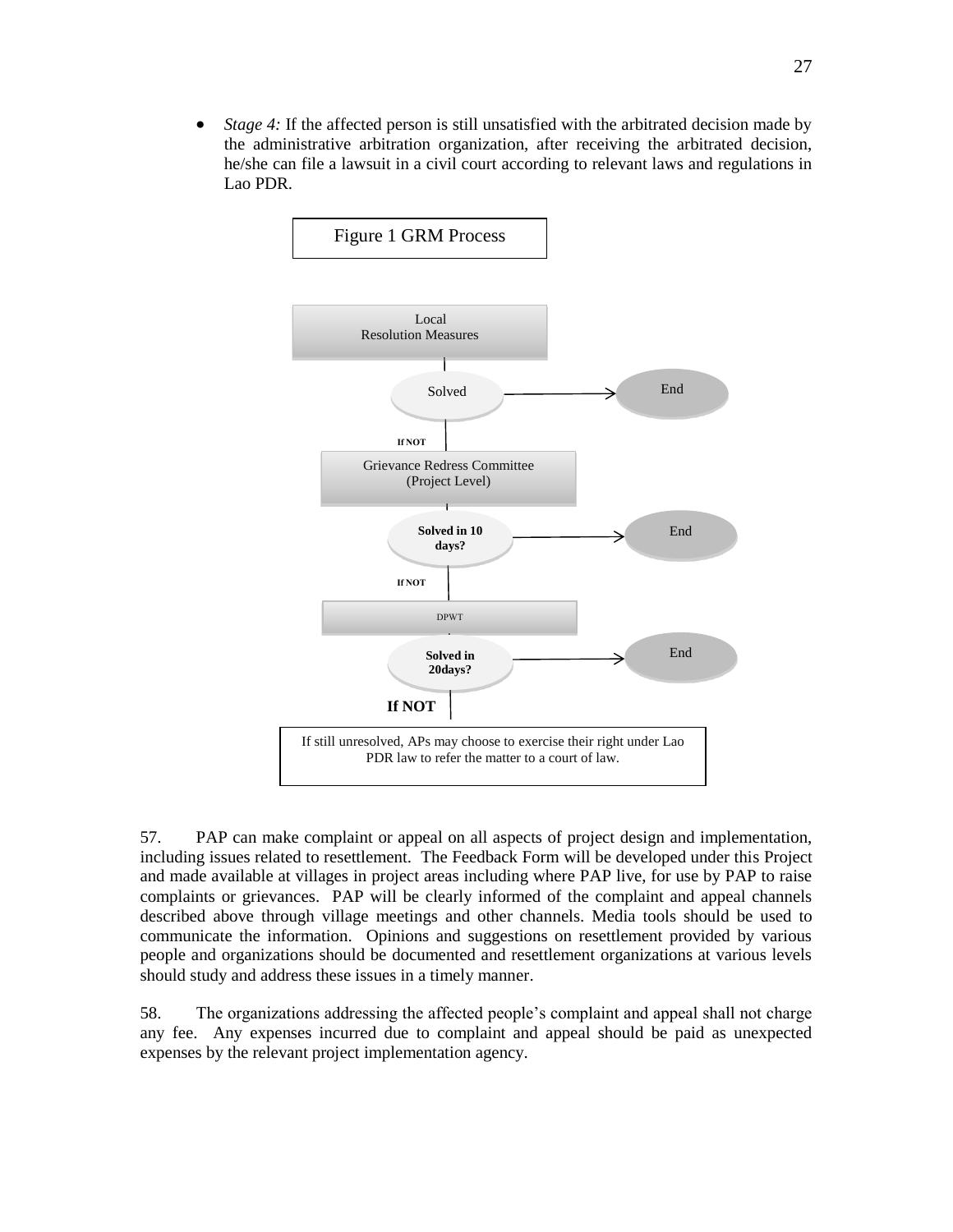59. The communities and individuals who believe that they are adversely affected by a WB supported project may submit complaints to existing project-level grievance redress mechanism or the WB's Grievance Redress Service (GRS). The GRS ensures that complaints received are promptly reviewed in order to address project-related concerns. Project affected communities and individuals may submit their complaints to the WB's independent Inspection Panel which determines whether harms occurred, or could occur, as a result of WB non-compliance with its policies and procedures. Complaints may be submitted at anytime after concerns have been brought directly to the WB's attention, and Bank Management has been given an opportunity to respond. For information on how to submit complaints to the World Bank's corporate Grievance Redress Service (GRS), please visit [www.worldbank.org/grs.](http://www.worldbank.org/grs) For information on how to submit complaints to the World Bank Inspection Panel, please visit www.inspectionpanel.org.

### **6.5 RPF Consultation and Information Disclosure**

60. The RPF was originally developed as an annex to the ESMF. To allow for its use by other donors, it is now a separate document. The ESD/PTRI and DoR in cooperation with DPWTs of the Project provinces conducted public consultations two times with key stakeholders including relevant government agencies, local NGOs in Vientiane Capital as well as local authorities and communities in some of pilot provinces (Bolikhamxay and Xayabouly) in a free, prior and informed consent manner to seek their views and establish their broad support for the project implementation. The first consultations were made in Vientiane capital and Bolikhamxay and Xayabouly on February 25, 2016 and during March 6-11, 2016, respectively, focusing on the project scope and draft TORs for the ESMF, EGPF, and RPF. The results were taken into consideration during the drafting of the ESMF, EGPF and RPF. A summary of the consultation minutes is on file. The Draft ESMF including RPF and EGPF were disclosed on the MPWT website and the World Bank Website on April 11, 2016. The second set of consultations was conducted on the drafts (English and Lao) in Bolikhamxay and Xayabouly and in Vientiane in late April 2016. Additional consultations on the draft ESMF, RPF, and EGPF will be conducted in 2 more provinces in the north (Houaphan and Oudomxay) that are home to multiethnic groups. The final ESMF, EGPF and RPF will be re-disclosed in the MPWT website and in the six pilot project provinces as well as on the World Bank website before appraisal.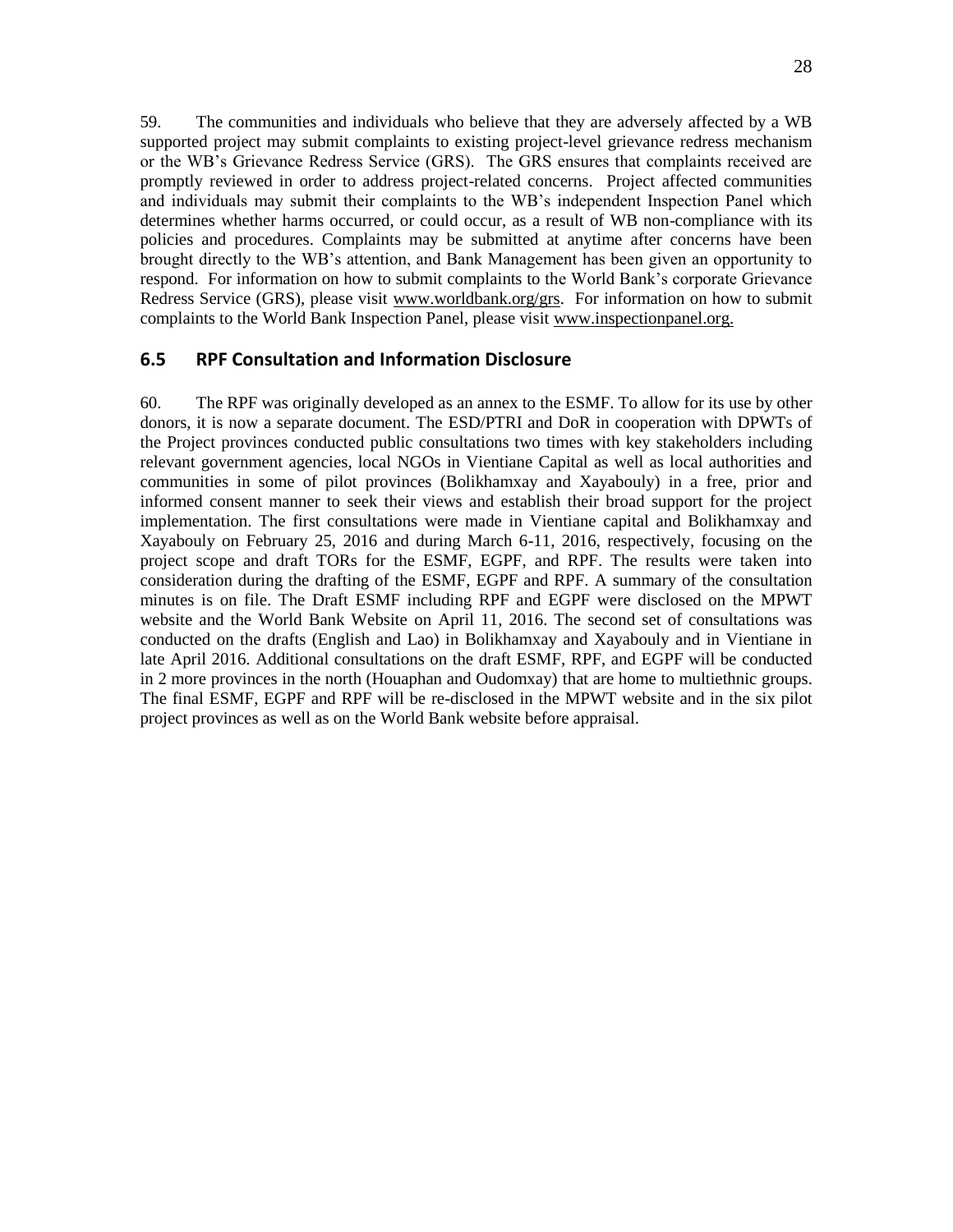# **Appendix 1: The Entitlement Matrix**

| <b>Type of Losses</b>                                         | <b>Entitled</b>                                                          | <b>Entitlements</b>                                                                                                                                                                                                                                                                                                                                                                                                                                                                                                                                                                                                                                                                                                                                                                                                                                                                                    | <b>Implementation Issues</b>                                                                                                                                                                                                                                                                                                                                                                                                                                                                                                                                                                                                                                                                                                                                                                                                                                     |
|---------------------------------------------------------------|--------------------------------------------------------------------------|--------------------------------------------------------------------------------------------------------------------------------------------------------------------------------------------------------------------------------------------------------------------------------------------------------------------------------------------------------------------------------------------------------------------------------------------------------------------------------------------------------------------------------------------------------------------------------------------------------------------------------------------------------------------------------------------------------------------------------------------------------------------------------------------------------------------------------------------------------------------------------------------------------|------------------------------------------------------------------------------------------------------------------------------------------------------------------------------------------------------------------------------------------------------------------------------------------------------------------------------------------------------------------------------------------------------------------------------------------------------------------------------------------------------------------------------------------------------------------------------------------------------------------------------------------------------------------------------------------------------------------------------------------------------------------------------------------------------------------------------------------------------------------|
|                                                               | <b>Persons</b>                                                           |                                                                                                                                                                                                                                                                                                                                                                                                                                                                                                                                                                                                                                                                                                                                                                                                                                                                                                        |                                                                                                                                                                                                                                                                                                                                                                                                                                                                                                                                                                                                                                                                                                                                                                                                                                                                  |
| Productive Land<br>(paddy, garden,<br>and Teak<br>Plantation) | Legal owner or<br>occupant<br>identified<br>during census<br>and tagging | • For marginal loss of 10% of land,<br>cash compensation at<br>replacement cost which is<br>equivalent to the current market<br>value of land within the village,<br>of similar type, category and<br>productive capacity, free from<br>transaction costs (taxes,<br>administration fees), or<br>• Replacement land of similar<br>type, category and productive<br>capacity of land within or nearby<br>the village, with land title.<br>• If the impacts on the total<br>productive land is 10 % or more,<br>as a priority, replacement land of<br>similar type, category and<br>productive capacity of land<br>within or nearby the village, with<br>land title, if Land Titling Project<br>is ongoing in the area. If not,<br>land use certificate to be issued.<br>OR at the request of PAP, cash<br>compensation at replacement<br>cost plus assistance to purchase<br>and register land          | • Legal owners are those who<br>received land use certificates or<br>land titles from the Land Titling<br>Project.<br>• Voluntary donation will not be<br>applied for any assets except for<br>very minor losses of land<br>holding as defined under this<br><b>RPF</b>                                                                                                                                                                                                                                                                                                                                                                                                                                                                                                                                                                                          |
| Residential Land                                              | Legal owner or<br>occupant<br>identified<br>during census<br>and tagging | • With remaining land sufficient to<br>rebuild houses/structures: (i)<br>Cash compensation at<br>replacement cost which is<br>equivalent to the current market<br>value of land of similar type and<br>category, and free from<br>transaction costs (taxes,<br>administration fees) and (ii)<br>District government to improve<br>remaining residential land at no<br>cost to PAPs (e.g. filling and<br>leveling) so PAPs can move back<br>on remaining plot.<br>• Without remaining land<br>sufficient to rebuild<br>houses/structures: (i)<br>Replacement land equal in area,<br>same type and category, without<br>charge for taxes, registration and<br>land transfer, with land title if<br>Land Titling Project is ongoing<br>in the area; if not, land survey<br>certificate, OR (ii) cash<br>compensation at replacement<br>cost which is equivalent to the<br>current market value of land of | • Legal owners are those who have<br>land use certificates or land titles<br>from the Land Titling Project.<br>• Voluntary donation of minor<br>strips of residential land will<br>only be allowed by the Project<br>provided that the following<br>criteria are strictly complied<br>with: (i) the PAP's total<br>residential land area is not less<br>than 300 $m^2$ ; (ii) if the PAP's<br>total residential land area is more<br>than 300 $m^2$ , the strip of land that<br>can be donated cannot be more<br>than 5% of the total land area;<br>and (iii) there are no houses,<br>structures or fixed assets on the<br>affected portion of land.<br>• Voluntary donation according to<br>these criteria will follow the<br>process in accordance with<br>World Bank's Operational<br>Policy, which is the same as the<br>Government's Decree<br>192/PM/2005. |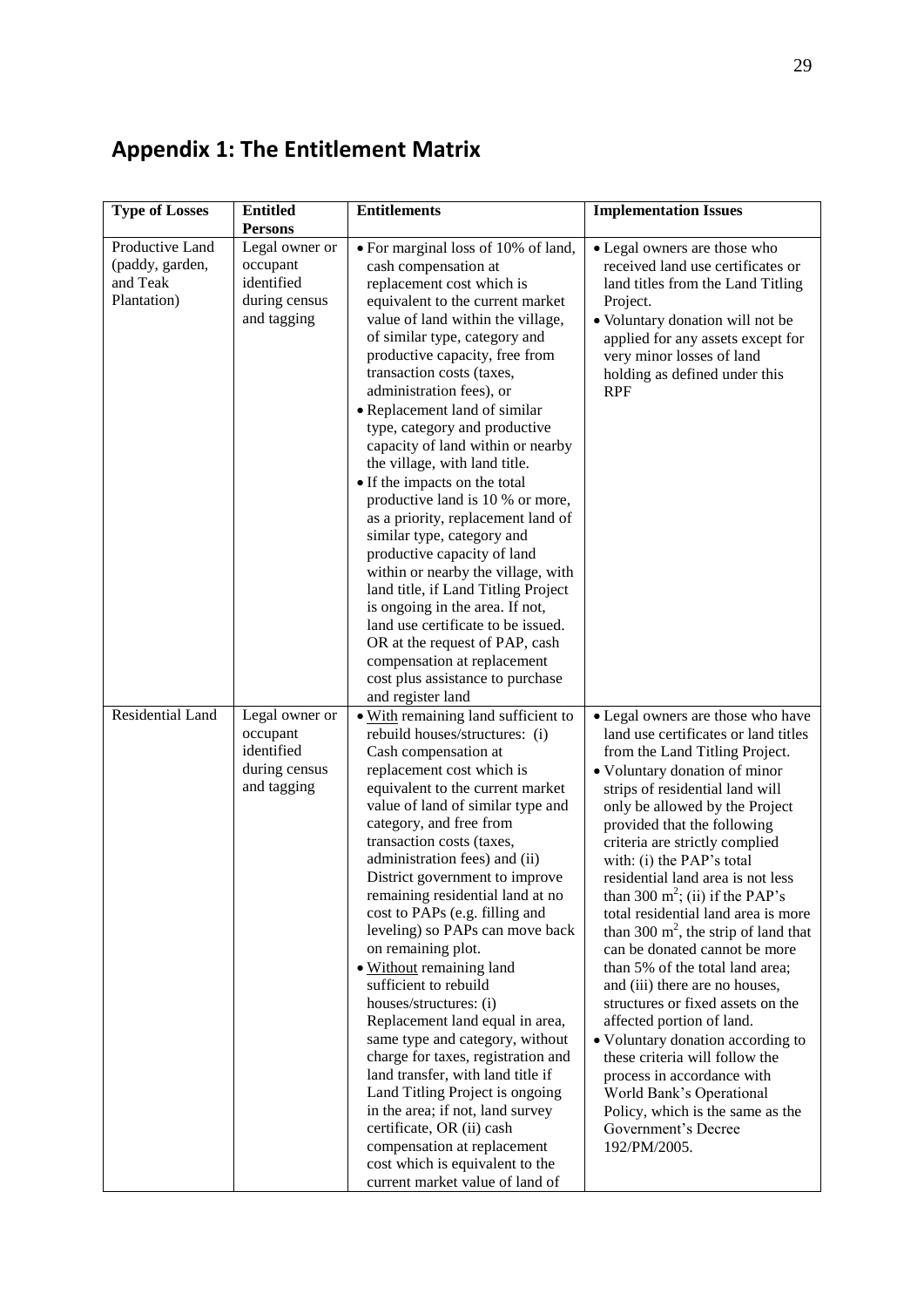| <b>Type of Losses</b>                                                                                                                                                                                   | <b>Entitled</b><br><b>Persons</b>                               | <b>Entitlements</b>                                                                                                                                                                                                                                                                                                                                                                                                                                                                                                                                                                                                                                                                                                                                                 | <b>Implementation Issues</b>                                                                                                                                                                                                                                                                                                                                                                                                                                  |
|---------------------------------------------------------------------------------------------------------------------------------------------------------------------------------------------------------|-----------------------------------------------------------------|---------------------------------------------------------------------------------------------------------------------------------------------------------------------------------------------------------------------------------------------------------------------------------------------------------------------------------------------------------------------------------------------------------------------------------------------------------------------------------------------------------------------------------------------------------------------------------------------------------------------------------------------------------------------------------------------------------------------------------------------------------------------|---------------------------------------------------------------------------------------------------------------------------------------------------------------------------------------------------------------------------------------------------------------------------------------------------------------------------------------------------------------------------------------------------------------------------------------------------------------|
|                                                                                                                                                                                                         |                                                                 | similar type and category, free<br>from transaction costs (taxes,<br>administration fees) plus<br>assistance to purchase and<br>register land.                                                                                                                                                                                                                                                                                                                                                                                                                                                                                                                                                                                                                      |                                                                                                                                                                                                                                                                                                                                                                                                                                                               |
| Fishpond<br>(Remaining area<br>is still viable or<br>can still meet<br>expected personal<br>or commercial<br>yield)                                                                                     | Owner of<br>affected<br>fishpond                                | · Cash compensation of affected<br>portion at replacement cost<br>which is equivalent to the current<br>market value of fishpond, labor<br>and rent of equipment to<br>excavate fishpond, free from<br>transaction costs (taxes,<br>administration fees)<br>• If the currently held fish stocks<br>will not be harvested before the<br>project takes possession of the<br>fishpond, then cash<br>compensation for the projected<br>mature value of fish stock held at<br>the time of compensation.<br>· District government to<br>restore/repair remaining<br>fishpond. If support cannot be<br>provided by the contractor, the<br>PAP will be entitled to cash<br>assistance to cover for payment<br>of labor and rent of equipment to<br>restore/repair fishpond. | • Adequate time provided for<br>PAPs to harvest fish stocks<br>• Voluntary donation of fishpond<br>land will not be allowed by the<br>Project.                                                                                                                                                                                                                                                                                                                |
| <b>Totally Affected</b><br>Houses/Shops,<br>and Secondary<br><b>Structures</b><br>(kitchen, rice<br>bins)<br>Partially Affected<br>Houses/Shops but<br>no longer viable<br>(Will require<br>relocation) | Owners of<br>affected houses<br>whether or not<br>land is owned | • Cash compensation at<br>replacement cost for the entire<br>structure equivalent to current<br>market prices of (i) materials,<br>with no deduction for<br>depreciation of the structure or<br>salvageable materials; (ii)<br>materials transport; and (iii) labor<br>cost to cover cost for<br>dismantling, transfer and rebuild;<br>and<br>• Timely provision of dump trucks<br>for hauling personal belongings<br>at no cost to the PAPs.                                                                                                                                                                                                                                                                                                                       | • Adequate time provided for<br>PAPs to rebuild/repair their<br>structures<br>• Affected houses and shops that<br>are no longer viable are those<br>whose remaining affected<br>portion are no longer<br>usable/habitable.                                                                                                                                                                                                                                    |
| Temporary Use of<br>Land                                                                                                                                                                                | Legal owner or<br>occupant                                      | • For agricultural and residential<br>land to be used by the civil works<br>contractor as by-pass routes or<br>for contractor's working space,<br>(i) rent to be agreed between the<br>landowner and the civil works<br>contractor but should not be less<br>than the unrealized income and<br>revenue that could be generated<br>by the property during the period<br>of temporary use of the land; (ii)<br>cash compensation at<br>replacement cost for affected<br>fixed assets (e.g., structures,<br>trees, crops); and (iii) restoration<br>of the temporarily used land                                                                                                                                                                                       | • The construction supervision<br>consultant will ensure that the (i)<br>location and alignment of the by-<br>pass route to be proposed by the<br>civil works will have the least<br>adverse social impacts; (ii) that<br>the landowner is adequately<br>informed of his/her rights and<br>entitlements as per the Project<br>resettlement policy; and (iii)<br>agreement reached between the<br>landowner and the civil works<br>contractor are carried out. |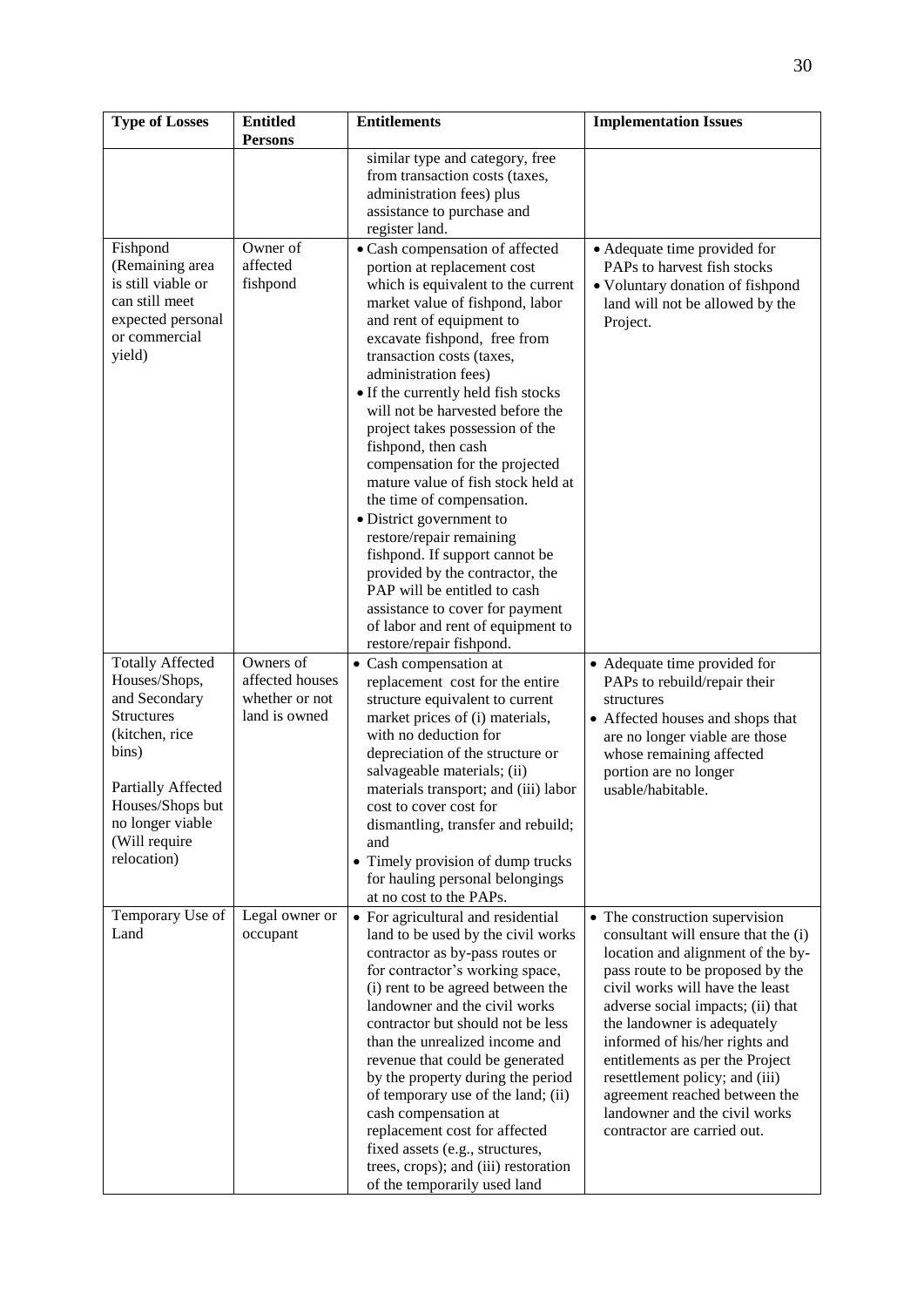| <b>Type of Losses</b>                                                                                                                | <b>Entitled</b><br><b>Persons</b>                               | <b>Entitlements</b>                                                                                                                                                                                                                                                                                                                                                                                                                                                                                                                                                                                        | <b>Implementation Issues</b>                                                                                                                                                                                                                                                                                                                                                                                                                    |
|--------------------------------------------------------------------------------------------------------------------------------------|-----------------------------------------------------------------|------------------------------------------------------------------------------------------------------------------------------------------------------------------------------------------------------------------------------------------------------------------------------------------------------------------------------------------------------------------------------------------------------------------------------------------------------------------------------------------------------------------------------------------------------------------------------------------------------------|-------------------------------------------------------------------------------------------------------------------------------------------------------------------------------------------------------------------------------------------------------------------------------------------------------------------------------------------------------------------------------------------------------------------------------------------------|
|                                                                                                                                      |                                                                 | within 1 month after closure of<br>the by-pass route or removal of<br>equipment and materials from<br>contractor's working space<br>subject to the conditions agreed<br>between the landowner and the<br>civil works contractor.                                                                                                                                                                                                                                                                                                                                                                           |                                                                                                                                                                                                                                                                                                                                                                                                                                                 |
| Partially Affected<br>Houses and Shops<br>and secondary<br>structures<br>(Will not require<br>relocation)                            | Owners of<br>affected houses<br>whether or not<br>land is owned | • Cash compensation at<br>replacement cost for the affected<br>portion of structure equivalent to<br>current market prices of (i)<br>materials and labor, with no<br>deduction for depreciation of the<br>structure or for salvageable<br>materials (ii) materials transport,<br>and (iii) cost of repair of the<br>unaffected portion;                                                                                                                                                                                                                                                                    |                                                                                                                                                                                                                                                                                                                                                                                                                                                 |
| Loss of business<br>income during<br>relocation or<br>during<br>dismantling/repair<br>of affected<br>portion (without<br>relocation) | Owners of<br>shops                                              | • For businesses (shops) cash<br>compensation equivalent to the<br>daily wage rate (i.e., 10,000 kip<br>/day) multiplied by the number<br>of days of business disruption.                                                                                                                                                                                                                                                                                                                                                                                                                                  | It will take one day to move the<br>shops if made of traditional<br>materials (bamboo)/movable (can<br>be carried without totally<br>dismantling the structure). It will<br>take about two days to remove and<br>repair affected portion of shop<br>made of permanent materials (such<br>as good wood and concrete).<br>The rate will be verified through<br>interviews with informal shop<br>owners to get an estimate of daily<br>net profit. |
| Crops and Trees                                                                                                                      | Owner of crops<br>and trees<br>whether or not<br>land is owned  | • If standing annual crops are<br>ripening and cannot be harvested,<br>cash compensation at<br>replacement cost equivalent to<br>the highest production of crop<br>over the last three years<br>multiplied by the current market<br>value of crops<br>• For perennial crops and trees,<br>cash compensation at<br>replacement cost equivalent to<br>current market value based on<br>type, age, and productive<br>capacity.<br>• For timber trees, cash<br>compensation at replacement<br>cost equivalent to current market<br>value based on type, age and<br>diameter at breast height (DBH)<br>of trees |                                                                                                                                                                                                                                                                                                                                                                                                                                                 |
| Permanent loss of<br>physical cultural<br>resources/public<br>structures/village<br>or collective                                    | Villagers or<br>village<br>households                           | • Compensation at replacement<br>cost for present/existing<br>structures based on its present<br>value.                                                                                                                                                                                                                                                                                                                                                                                                                                                                                                    |                                                                                                                                                                                                                                                                                                                                                                                                                                                 |
| ownerships<br>Graves located in<br>the affected areas                                                                                | Owners of<br>graves                                             | • Compensation for the removal,<br>excavation, relocation, reburial                                                                                                                                                                                                                                                                                                                                                                                                                                                                                                                                        |                                                                                                                                                                                                                                                                                                                                                                                                                                                 |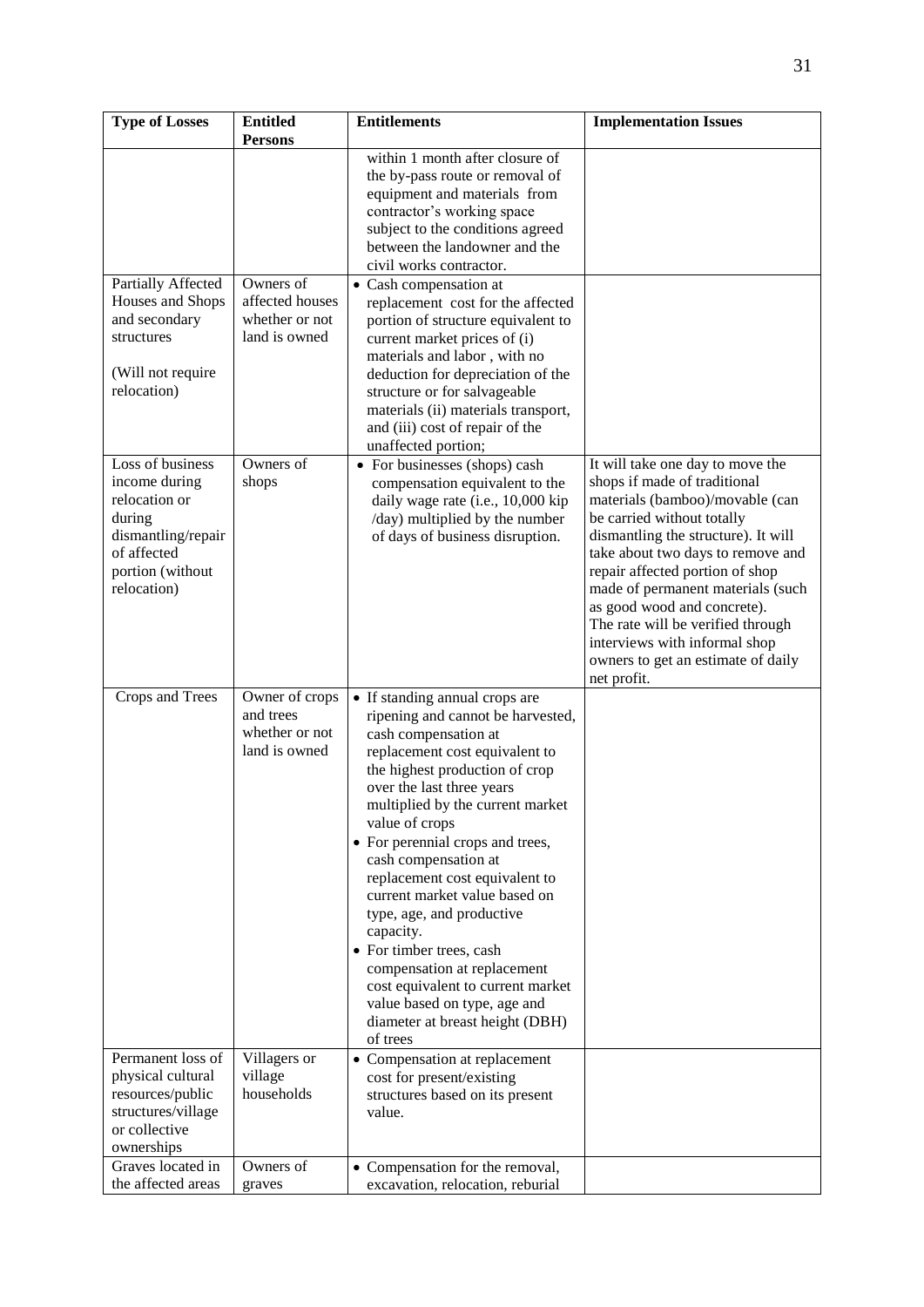| <b>Type of Losses</b>                                                                                                         | <b>Entitled</b>                                                                                                                                                    | <b>Entitlements</b>                                                                                                                                                                                                                                                                                                                                                                                                                                                                                                                                           | <b>Implementation Issues</b>                                                                                                                           |
|-------------------------------------------------------------------------------------------------------------------------------|--------------------------------------------------------------------------------------------------------------------------------------------------------------------|---------------------------------------------------------------------------------------------------------------------------------------------------------------------------------------------------------------------------------------------------------------------------------------------------------------------------------------------------------------------------------------------------------------------------------------------------------------------------------------------------------------------------------------------------------------|--------------------------------------------------------------------------------------------------------------------------------------------------------|
|                                                                                                                               | <b>Persons</b>                                                                                                                                                     |                                                                                                                                                                                                                                                                                                                                                                                                                                                                                                                                                               |                                                                                                                                                        |
|                                                                                                                               |                                                                                                                                                                    | and other related costs will be<br>paid in cash to each affected<br>family.                                                                                                                                                                                                                                                                                                                                                                                                                                                                                   |                                                                                                                                                        |
| <b>Electricity Poles</b>                                                                                                      | Electricity<br>Companies                                                                                                                                           | • Cash compensation for cost to<br>dismantle, transfer and rebuild                                                                                                                                                                                                                                                                                                                                                                                                                                                                                            |                                                                                                                                                        |
| Transition<br>subsistence<br>allowance                                                                                        | Relocating<br>households-<br>relocating on<br>residual land or<br>to other sites<br>Severely<br>affected PAPs<br>losing 10% or<br>more of their<br>productive land | Relocating PAPs without any<br>$\bullet$<br>impact on business or source of<br>incomes will be provided with<br>cash or in-kind assistance<br>equivalent to 16 kg of rice at<br>current market value for 3<br>months per household member<br>Relocating PAPs with main<br>$\bullet$<br>source of income affected (i.e.,<br>from businesses) or PAPs<br>losing more than 10% of their<br>productive land will be<br>provided with cash or in-kind<br>assistance equivalent to 16 kg<br>of rice at current market value<br>for 6 months per household<br>member |                                                                                                                                                        |
| Transportation<br>allowance                                                                                                   | Relocating<br>households $-$ to<br>other sites                                                                                                                     | Provision of dump trucks to haul all<br>old and new building materials and<br>personal possessions                                                                                                                                                                                                                                                                                                                                                                                                                                                            | PAPs may also opt for cash<br>assistance. The amount (cost of<br>labor and distance from relocation<br>site) to be determined during<br>implementation |
| Severe impacts on<br>vulnerable PAPs<br>(Relocating PAPs<br>and those losing<br>10% or more of<br>their productive<br>assets) | Vulnerable<br>PAPs such as<br>the poorest, or<br>households<br>headed by<br>women, the<br>elderly, or<br>disabled, and<br>ethnic group                             | • An additional allowance of 1<br>month supply of rice per person<br>in the household.<br>• Eligible to participate in income<br>restoration program<br>• The contractors will make all<br>reasonable efforts to recruit<br>severely affected and vulnerable<br>PAPs as laborers for road<br>construction and road<br>maintenance works                                                                                                                                                                                                                       | The poorest will be those below the<br>national poverty line as defined in<br>the poverty partnership agreement<br>with World Bank                     |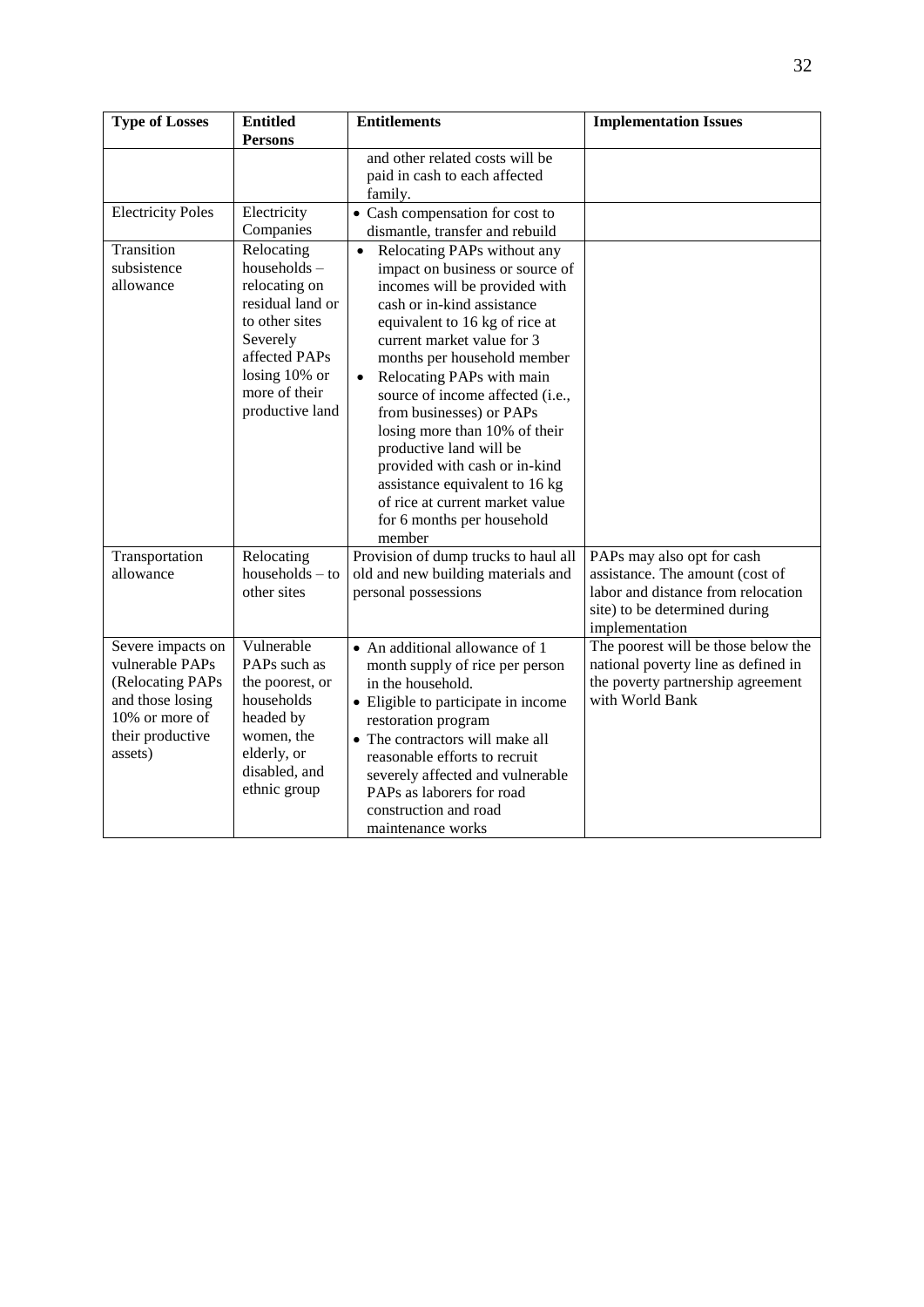## **Appendix 2: Sample Feedback Form and Agreement Form**

SAMPLE FEEDBACK FORM

| __ Provincial Level _____ District Level ____Kumban level _____ Village level                                       |  |                                                                                                         |
|---------------------------------------------------------------------------------------------------------------------|--|---------------------------------------------------------------------------------------------------------|
|                                                                                                                     |  |                                                                                                         |
| unless you specify voluntarily. The Feedback problems are as follows:                                               |  | Describe the details for prompt response. To assure confidentiality, we will not ask for your identity, |
|                                                                                                                     |  |                                                                                                         |
|                                                                                                                     |  |                                                                                                         |
|                                                                                                                     |  |                                                                                                         |
| Nature of the Feedback (please describe the information you would like to communicate) :                            |  |                                                                                                         |
|                                                                                                                     |  |                                                                                                         |
|                                                                                                                     |  |                                                                                                         |
|                                                                                                                     |  |                                                                                                         |
|                                                                                                                     |  | ,我们也不会有什么。""我们的人,我们也不会有什么?""我们的人,我们也不会有什么?""我们的人,我们也不会有什么?""我们的人,我们也不会有什么?""我们的人                        |
|                                                                                                                     |  |                                                                                                         |
|                                                                                                                     |  |                                                                                                         |
|                                                                                                                     |  |                                                                                                         |
|                                                                                                                     |  |                                                                                                         |
|                                                                                                                     |  |                                                                                                         |
|                                                                                                                     |  |                                                                                                         |
|                                                                                                                     |  | We hereby proposed the matter for your consideration and assist resolve the issues and concerns         |
| .                                                                                                                   |  |                                                                                                         |
|                                                                                                                     |  |                                                                                                         |
|                                                                                                                     |  |                                                                                                         |
|                                                                                                                     |  |                                                                                                         |
|                                                                                                                     |  |                                                                                                         |
| <b>SAMPLE AGREEMENT FORM</b><br>Date: $\_\_$<br>Feedback was made by the Feedback and Mediation Committee (FMC) at: |  |                                                                                                         |
| Provincial Level ______ District Level _____Kumban level _______ Village level                                      |  |                                                                                                         |
| FMC Organized Investigation of Feedback Register No. _______________ at:                                            |  |                                                                                                         |
| __ Provincial Level _____ District Level ____Kumban level _____ Village level                                       |  |                                                                                                         |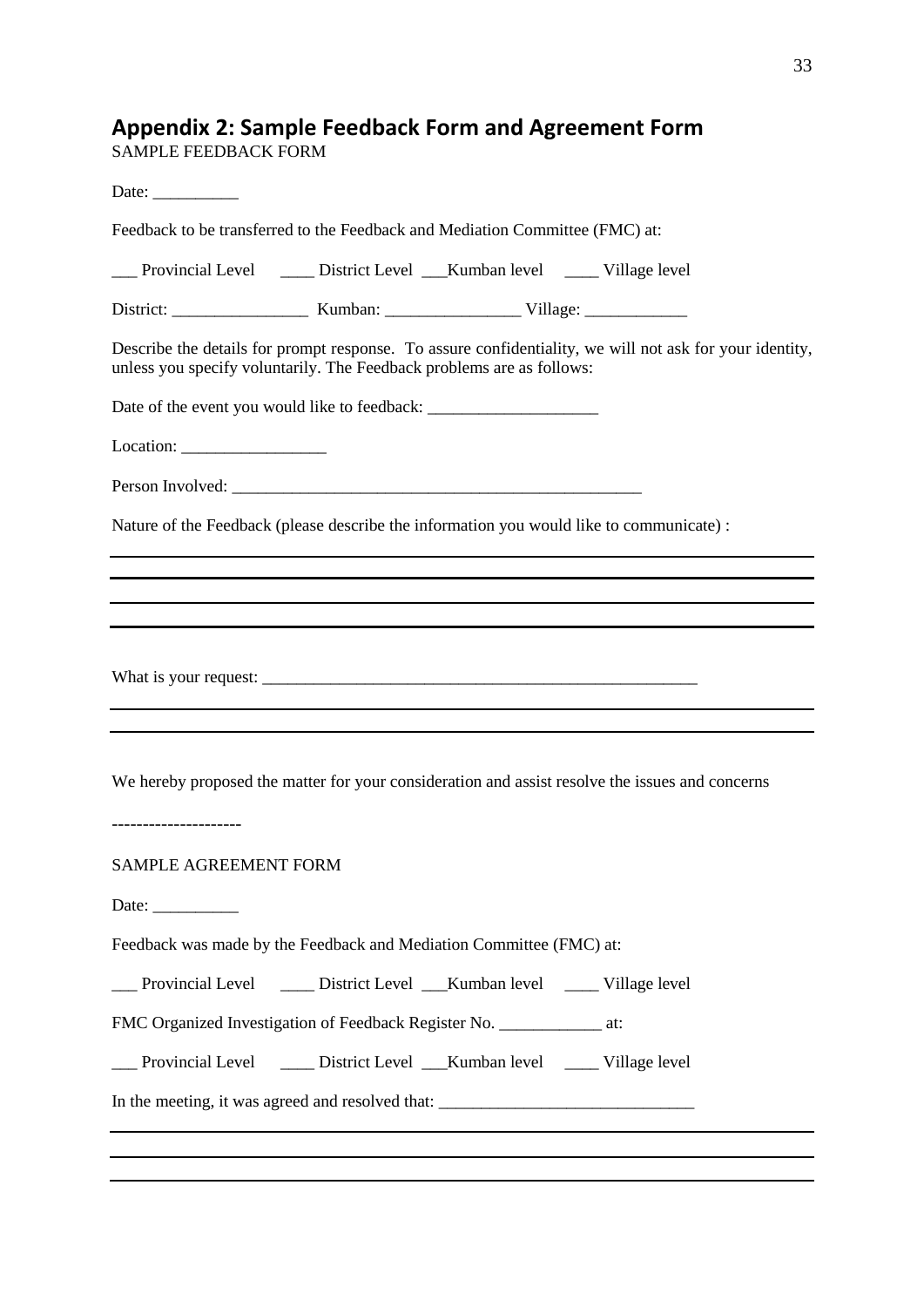This agreement is signed by all parties that the feedback case is closed, and no problems or issues remains.

### **Participant and Witnesses**

Feedback Concerned Persons (*Name of persons who were involved in the case in some way. Note that this does not apply to the plaintiffs-name of plaintiffs shall remain confidential unless complainant/s requested otherwise)*

| Name     | Position | Signature |
|----------|----------|-----------|
|          |          |           |
|          |          |           |
| <u>.</u> |          |           |
| . .      |          |           |

#### **Feedback and Mediation Committee**:

| Name                    | Position | Signature |
|-------------------------|----------|-----------|
|                         |          |           |
| $\sqrt{2}$<br><u>L.</u> |          |           |
| $\bigcap$<br>J.         |          |           |
| 4.                      |          |           |
|                         | ^ + ∙    | Date:     |

(Signature and Stamp of the Provincial/District Governor Representative)

#### Report from Feedback and Mediation Committee at:

| Village  |  |
|----------|--|
| Kumban   |  |
| District |  |
| Province |  |

#### **2/ Reporting period**

From ......... / ……… / ….…. to ......... / ……… / ….….

#### **3/ Summary**

| Total of feedback received       |  |
|----------------------------------|--|
| Total of feedback solved         |  |
| Total of feedback not yet solved |  |

### **4/ Details of the feedback received**

Refer to table below

**Date:…..……/…………/………**

**Signature and stamp from FMC**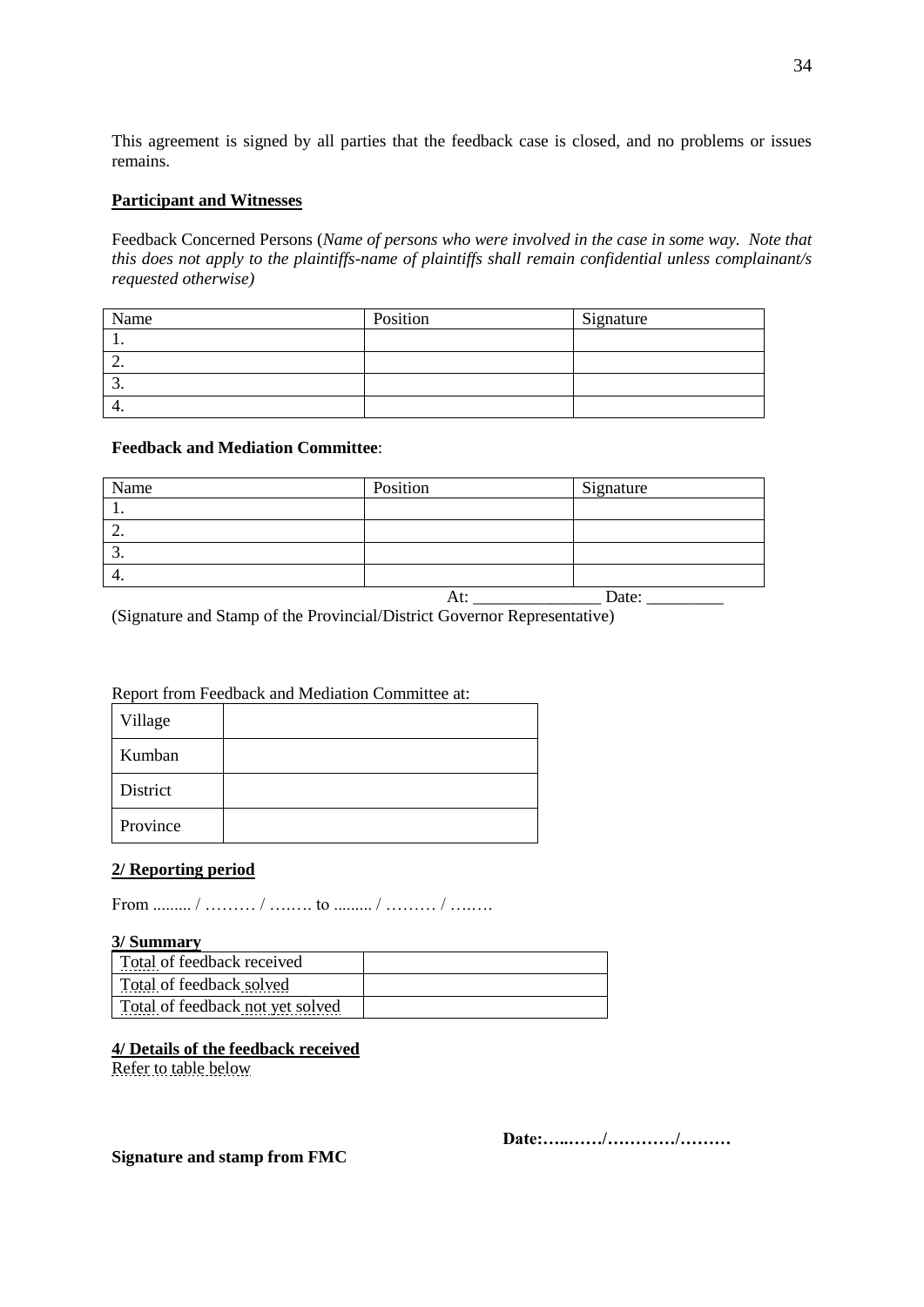# **Appendix 3: Summary Information Matrix on Affected Land and Infrastructure**

|     |            | Village/Commune: _____ |             |          |       |                |            |             |               |             |           |             |              |                 |        |
|-----|------------|------------------------|-------------|----------|-------|----------------|------------|-------------|---------------|-------------|-----------|-------------|--------------|-----------------|--------|
|     |            |                        |             |          |       | Loss of Assets |            |             | Loss of Crops |             |           | of<br>Loss  | Other Losses |                 |        |
|     |            |                        |             |          |       |                |            |             |               |             |           | other       |              |                 |        |
|     |            |                        |             |          |       |                |            |             |               |             |           | Assets      |              |                 |        |
| HH  | of<br>Name | of<br>No.              | Total       | Land to  | Loss  | Structures     | Structures | of<br>Area  | Fruit         | Area        | of Other  | Example:    | Residence    | <b>Business</b> | Income |
| No. | Head<br>of | Persons in             | Landholding | be       | as %  | Permanent      | Temporary  | Residential | Trees         | Trees/Crops | (Specify) | graveyards, | (rented)     | Lost            | Lost   |
|     | Household  | Household              | of          | acquired | of    | (m2)           | (m2)       | Land Lost   | Lost          | Lost $(m2)$ |           | wells, etc. |              |                 |        |
|     |            |                        | Household   | (m2)     | Total |                |            | (m2)        | (Type         |             |           | (type and   |              |                 |        |
|     |            |                        | (m2)        |          |       |                |            |             | and           |             |           | number)     |              |                 |        |
|     |            |                        |             |          |       |                |            |             | Number)       |             |           |             |              |                 |        |
|     |            |                        |             |          |       |                |            |             |               |             |           |             |              |                 |        |
|     |            |                        |             |          |       |                |            |             |               |             |           |             |              |                 |        |
|     |            |                        |             |          |       |                |            |             |               |             |           |             |              |                 |        |
|     |            |                        |             |          |       |                |            |             |               |             |           |             |              |                 |        |
|     |            |                        |             |          |       |                |            |             |               |             |           |             |              |                 |        |
|     |            |                        |             |          |       |                |            |             |               |             |           |             |              |                 |        |
|     |            |                        |             |          |       |                |            |             |               |             |           |             |              |                 |        |
|     |            |                        |             |          |       |                |            |             |               |             |           |             |              |                 |        |
|     |            |                        |             |          |       |                |            |             |               |             |           |             |              |                 |        |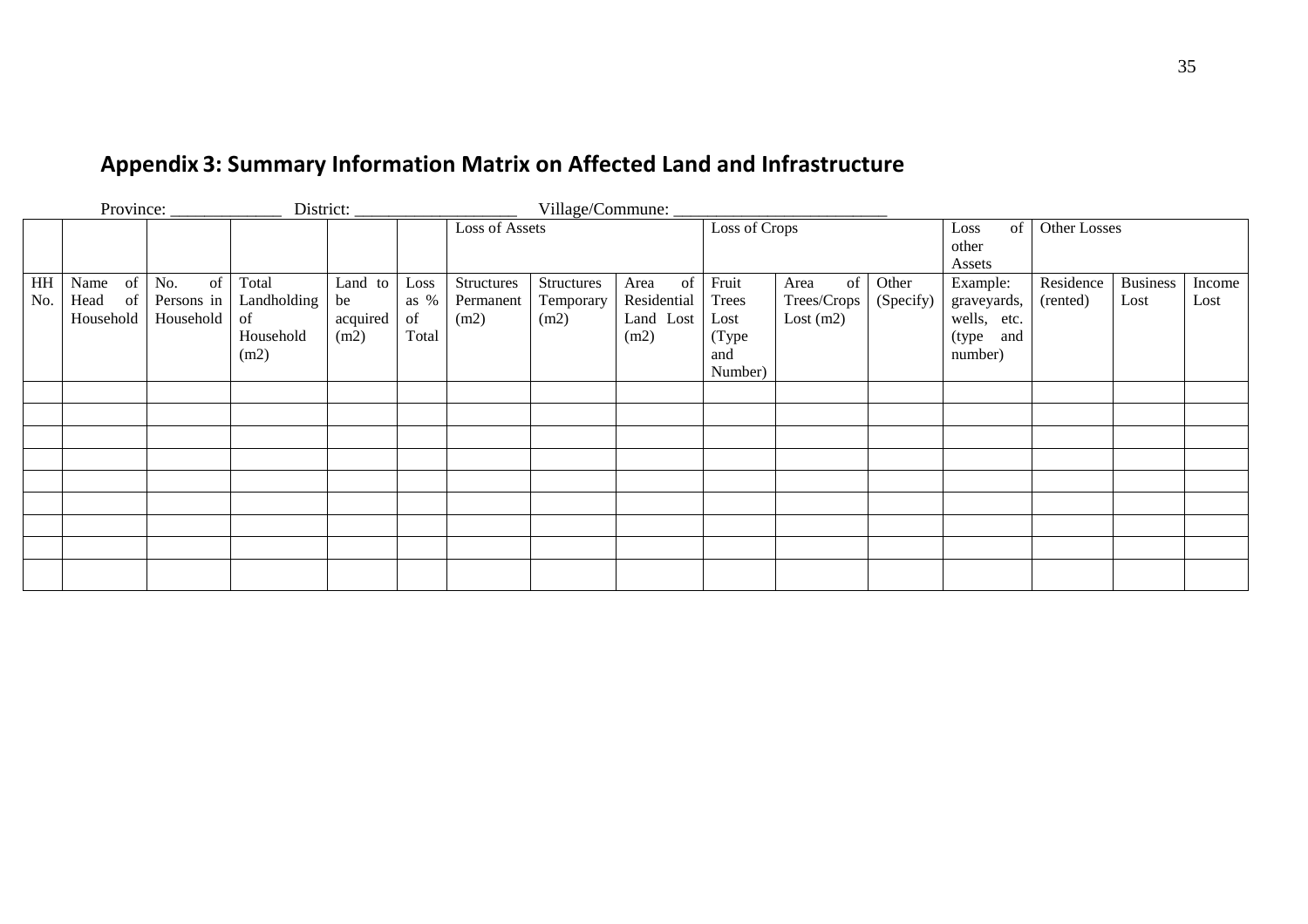## **Appendix 4: Contents of Land Acquisition and Compensation Report and Resettlement Action Plan**

### **A4.1 Content of Land Acquisition and Compensation Report (Abbreviated RAP)**

- **Project Description and Location**
- Potential displacement due to proposed subprojects
- **Legal Framework**
- Census and socioeconomic survey of affected families, properties and businesses
- **Impacts caused by displacement**
- **Entitlement Matrix**
- **•** Compensation Valuation Methodology
- Source of Funds and Cost Estimates
- **Schedules**
- **Monitoring and Evaluation**

### **A4.2 Outline for a Resettlement Action Plan (RAP)<sup>6</sup>**

- I. Introduction
	- Description of project components
	- **Summary Description of adverse impacts and assets acquisition**
	- Identification of principal stakeholders including social groups vulnerable to impoverishment or debilitation
	- **Indicate measures taken to minimize adverse impacts**
- II. Census and Socioeconomic Survey Results
	- Review socio-economic characteristics of Project Affected Persons (PAPs), including: spatial distribution, household size and composition; age-sex structure; income levels, including primary occupation, supplementary sources of income, and subsistence activities; tenure and ownership status (land and structures); characteristics of collective land holdings, including area and qualitative characteristics; characteristics of structures, including construction types.
	- Information should be provided disaggregated by ethnic groups, if any and gender
	- Categories and numbers of PAPs by type and degree of impacts such as:
		- Severely affected households due to loss of productive assets and required to relocate
		- Severely affected households due to loss of residence, business premises
		- Partially affected households likely to be marginalized due to the loss of land, house, or business premises but not required to relocate
		- ‾ Households affected by minor impacts, receiving only easement compensation or "moving back" assistance
		- Tenants, laborers, employees, or other non-landed persons adversely affected by the project
- III. Compensation Entitlement Criteria

1

- Description of objectives of compensation policy.
- Eligibility criteria for PAPs, including "cut-off date", if necessary.
- Description of compensation entitlements and other forms of assistance for each category of PAPs.

 $6$ Annex 3 of the Technical Guidelines on Compensation and Resettlement. These Resettlement Technical Guidelines, Nov. 2005. These Guidelines were prepared in accordance with the provisions of the Prime Minister's Decree No 192/PM on Compensation and Resettlement, issued on 7 July 2005, and the Implementing Regulations on Compensation and Resettlement issued by the STEA.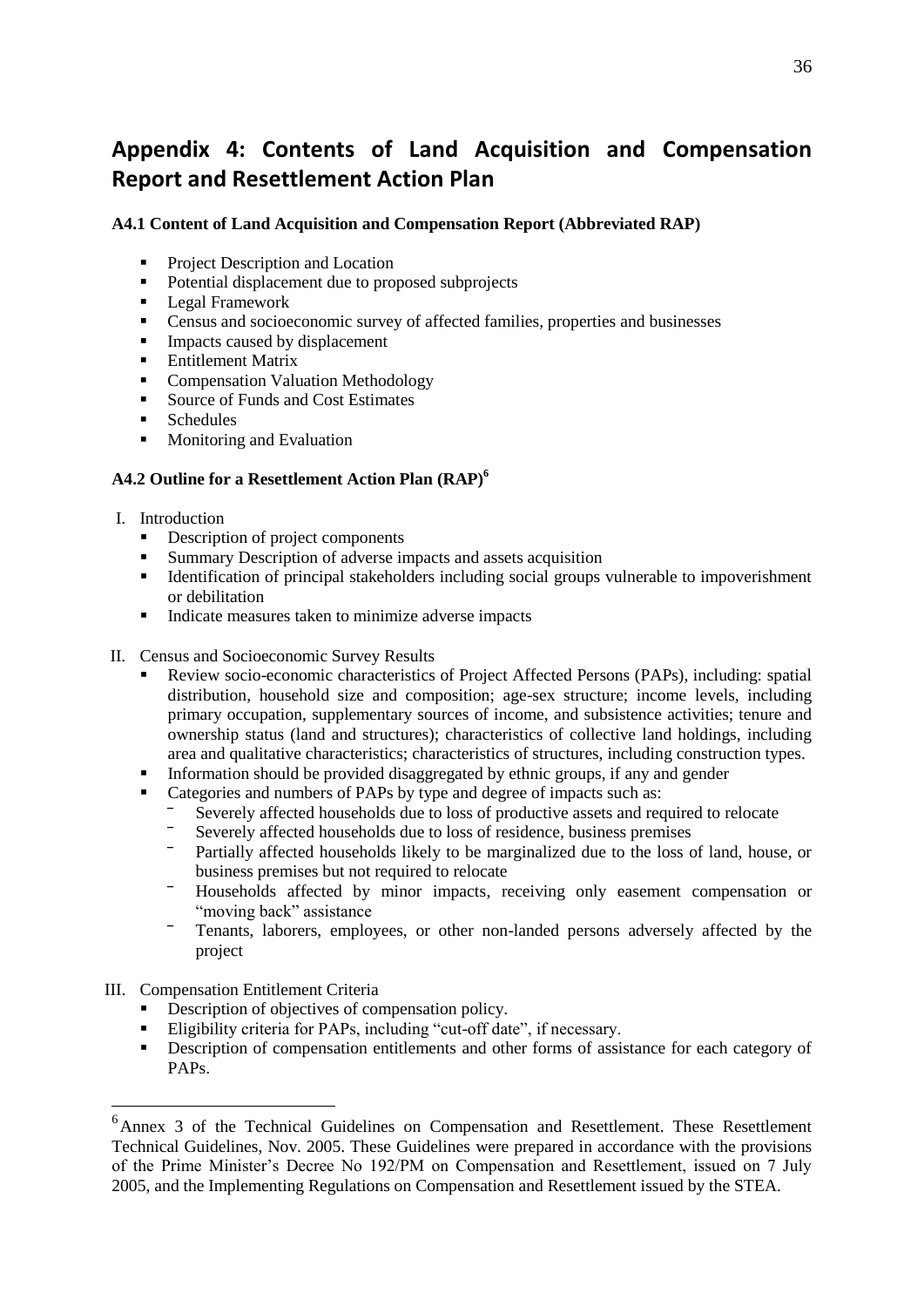- Description of specific measures to mitigate adverse impacts on vulnerable groups (if relevant).
- **Entitlement Matrix.**
- IV. Relocation Plan (if necessary)
	- Review of suitability of alternative relocation sites
	- Site selection criteria
	- Review of environmental protection and management at resettlement sites
	- **Preliminary relocation options of PAPs**
	- Review of options for provision of shelter, infrastructure and social services
	- Review of consultation procedures with PAPs in selection of resettlement alternatives during implementation
	- Socioeconomic data gathering host population, if applicable
- V. Income Restoration Measures (as necessary)
	- Description of eligibility criteria for income restoration measures<br>■ Feasibility analysis of any alternative income restoration program
	- Feasibility analysis of any alternative income restoration programs including use of collective land compensation, training needs of PAPs in the context of employment opportunities and market demand, access to credit and micro-enterprise support for PAPs interested in small business development
	- Institutional arrangements to finance and manage income restoration programs
- VI. Public Participation, Consultation, Disclosure and Grievance Redress Mechanism
	- Public Consultation exercises conducted during the RP preparation (provide details), including gender-specific consultation and information disclosure. This would include special attention to guarantee women's assets, property, and land use rights and to ensure the restoration of their income and living standards
	- Description of opportunities for PAPs to participate in resettlement planning and implementation
	- Procedures adopted for filing complaints, review and decision-making
	- Procedures for disclosing RAP and resettlement information on compensation and resettlement options to PAPs in a form and language that they can understand
- VII. Organizational set-up
	- Administrative set-up and plans for training and capacity building as needed
- VIII. Monitoring and Supervision
	- Listing of performance monitoring indicators
	- Institutional responsibilities and procedures for internal project monitoring
	- Discussion of role, if any, of Community based organization and non-benefit organizations
	- Content and frequency of monitoring reports
	- IX. Cost Estimates and Budget
		- Estimate of aggregate costs for each type of asset loss
		- Estimated costs for income restoration programs, administration, supervision and monitoring
		- Statement of financial responsibility for all resettlement-related costs
		- Physical and Price Contingencies

X.Implementation Arrangement

- Timetable for implementation of all resettlement activities, tied to overall subproject timetable
- Procedures for implementation or delivery of key elements, as relevant:
	- Review of land-for-land arrangements, including timetable and funding for development of relocation sites and necessary services or other inputs
	- ‾ Review of procedures for payment of compensation
	- Procedures for assessing adequacy of compensation.
	- ‾ Operational procedures for job placement, or other income restoration programs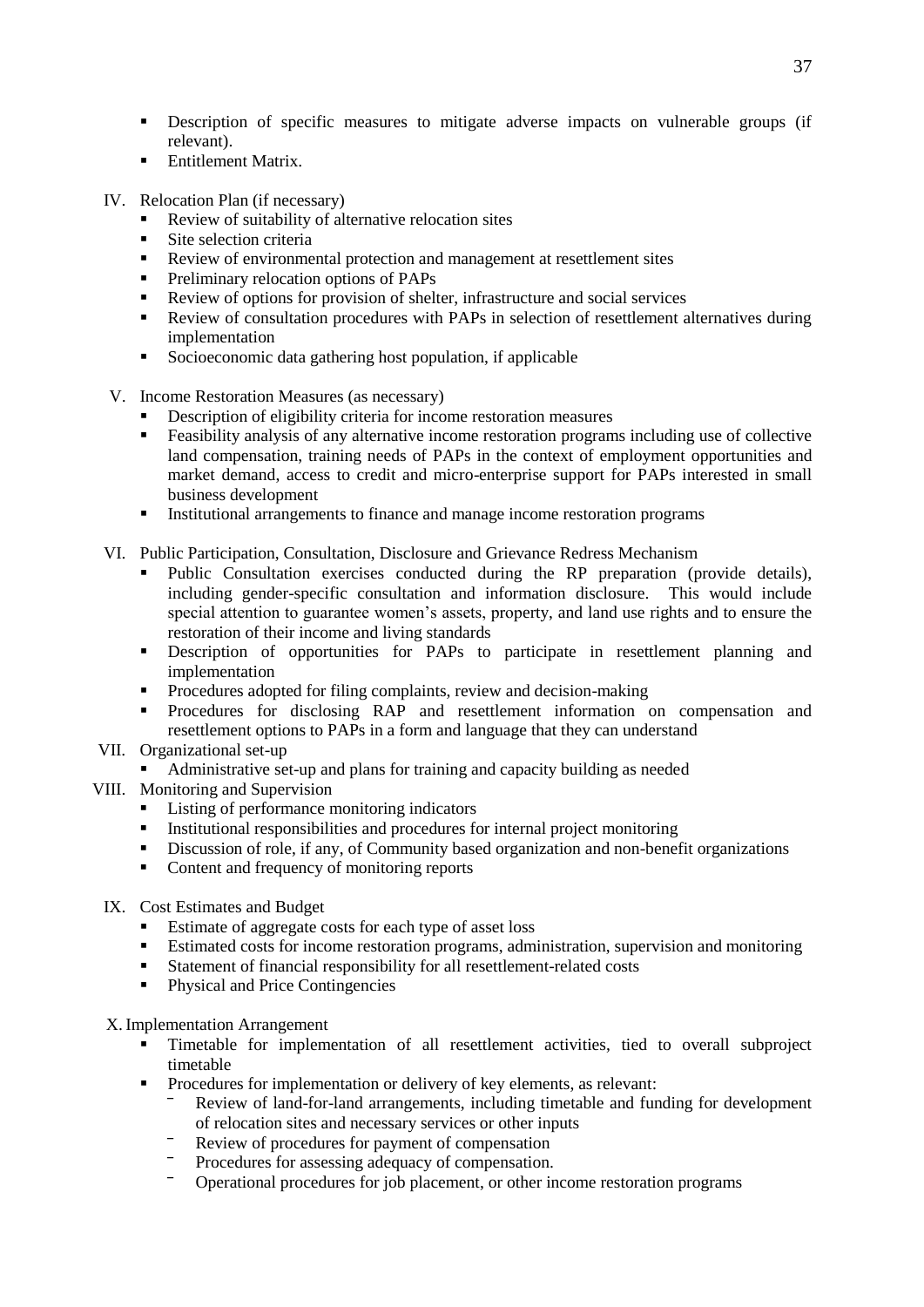

## **Appendix 5 Organization for Resettlement and Compensation Committee for Road Works**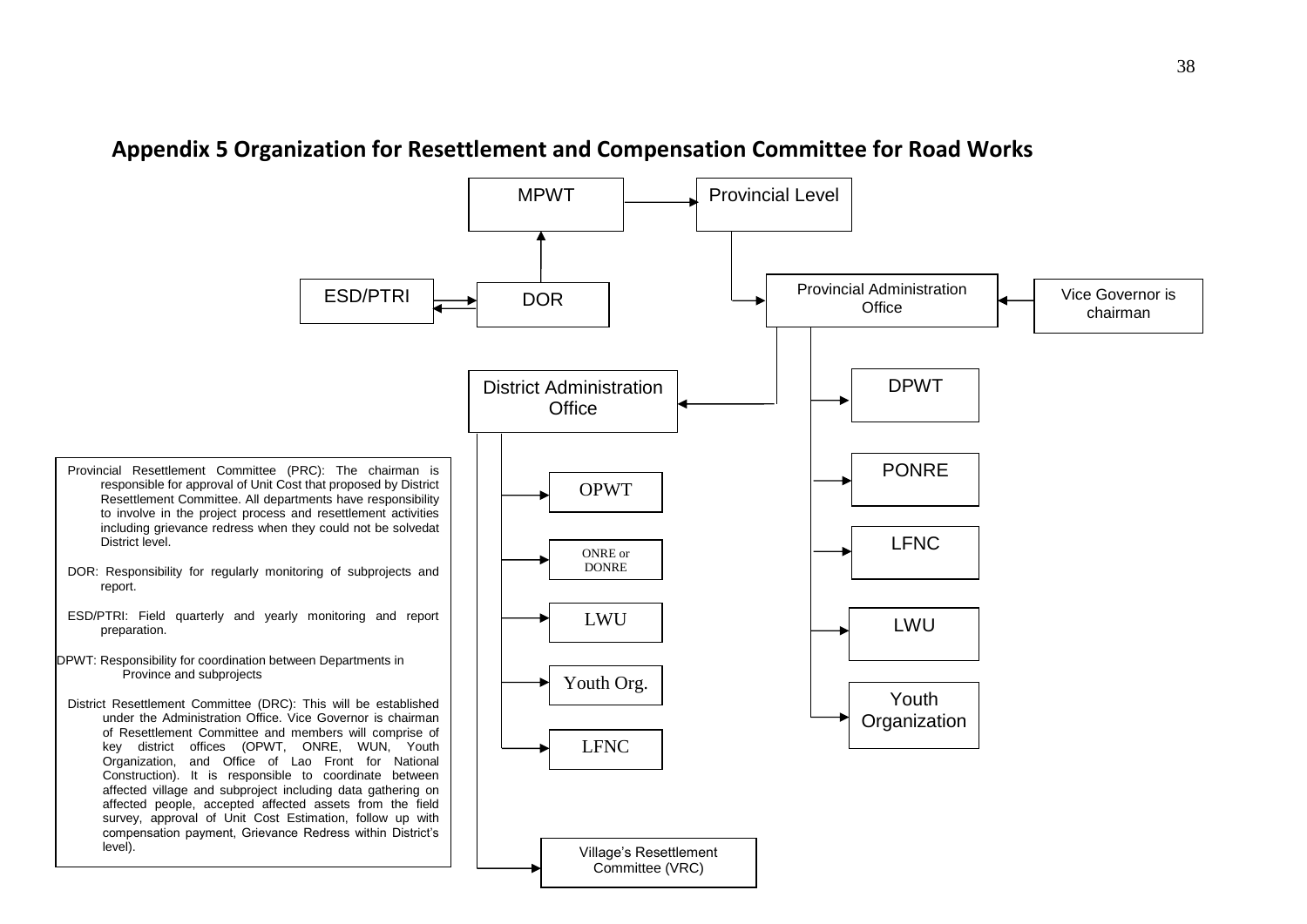## **Appendix 6: Protocols and Procedures of Voluntary Donations (VD)**

During project implementation, District Department of Public Works and Transport (DPWT) will apply the following protocols:

- 1. *Initial assessment. Determining the appropriateness of VD in the circumstances of the project.* Should DPWT considers using VD as a means to to address a permanent acquisition of private land or a loss of private assets, DPWT will take into consideration the following and document them:
	- What the land will be used for;
	- How much land the project will require on both a permanent and temporary basis;
	- How much of the land will be donated;
	- What alternatives to donation exist (e.g., right of use, right of way);
	- The terms of the donation:
	- The identities of the parties who intend to donate;
	- The beneficiary of the donation; and
	- Any details that are relevant to why donation may be appropriate.
- 2. *Verification process (surveys) to identify land ownership and use.* DPWT will carefully carry out surveys to understand the type of land rights that exist in the project area, and identify any particular issues relating to land ownership and use. In particular, the following will be verified:
	- The owner or owners of the land;
	- The users of the land, or any parties that occupy the land (either physically or through ownership of an asset or conduct of livelihood or business activities on the land);
	- Any competing claims of ownership or use;
	- Structures and assets on the land;
	- Any encumbrances on the land.

It is important to: (a) identify the right that is being transferred (an ownership right, a use right, a right of way, etc.); and (ii) check whether the transferee actually has the right s/he claims to have. In many circumstances where careful due diligence has not been carried out, significant conflict has arisen at a later stage when another party claims that they have the same or a competing right. In some circumstances – but not all – the transferee will have documentary evidence of such right. Where no such evidence exists, the due diligence can establish rights by speaking with local community officials and neighbours.

3. *Public Consultation and Disclosure.* The decision to donate must be taken on the basis of a full understanding of the project and the consequences of agreeing to donate the land. Accordingly, the parties that will be affected by the donation (the owners and users of the land) must be provided with accurate and accessible information regarding what the land will be used for, for how long, and the impact the donation will have on them and their families. It is important that prior written notification indicating the location and amount of land that is sought be provided and that its intended use for the project is disclosed.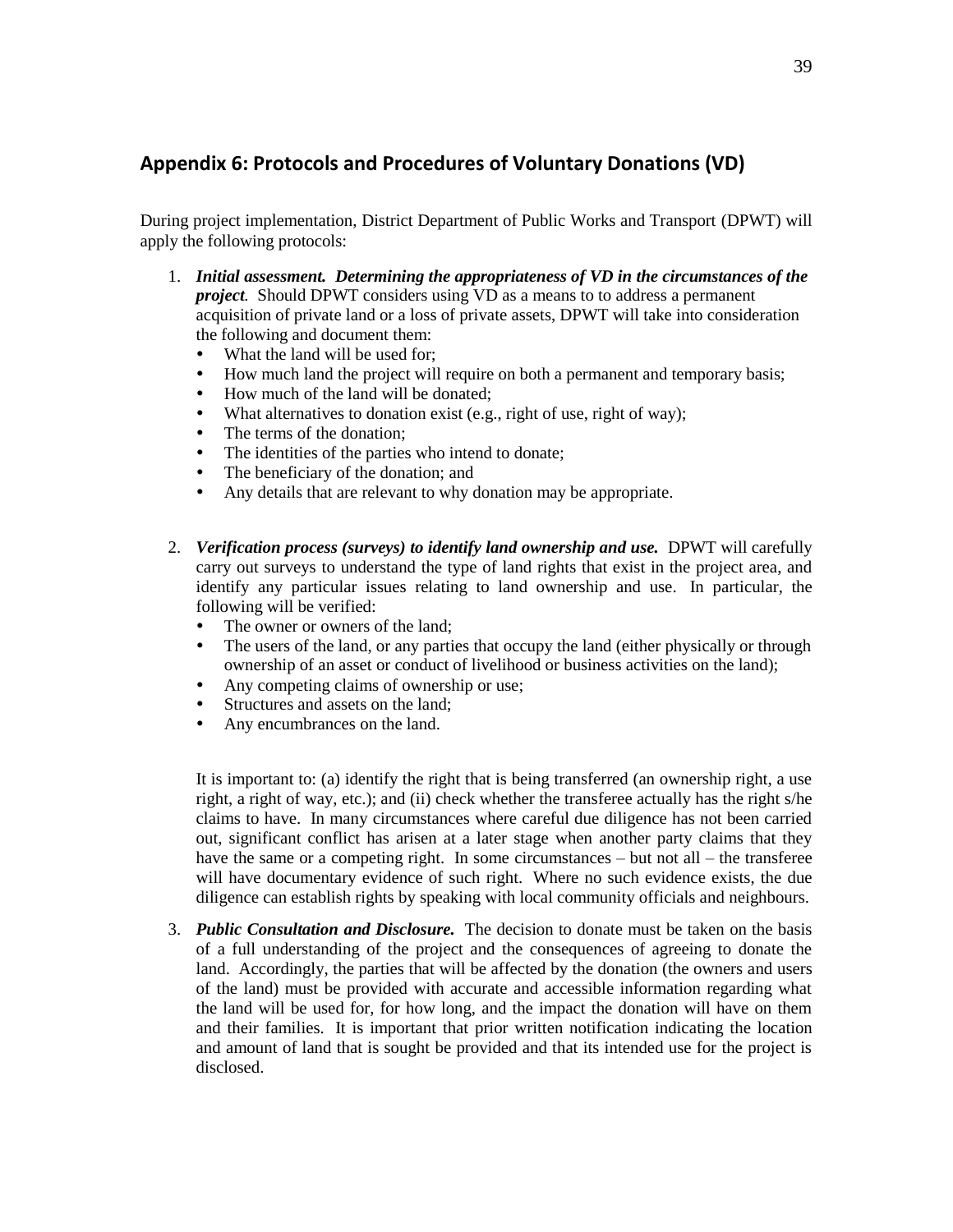Where the intention is to deprive the parties affected by the donation of the land permanently, or for a significant length of time, this must be made clear. It should be noted that in many communities the concept of alienation of land is uncommon and difficult to understand, and care needs to be taken to ensure that the implications of this are fully understood. It is also important to decide who else should be consulted about the proposed donation; for example, spouses and older children.

There should be a clear agreement as to which party will pay the costs associated with the donated land. This could include measurement costs, documentation and notarial fees, transfer taxes, registration fees. It should also include the costs of re-measuring/re-titling the transferee's remaining land and any new documentation relating to it.

### **4.** *Establishing Informed Consent*

It is crucial that the project team is confident that the decision to donate was taken in circumstances of *informed consent or power of choice.* As discussed earlier, this means being confident that the owner(s) or user(s) of the land understand:

- What the land is going to be used for, by whom and for how long;
- That they will be deprived of the ownership or right to use the land, and what this really means;
- That they have a right to refuse to donate the land;
- Whether there are alternatives to using this land;
- What they will need to do to donate the land (e.g., execute documents, get spousal consents, pay taxes);
- The effect of the donation on their family, and what they can do if they (or their family or heirs) want the land back.

The right to refuse must be a legitimate right, unconditional, and the potential transferee must be capable of exercising it in the local community and political context. For this reason, it is important to be sure that the decision to donate is undertaken without coercion, manipulation, or any form of pressure on the part of public or traditional authorities. For collective or communal land, donation must be based upon the informed consent of all individuals using or occupying the land.

5. *Proper Documentation.* During the VLD process, it is important to distinguish between: (a) the agreement to donate the land; and (b) the document that carries out and evidences the legal transfer of the land. While it is important to have evidence of an intention and agreement to donate the land, it is equally important to ensure, where required and appropriate, that the land is legally transferred. While the process relating to the legal transfer of the land is frequently complicated and time consuming, it must be addressed.

The project team should:

- Identify the appropriate documentation, including the agreement to make the transfer and any legal documentation that may be required;
- Ensure that the agreement:
	- Refers to the consultation has taken place;
	- Sets out the terms of the transfer:
	- Confirms that the decision to transfer was freely made, and was not subject to coercion, manipulation, or any form of pressure;
	- Attaches an accurate map of the land being transferred (boundaries, coordinates);